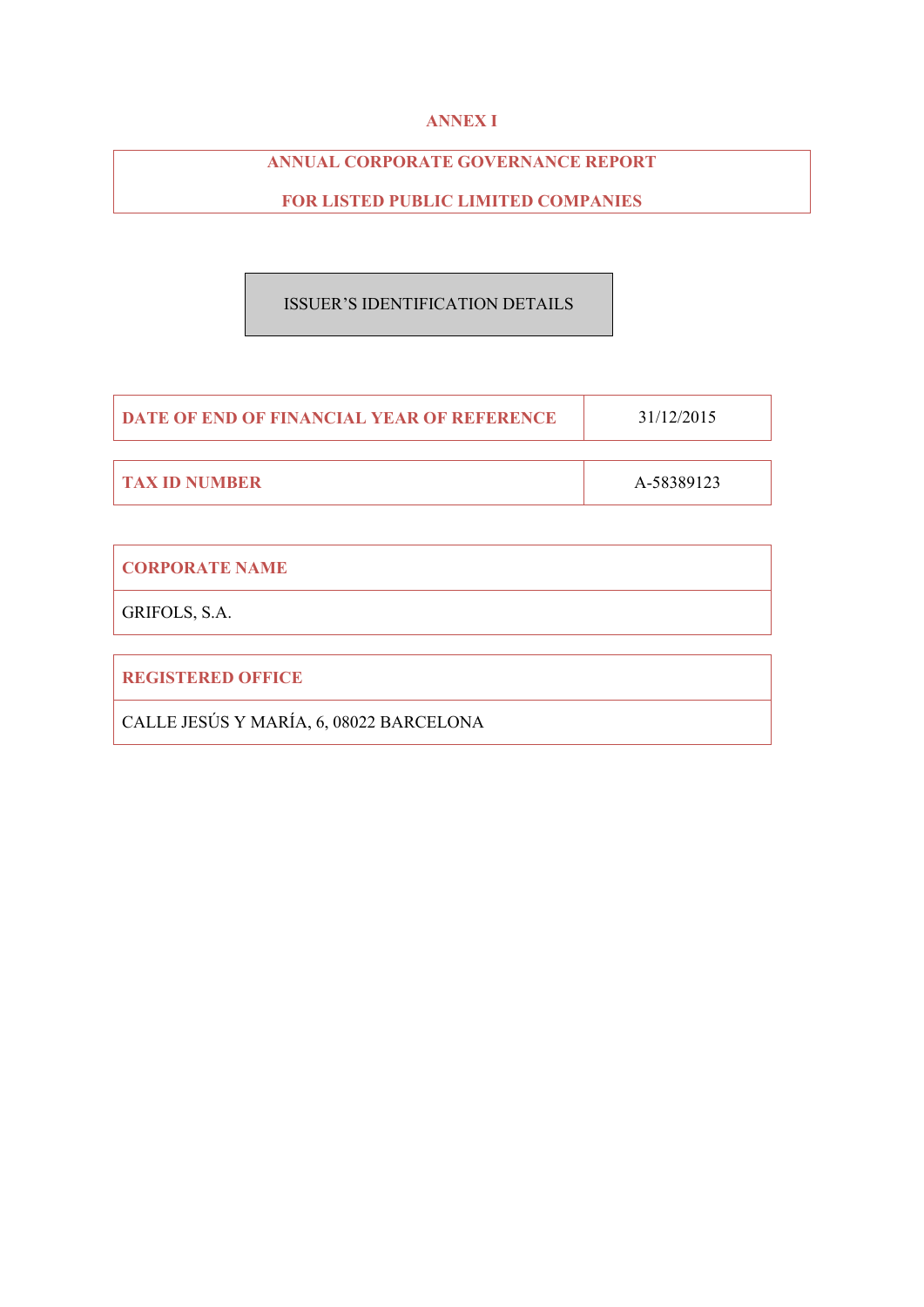# **ANNUAL CORPORATE GOVERNANCE REPORT**

# **FOR LISTED PUBLIC LIMITED COMPANIES**

# **A. OWNERSHIP STRUCTURE**

# A.1 Table on the company's share capital:

| Date of last<br>modification | Share capital in $\epsilon$ | Number of shares | Number of voting<br>rights |
|------------------------------|-----------------------------|------------------|----------------------------|
| 16/04/2013                   | 119,603,705.00              | 343.777.454      | 213,064,899                |

State whether there are different types of shares with different associated rights:

| <b>Class</b> | Number of<br>shares | Face value per<br>share | Unitary number<br>of voting rights | Different rights                                                                                                                                   |
|--------------|---------------------|-------------------------|------------------------------------|----------------------------------------------------------------------------------------------------------------------------------------------------|
| A            | 213,064,899         | 0.50                    | 213,064,899                        | Ordinary shares                                                                                                                                    |
| B            | 130,712,555         | 0.10                    | $\Omega$                           | Separate right at<br>a general<br>shareholders<br>meeting;<br>Preference<br>dividend; Right<br>of redemption;<br>Preferential<br>liquidation right |

# YES

# A.2 Give details of the direct and indirect owners of significant shareholdings of your company at the date of closing the financial year, excluding directors:

| Personal or corporate name of the shareholder     | Number of<br>direct<br>voting<br>rights | Number of<br>indirect<br>voting rights | % of total<br>voting<br>rights |
|---------------------------------------------------|-----------------------------------------|----------------------------------------|--------------------------------|
| CAPITAL RESEARCH AND MANAGEMENT<br><b>COMPANY</b> | 0                                       | 10,546,012                             | 4.95                           |
| <b>BLACKROCK INC</b>                              | $\Omega$                                | 6,296,938                              | 2.96                           |
| FIDELITY INTERNATIONAL LIMITED                    | 0                                       | 4,268,131                              | 2.00                           |
| SCRANTON ENTERPRISES, B.V.                        | 18,226,524                              | $\left($                               | 8.55                           |
| DERIA, S.A.                                       | 18,905,512                              | 0                                      | 8.87                           |
| MS NÚRIA ROURA CARRERAS                           | 0                                       | 13, 112, 187                           | 6.15                           |
| OPPENHEIMERFUNDS INC.                             | $\Omega$                                | 6,532,375                              | 3.07                           |
| THORTHOL HOLDINGS, B.V.                           | 15,042,766                              |                                        | 7.06                           |

| Personal or corporate name of the<br>indirect shareholder | Through: personal or corporate<br>name of the direct shareholder | Number of<br>voting<br>rights |
|-----------------------------------------------------------|------------------------------------------------------------------|-------------------------------|
| CAPITAL RESEARCH AND                                      | CAPITAL RESEARCH AND                                             | 10,546,012                    |
| MANAGEMENT COMPANY                                        | MANAGEMENT COMPANY                                               |                               |
| BLACKROCK, INC.                                           | BLACKROCK, INC.                                                  | 6,296,938                     |
| FIDELITY INTERNATIONAL LIMITED                            | FIDELITY INTERNATIONAL<br><b>LIMITED</b>                         | 4,268,131                     |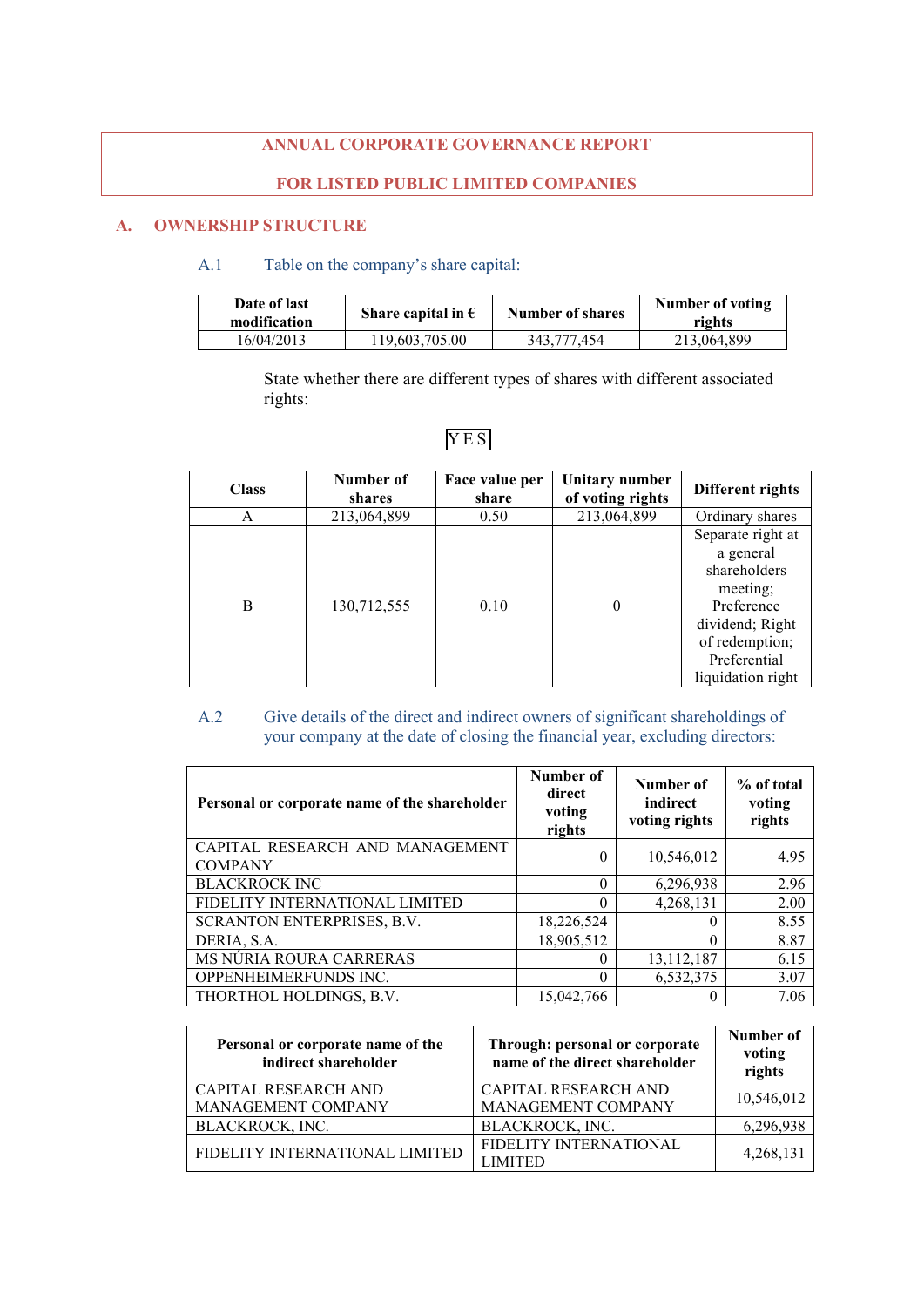| Personal or corporate name of the<br>indirect shareholder | Through: personal or corporate<br>name of the direct shareholder | Number of<br>voting<br>rights |
|-----------------------------------------------------------|------------------------------------------------------------------|-------------------------------|
| MS NÚRIA ROURA CARRERAS                                   | RODELLAR AMSTERDAM<br><b>HOLDINGS B.V.</b>                       | 13,112,187                    |
| OPPENHEIMERFUNDS, INC.                                    | OPPENHEIMERFUNDS, INC.                                           | 6,532,375                     |

State the most significant changes in the shareholding structure during the financial year:

| Personal or corporate name of the<br>shareholder | Date of the<br>operation | Description of the operation                                      |
|--------------------------------------------------|--------------------------|-------------------------------------------------------------------|
| FIDELITY INTERNATIONAL<br><b>LIMITED</b>         | 03/06/2015               | 2% of the share capital has<br>been exceeded (only tax<br>havens) |
| OPPENHEIMERFUNDS INC.                            | 21/10/2015               | 3% of the share capital has<br>been exceeded                      |
| MS NÚRIA ROURA CARRERAS                          | 02/06/2015               | 5% of the share capital has<br>been exceeded                      |
| BLACKROCK, INC.                                  | 17/12/2015               | 3% of the share capital has<br>been decreased                     |

# A3 Members of the company's board of directors with voting rights from company shares:

| Personal or corporate name of the director     | Number of<br>direct voting<br>rights | Number of<br>indirect<br>voting<br>rights | % of total<br>voting<br>rights |
|------------------------------------------------|--------------------------------------|-------------------------------------------|--------------------------------|
| MS MARLA ELIZABETH SALMON                      | $\Omega$                             | 0                                         | 0.00                           |
| MR LUIS ISASI FERNÁNDEZ DE<br><b>BOBADILLA</b> | 100                                  | 0                                         | 0.00                           |
| MR RAMON RIERA ROCA                            | 169,085                              | $\Omega$                                  | 0.08                           |
| MR TOMÁS DAGÁ GELABERT                         | 51,898                               | $\theta$                                  | 0.02                           |
| <b>MR STEVEN MAYER</b>                         | $\Omega$                             | $\Omega$                                  | 0.00                           |
| MR VÍCTOR GRIFOLS ROURA                        | 440,450                              | 0                                         | 0.21                           |
| MS BELÉN VILLALONGA MORENÉS                    | $\theta$                             | $\theta$                                  | 0.00                           |
| MR THOMAS GLANZMANN                            | 18,561                               | 65,000                                    | 0.04                           |
| MS ANNA VEIGA LLUCH                            | 100                                  | $\Omega$                                  | 0.00                           |
| MS CARINA SZPILKA LÁZARO                       | $\Omega$                             | $\Omega$                                  | 0.00                           |
| MR ÍÑIGO SÁNCHEZ-ASIAIN MARDONES               | $\Omega$                             | $\Omega$                                  | 0.00                           |
| MR RAIMON GRIFOLS ROURA                        | 1,390                                | $\theta$                                  | 0.00                           |

| Personal or corporate name of the<br>indirect shareholder | Through: personal or corporate<br>name of the direct shareholder | Number of<br>voting<br>rights |
|-----------------------------------------------------------|------------------------------------------------------------------|-------------------------------|
| MR THOMAS GLANZMANN                                       | GLANZMANN ENTERPRISES AG                                         | 12,000                        |
| MR THOMAS GLANZMANN                                       | OPULENTIA HOLDINGS LTD.                                          | 53,000                        |

**% of the total number of voting rights belonging to the board of directors** 0.35

Members of the company's board of directors holding rights over company shares: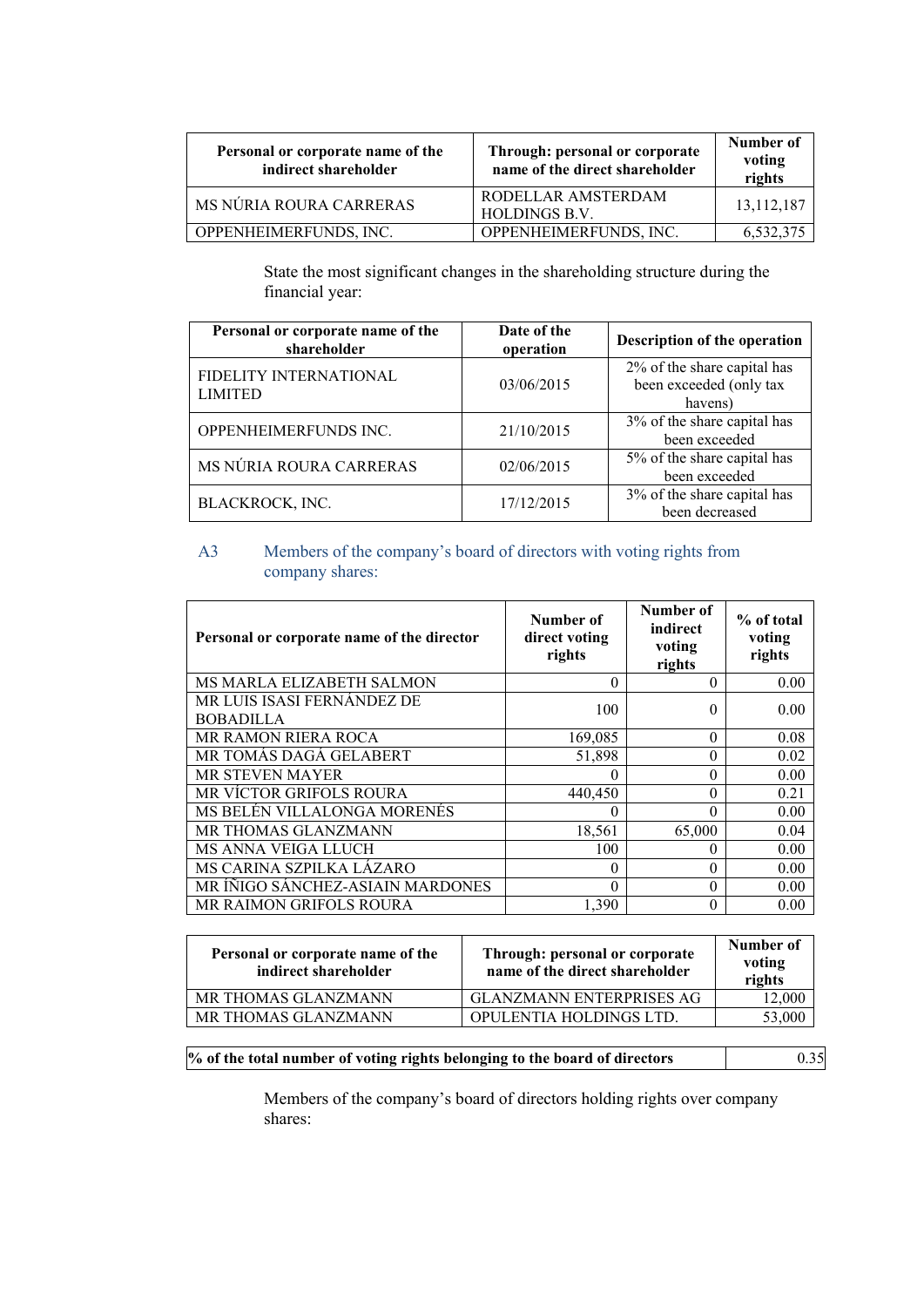A.4 State, where applicable, the family, commercial, contractual or corporate relations that exist between the owners of significant shareholdings, to the extent that these are known to the company, unless they are not highly relevant or stem from ordinary business operations:

| Personal or corporate name<br>connected | Type of<br>connection | <b>Brief description</b> |
|-----------------------------------------|-----------------------|--------------------------|
| MS NÚRIA ROURA CARRERAS                 | Family                | Mother of shareholders   |
| DERIA, S.L.                             |                       | of Deria, S.A.           |

A.5 State, where applicable, the commercial, contractual or corporate relations existing between the owners of significant shareholdings and the company and/or its group, unless they are not highly relevant or stem from ordinary business operations:

| Personal or corporate name<br>connected | Type of<br>connection | <b>Brief description</b>                                                                               |
|-----------------------------------------|-----------------------|--------------------------------------------------------------------------------------------------------|
| THORTHOL HOLDGINGS, B.V.                |                       | The shareholders of<br>Thorthol Holdings BV<br>(Grifols Gras family) are                               |
| <b>MARCA GRIFOLS, S.L.</b>              | Contractual           | shareholders of Marca<br>Grifols, S.L., which is<br>paid a fee for the use of<br>the Grifols trademark |
| MS NÚRIA ROURA CARRERAS                 |                       | Núria Roura Carreras is a<br>shareholder of Marca                                                      |
| <b>MARCA GRIFOLS, S.L.</b>              | Contractual           | Grifols, S.L., which is<br>paid a fee for the use of<br>the Grifols trademark.                         |

A.6 State whether the company has been informed of any shareholders' agreements affecting this pursuant to that set down in articles 530 and 531 of the Spanish Public Limited Companies Act. Where applicable, describe these briefly and list the shareholders bound by any such agreement:

# N O

State whether the company is aware of the existence of any concerted actions arranged by its shareholders. Where applicable, give a short description of these:

# $\overline{NO}$

In the event of there having been any amendments to or termination of said stipulations or agreements or concerted actions in the financial year, expressly state this:

Not applicable

A.7 State whether there is any natural or legal person now exercising or who could exercise control over the company pursuant to article 4 of the Spanish Securities Market Law. Where applicable, identify this person:

N O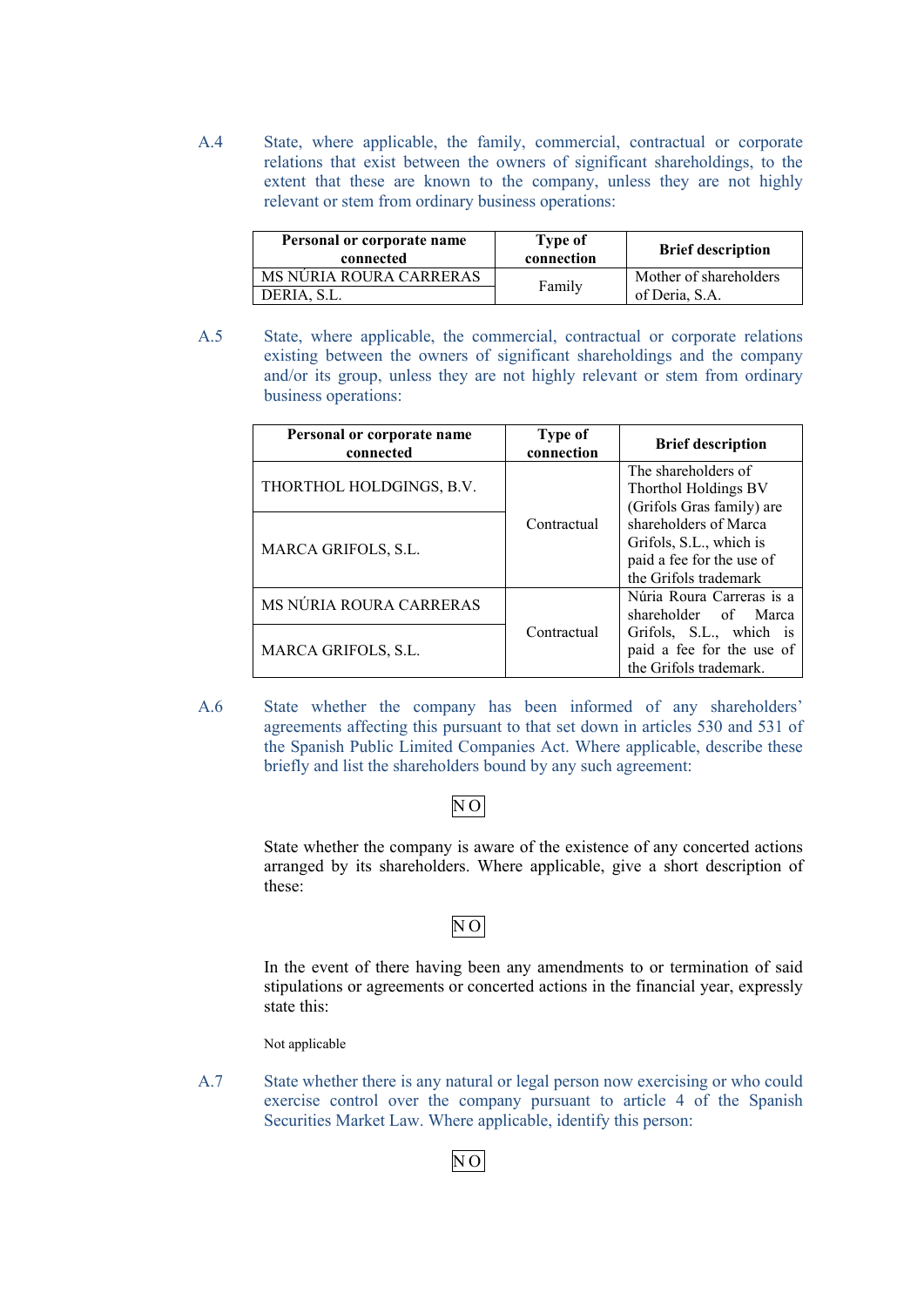### A.8 Treasury stock:

# **At the close of the financial year:**

|           | Number of direct shares   Number of indirect shares (*)   Total % of share capital |    |
|-----------|------------------------------------------------------------------------------------|----|
| 2,019,285 |                                                                                    | 17 |

### **(\*) Through:**

Breakdown of any significant variations, in accordance with that provided for in Royal Decree 1362/2007, made during the financial year:

A.9 Give details of the conditions and period of the current mandate given by the meeting to the board of directors to issue, repurchase or transfer the company's treasury stock.

> At the General Shareholders' Meeting held on 29th May 2015, among other points, it was agreed to authorize the Company's Board of Directors to acquire its own stock or subscription rights, by means of purchase, exchange, attribution account payment or any other form envisaged in the Law, either directly or through its subsidiaries, within the limits and with the requisites to be announced below:

- (i) That, insofar as there are Class B Shares, the acquisition should be performed pro rata between Class A Shares and the Class B Shares, at the same price and under identical terms and conditions;
- (ii) For the face value of the shares acquired, added to the ones already owned by the Company or its Subsidiary companies, not to exceed 10% of the Company's share capital at any time.
- (iii) For the acquisition, including any shares that the Company, or person acting in their own name but on the Company's behalf, had previously acquired and had in its portfolio, not to make the net worth work out lower than the amount of the share capital plus the legally or statutorily non-disposable reserves.
- (iv) For the shares acquired to be paid up in full.
- (v) The maximum acquisition price will be the listed price for the Class A shares at the stock exchange session on the day the acquisition is made or, where applicable, the one authorized by the Spanish Stock Exchange Commission. The minimum price will be 100% of the face value of each Class A share.
- (vi) This authorization is granted for at most five years.
- (vii) The shares acquired may be intended to be given to the workers or managers of the Group, either directly or as result of exercising any option rights to which they may be entitled.

It was also agreed to revoke and make invalid in all its terms the previous authorization for acquisition of the Company treasury stock granted by the Extraordinary Shareholders' Meeting of 25th January 2011.

### A.9 bis Estimated floating capital:

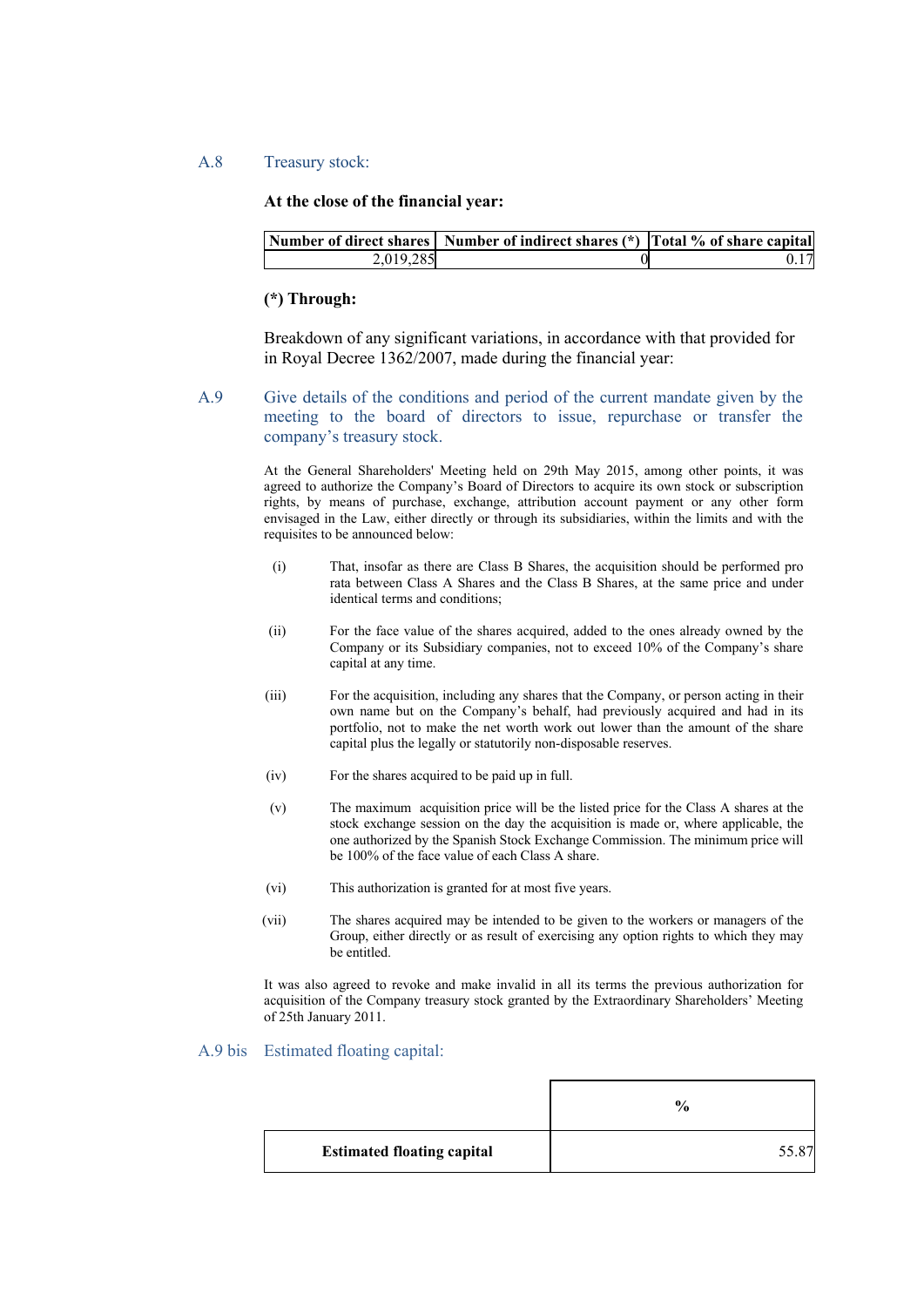A.10 State any restrictions to the transmissibility of securities and/or any restrictions to voting rights. In particular, the existence of any kind of restrictions which may cause difficulties for the taking of control of the company by means of the acquisition of its shares on the market is to be communicated.

# N O

A.11 State whether the general shareholders' meeting has agreed to adopt any neutralization measures against a public takeover bid pursuant to the provisions of Law 6/2007.

# N O

Where applicable, explain the approved measures and the terms under which the restrictions would become ineffective:

A.12 Indicate whether the company has issued any securities which are not traded on a regulated Community market.

# $\overline{NO}$

Where applicable, explain the different kinds of shares and, for each kind of shares, the rights and obligations conferred.

# **B. GENERAL SHAREHOLDERS' MEETING**

B.1 State and where applicable provide details of whether there are any differences between the required quorum for the general shareholders' meeting and the quorum system laid down in the Spanish Companies Act  $(LSA)$ .

# $\overline{NO}$

B.2 State and, where applicable, give details of any differences from the system envisaged in the Spanish Companies Act (LSA) for the adoption of corporate resolutions.

# N O

Describe how it is different from the system envisaged by the LSA.

B.3 State any rules applicable to the modification of the corporate articles of the company. In particular, those majorities provided for in cases of amendment of the corporate articles, as well, where applicable, as those rules provided for in cases of tutelage of the rights of shareholders in the amendment of corporate articles are to be communicated.

> Article 201.2 of Royal Legislative Decree 1/2010, of 2nd July, which passed the redrafted text of the Spanish Companies Act (LSA).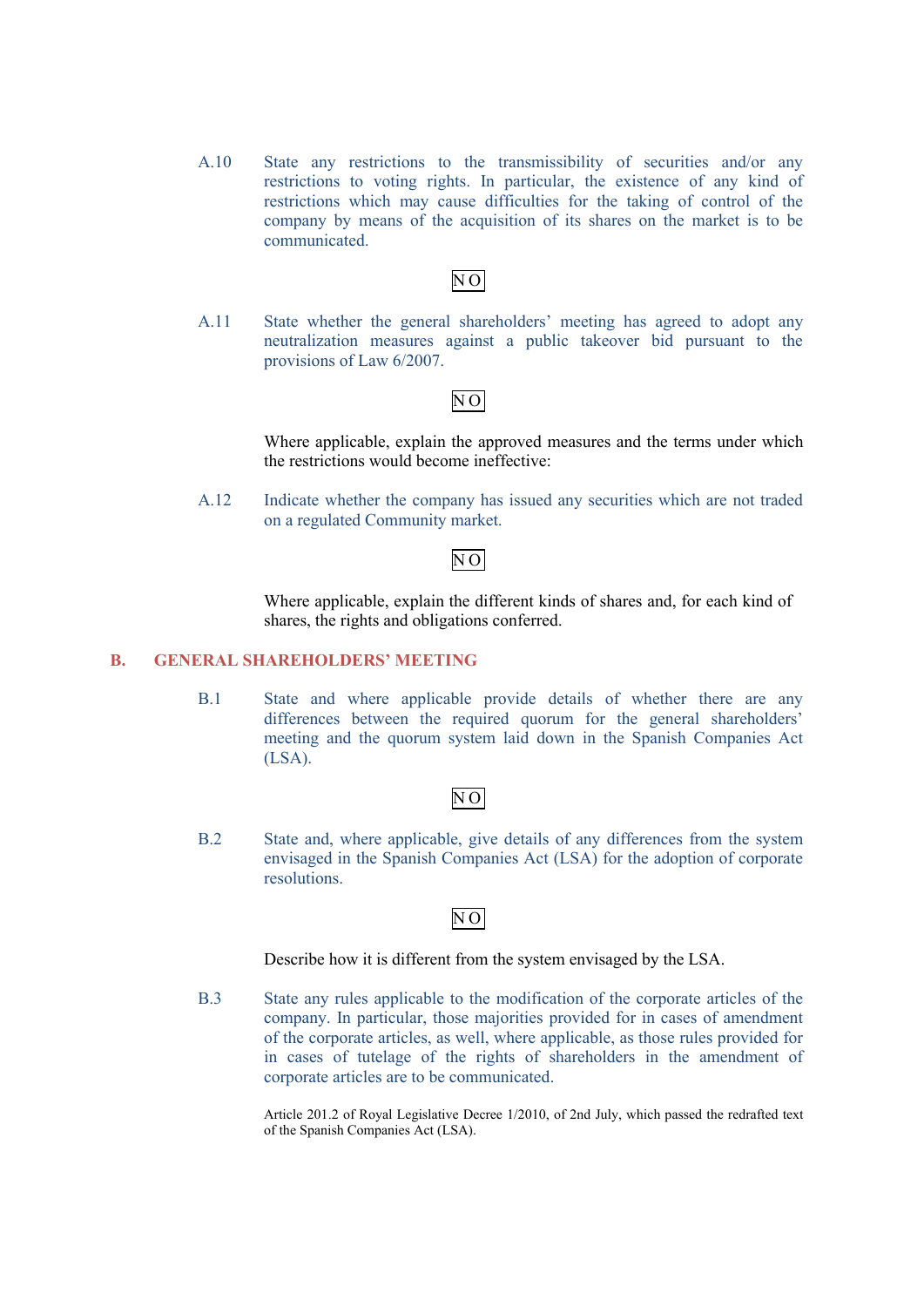In addition, the corporate articles of the Company themselves establish that in order to protect the rights of Class B shares, corporate agreements on certain "Extraordinary Matters" shall, in addition to approval in conformity with that set down in article 17 of the corporate articles (the adoption of agreements by absolute majority of the capital present and/or represented – half plus one), require the approval of the majority of the Class B shares then in circulation.

In this regard, any agreements and any amendments of the corporate articles which may directly or indirectly damage to or have a negative effect upon rights, preferences or privileges of Class B Shares (including any agreements which may cause damage to or have a negative effect upon Class B Shares in comparison with Class A Shares or which may benefit or have a positive effect upon Class A Shares in comparison with Class B Shares, or which may affect the provisions of these articles in relation to Class B Shares) shall require the approval of a majority of Class B Shares then in issue.

Finally, it is to be indicated that the General Shareholders' Meeting has competence to decide on all matters which may have been attributed to the same, by law or through the corporate articles, and, in particular, in an expository manner, it shall be the sole corporate body or authority competent to decide on matters considered "Extraordinary Matters" in conformity with article 6.2 of these corporate articles.

### B.4 Details of attendance at general meetings held during the financial year covered by this report and those from the previous financial year:

|                                   | <b>Details of attendance</b>      |              |                             |               |              |
|-----------------------------------|-----------------------------------|--------------|-----------------------------|---------------|--------------|
|                                   | % remote voting                   |              |                             |               |              |
| Date of the<br>general<br>meeting | $%$ of<br>attendance in<br>person | $%$ as proxy | <b>Electronic</b><br>voting | <b>Others</b> | <b>Total</b> |
| 30/05/2014                        | 12.41                             | 64.21        | 0.00                        | 0.14          | 76.76        |
| 29/05/2015                        | .84                               | 60.17        | 0.00                        | 4.90          | 76.91        |

B.5 State whether there is any statutory restriction in the articles establishing a minimum number of shares needed to attend the general shareholders' meeting.

# N O

- B.6 This section has been annulled
- B.7 State the address and means of access to the web page of the company and the information on corporate governance and other information on general shareholders' meetings which must be made available to shareholders via the web page of the Company.

The address of the Company's webpage is [www.grifols.com.](http://www.grifols.com/) Information on corporate governance can be accessed through the link Investors Relations on the main page, or directly at http://inversores.grifols.com.

# **C STRUCTURE OF THE COMPANY'S ADMINISTRATION**

- C.1 Board of Directors
- C.1.1 Maximum and minimum number of directors envisaged in the corporate articles:

| <b>Maximum number of directors</b> |  |
|------------------------------------|--|
|                                    |  |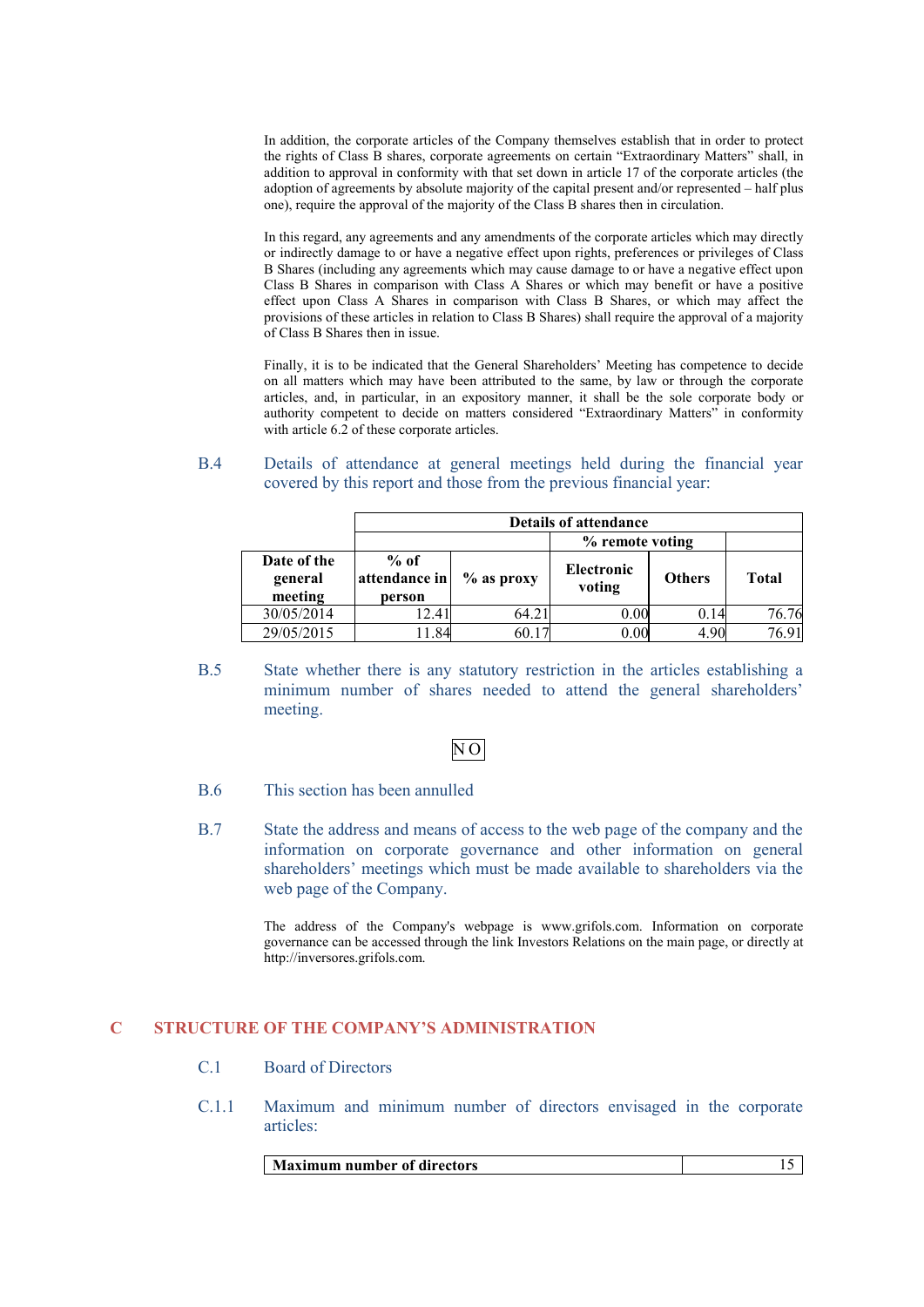| <b>Minimum number of directors</b> |  |
|------------------------------------|--|

# C.1.2 Members of the Board of Directors:

| <b>Personal or</b><br>corporate<br>name of director      | Representative | Type of<br>directorship | Post on the<br><b>Board</b>                                | Date 1st<br>appointme<br>nt | Date last<br>appointment | <b>Election procedure</b>                                                    |
|----------------------------------------------------------|----------------|-------------------------|------------------------------------------------------------|-----------------------------|--------------------------|------------------------------------------------------------------------------|
| <b>MS MARLA</b><br>ELIZABETH<br><b>SALMON</b>            |                | Independent             | <b>DIRECTOR</b>                                            | 30/05/2014                  | 30/05/2014               | <b>GENERAL</b><br><b>SHAREHOLDERS'</b><br><b>MEETING</b><br><b>AGREEMENT</b> |
| MR LUIS ISASI<br>FERNÁNDEZ<br>DE BOBADILLA               |                | Independent             | <b>DIRECTOR</b>                                            | 24/05/2011                  | 24/05/2011               | <b>GENERAL</b><br>SHAREHOLDERS'<br><b>MEETING</b><br><b>AGREEMENT</b>        |
| MR RAMON<br>RIERA ROCA                                   |                | Executive               | <b>DIRECTOR</b>                                            | 13/04/2000                  | 24/05/2012               | <b>GENERAL</b><br><b>SHAREHOLDERS'</b><br><b>MEETING</b><br><b>AGREEMENT</b> |
| MR. TOMÁS<br>DAGA<br><b>GELABERT</b>                     |                | Other external          | <b>DIRECTOR</b>                                            | 13/04/2000                  | 29/05/2015               | <b>GENERAL</b><br>SHAREHOLDERS'<br><b>MEETING</b><br><b>AGREEMENT</b>        |
| <b>MR STEVEN</b><br>MAYER                                |                | Other external          | <b>DIRECTOR</b>                                            | 25/01/2011                  | 25/01/2011               | <b>GENERAL</b><br>SHAREHOLDERS'<br><b>MEETING</b><br>AGREEMENT               |
| <b>MR VICTOR</b><br><b>GRIFOLS</b><br>ROURA              |                | Executive               | <b>CHAIRMAN-</b><br><b>CEO</b>                             | 08/07/1991                  | 24/05/2012               | <b>GENERAL</b><br><b>SHAREHOLDERS'</b><br><b>MEETING</b><br><b>AGREEMENT</b> |
| MS BELEN<br>VILLALONGA<br>MORENÉS                        |                | Independent             | <b>DIRECTOR</b>                                            | 24/05/2013                  | 24/05/2013               | <b>GENERAL</b><br>SHAREHOLDERS'<br><b>MEETING</b><br>AGREEMENT               |
| MR. THOMAS<br><b>GLANZMANN</b>                           |                | Other external          | <b>DIRECTOR</b>                                            | 05/04/2006                  | 24/05/2011               | <b>GENERAL</b><br>SHAREHOLDERS'<br><b>MEETING</b><br><b>AGREEMENT</b>        |
| <b>MS ANNA</b><br>VEIGA LLUCH                            |                | Independent             | <b>DIRECTOR</b>                                            | 09/12/2008                  | 29/05/2015               | <b>GENERAL</b><br><b>SHAREHOLDERS'</b><br><b>MEETING</b><br><b>AGREEMENT</b> |
| <b>MR IÑIGO</b><br>SANCHEZ-<br><b>ASIAIN</b><br>MARDONES |                | Independent             | <b>DIRECTOR</b>                                            | 29/05/2015                  | 29/05/2015               | <b>GENERAL</b><br><b>SHAREHOLDERS'</b><br><b>MEETING</b><br>AGREEMENT        |
| <b>MS CARINA</b><br><b>SZPILKA</b><br>LÁZARO             |                | Independent             | <b>DIRECTOR</b>                                            | 29/05/2015                  | 29/05/2015               | <b>GENERAL</b><br>SHAREHOLDERS'<br><b>MEETING</b><br><b>AGREEMENT</b>        |
| <b>MR RAIMON</b><br><b>GRIFOLS</b><br>ROURA              |                | Proprietary             | VICE-<br><b>SECRETARY</b><br><b>AND</b><br><b>DIRECTOR</b> | 29/05/2015                  | 29/05/2015               | <b>GENERAL</b><br>SHAREHOLDERS'<br><b>MEETING</b><br>AGREEMENT               |

# **Total number of directors** 12

State any members leaving the Board of Directors during the period for which information is given: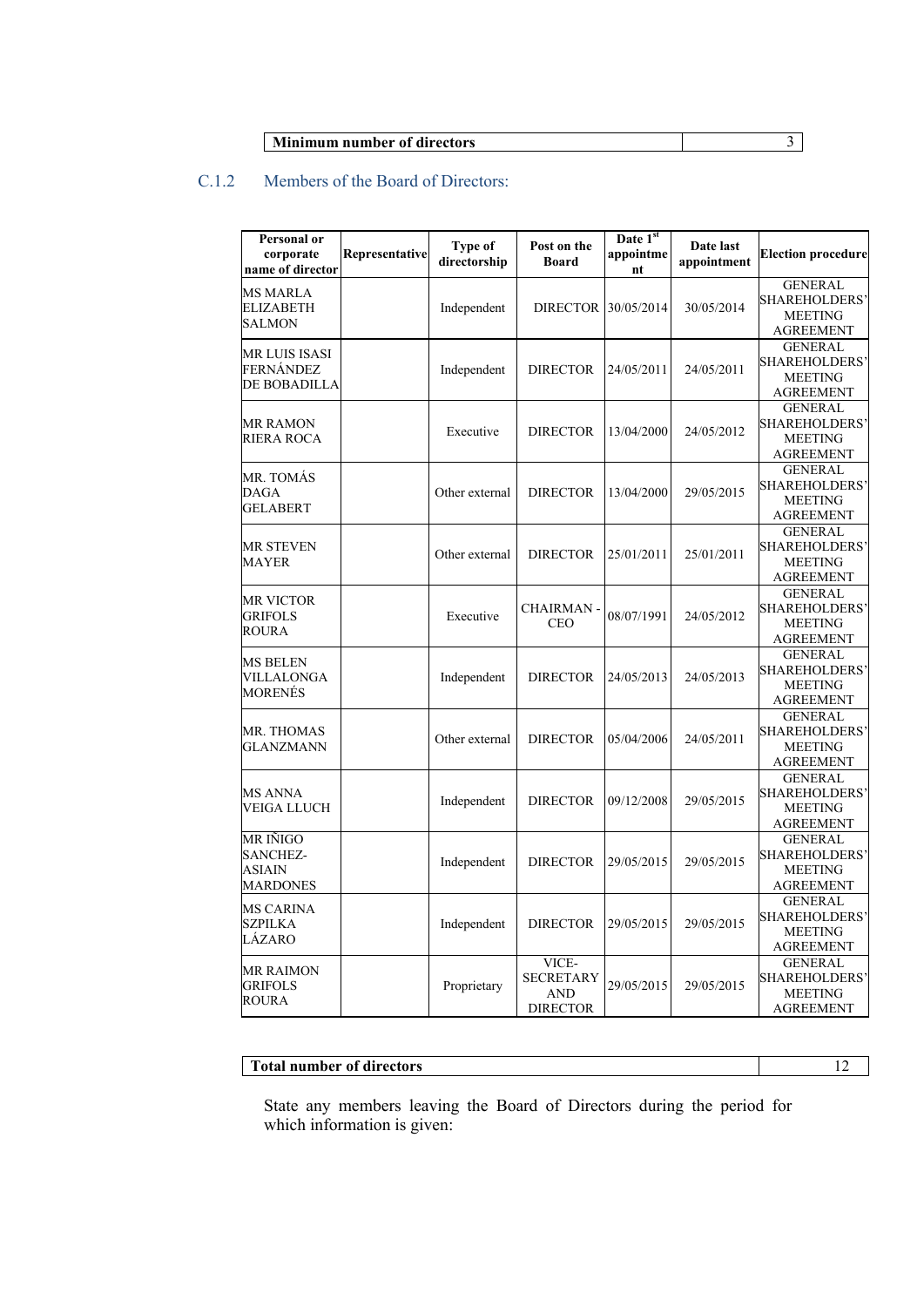| Personal or corporate name of the director | Director's category at the<br>time of separation | <b>Leaving date</b> |
|--------------------------------------------|--------------------------------------------------|---------------------|
| MR JUAN IGNACIO TWOSE ROURA                | Executive                                        | 29/05/2015          |
| THORTHOL HOLDINGS, B.V.                    | Proprietary                                      | 29/05/2015          |
| MR EDGAR DALZELL JANNOTTA                  | Independent                                      | 29/05/2015          |
| MR W. BRETT INGERSOLL                      | Other external                                   | 29/05/2015          |

# C.1.3 Complete the following tables on the members of the Board and their different types:

### **EXECUTIVE DIRECTORS**

| Personal or corporate name of the<br>director | Post held on the Company's<br>organization chart |  |
|-----------------------------------------------|--------------------------------------------------|--|
| <b>MR RAMON RIERA ROCA</b>                    | <b>CHIEF OPERATIONS OFFICER</b>                  |  |
| MR VICTOR GRIFOLS ROURA                       | CHAIRMAN - CEO                                   |  |

| <b>Total number of executive directors</b> |     |
|--------------------------------------------|-----|
| Total % of the Board                       | '66 |

### **EXTERNAL PROPRIETARY DIRECTORS**

| Personal or corporate name of the<br>director | Personal or corporate name of<br>significant shareholder represented<br>or proposing the appointment |
|-----------------------------------------------|------------------------------------------------------------------------------------------------------|
| <b>RAIMON GRIFOLS ROURA</b>                   | DERIA, S.A.                                                                                          |
|                                               |                                                                                                      |

| Total number of proprietary directors |  |
|---------------------------------------|--|
| Total % of the Board                  |  |

### **INDEPENDENT EXTERNAL DIRECTORS**

### **Personal or corporate name of the director** MS MARLA ELIZABETH SALMON

### **Profile**

Marla E. Salmon is Professor of Nursing and Public Health at the University of Washington and Senior Visiting Fellow of Public Affairs. Her career has focused on health policy and capacity building in both global and US contexts, working with governments, international agencies and other health-related entities. Her more recent work focuses on social enterprise and development in the health sector. Salmon holds a doctorate in health policy and administration from the Johns Hopkins University, degrees in political science and nursing from the University of Portland, and was a Fulbright Scholar at the University of Cologne (Germany). She holds two honorary doctoral degrees recognizing her national and international service and is a member of the Institute of Medicine. Her board service includes IES Abroad, Inc., the Robert Wood Johnson Foundation, and the National Center for Healthcare Leadership. Her advisory roles include the White House Taskforce on Healthcare Reform, the World Bank, the World Health Organization's Global Advisory Group on Nursing and Midwifery, and the National Institutes of Health National Advisory Committee for the Institute of Nursing Research.

#### **Personal or corporate of the director**

#### MR LUIS ISASI FERNANDEZ DE BOBADILLA **Profile**

Mr Isasi is Managing Director of Morgan Stanley in Spain and Country Head for the Iberian region. He joined Morgan Stanley in London in 1987. Prior to that, he served as executive director at First Chicago Ltd. in London and, previously, worked in New York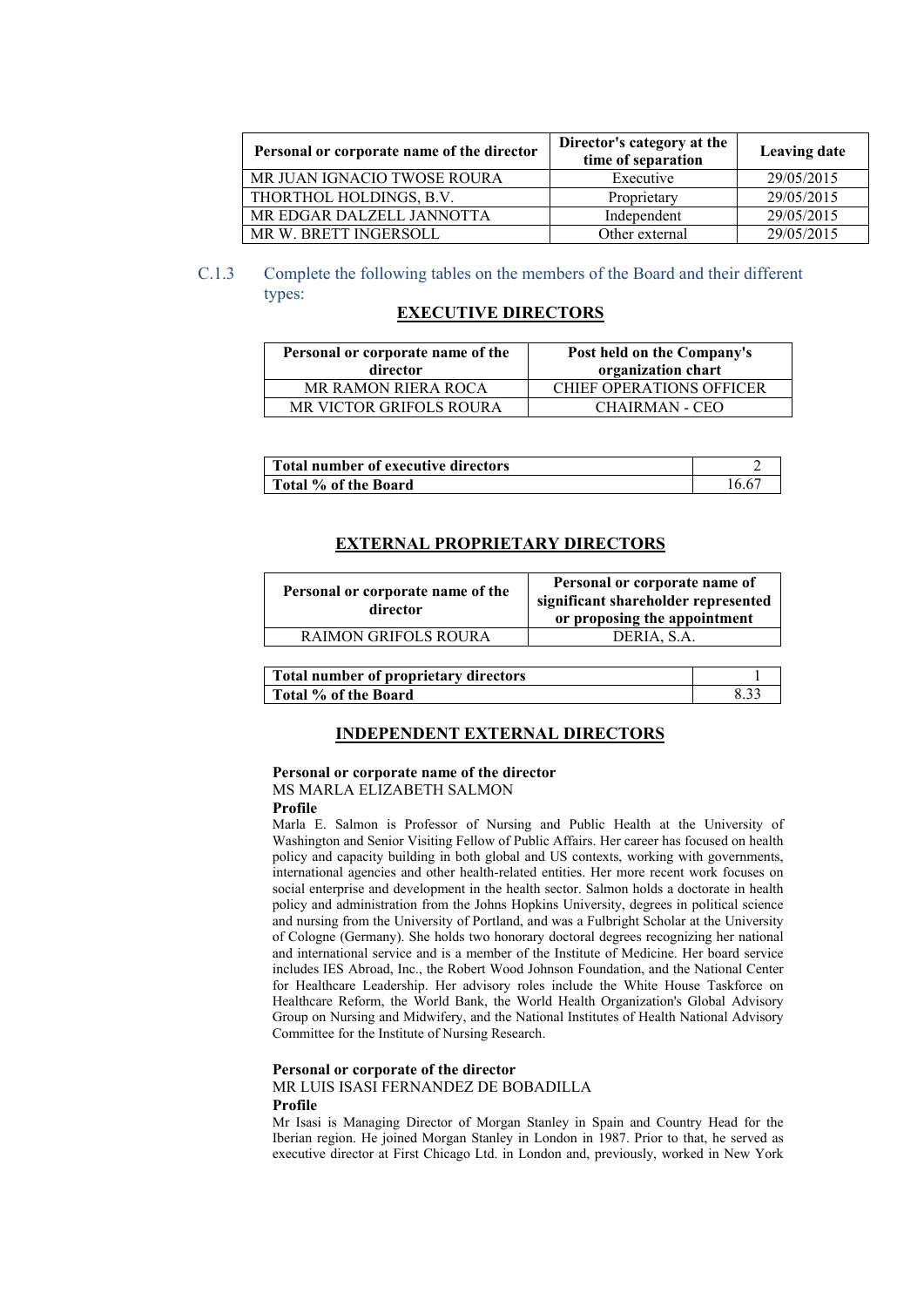for the Latin American department of Morgan Guaranty Trust Co. Mr Isasi started his professional career in Abengoa, in Seville (Spain) in 1977. Mr. Isasi has a Bachelor's Degree in Business from the University of Seville, and holds a M.B.A. from Columbia Business School in New York, United States, obtained in 1982.

#### **Personal or corporate name of the director:**

### MS BELEN VILLALONGA MORENES

#### **Profile:**

Belén Villalonga is an Associate Professor with Tenure at New York University's Stern School of Business. Between 2001 and 2012 she was a faculty member at Harvard Business School. She serves as an independent director at Acciona, leader in the renewable energy and infrastructure businesses, since 2006, and Talgo, a high-speed train manufacturer, since 2015. She is also a Senior Associate Partner at Cambridge Advisors to Family Enterprise, a family business consulting company. Her teaching, research and consulting activities are in the areas of corporate strategy, finance, and governance, with a special focus on family-controlled companies. Her award-winning research, which has been published in the top academic journals, has been cited extensively in academic articles and in the international media. She holds a Ph.D. in Management and an M.A. in Economics from the University of Columbia at Los Angeles, where she was a Fulbright Scholar. She also holds a second Ph.D. in Business Economics from the Complutense University of Madrid and a B.A. in Economics and Management Sciences from the Colegio Universitario de Estudios Financieros in Madrid. Before starting her doctoral studies, she worked at MacKinsey & Co. in Paris.

#### **Personal or corporate name of the director:**

### MS ANNA VEIGA LLUCH

#### **Profile:**

Ms. Anna Veiga Lluch graduated in Biology and received a Ph. D. in Biology (Cum Laude) from the Universidad Autónoma de Barcelona. She has been the IVF laboratory Director at the Reproductive Medicine Service at Institut Universitari Dexeus from 1982 to 2005. She is the Director of the Stem Cell Bank at the Centre for Regenerative Medicine Service of the Institut Universitari Dexeus, and an Associate Professor at the Department of Experimental and Health Services of the Universitat Pompeu Fabra in Barcelona. She is also a member of the Board of Trustees of the Fundación Dexeus de la Salud de la Mujer and an Honorific Member of the Institut Medicofarmacèutic de Catalunya. In May 2015 she received the degree as Doctor Honoris Causa from the Universitat Central de Catalunya. She specializes in clinical embryology, reproductive genetics, embryonic and pluripotent stem cells research and bioethics.

# **Personal or corporate name of the director:** MS CARINA SZPILKA LÁZARO

### **Profile:**

Ms Carina Szpilka Lázaro earned a degree in Business Administration from the Univerisdad Pontificia de Comillas in Madrid (ICADE) and an Executive MBA from the Instituto de Empresa. She began her professional career in the financial sector working at Banco Santander and Argentaria (now part of BBVA). In 1998 she was part of the team that founded ING Direct in Spain, where she occupied the position of CEO from 2010 to 2013, having previously occupied said position in ING Direct France from 2008 to 2010. She is currently an independent director at Abanca and a member of the Advisory Board of Reparalia and of Oracle España. Since the beginning of 2014 she has been vice-president of UNICEF in Spain. She is also a member of the Professional Board of ESADE. In 2011 she was given the "Female Executive of the Year" award by the Spanish Federation of Female Directors, Executives, Professional and Entrepreneurs (Federación Española de Mujeres Directivas - FEDEPE).

# **Personal or corporate name of the director:**

MR IÑIGO SÁNCHEZ-ASIAIN MARDONES **Profile:**

Mr. Iñigo Sánchez-Asiain Mardones earned a degree in Business Administration from the Universidad Pontificia de Comillas in Madrid (ICADE) and an MBA from Harvard Business School. Since 2010 he is founding partner of the private equity company Portobello Capital. He is member of the Executive Committee and Investment Committee at Portobello Capital, leading the investments in companies such as Angulas Anguinaga or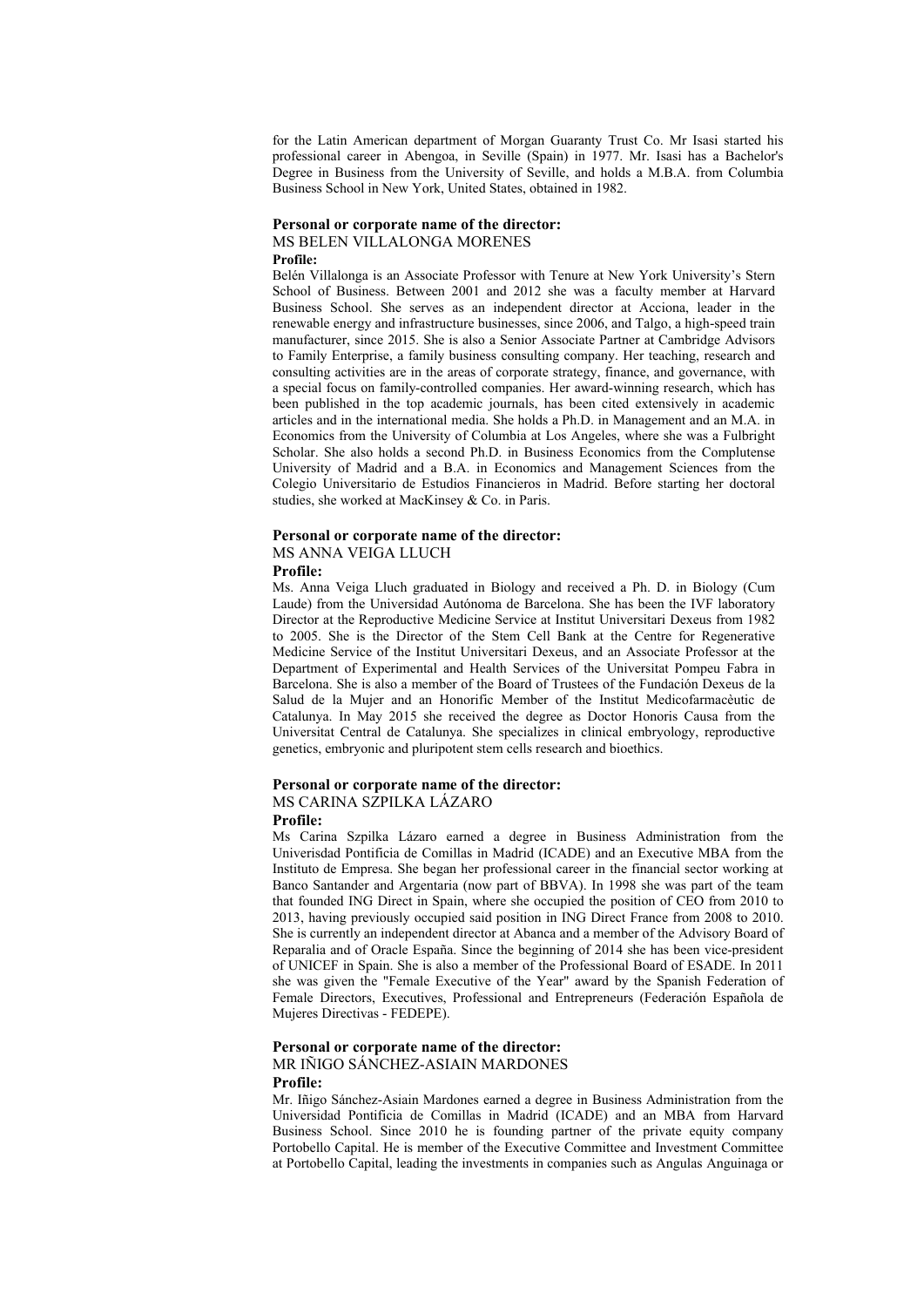Mutiasistencia, companies in which he is Chairman and member of the Executive Committee. He was Deputy General Director at Banco Santander (1993-2005) and was partner and member of the Board of Directors of Ibersuizas Gestión SGECR, S.A. (2005- 2010). He is also Chairman of the Executive Committee at the Harvard Club of Spain.

| Total number of independent directors |       |
|---------------------------------------|-------|
| Total % of the Board                  | 50.00 |

State whether any directors classified as independent receive, from the Company or from its Group, any amounts or benefits for any concepts other than remuneration as a Board Member, or maintains, or has maintained, during the last financial year, a business relationship with the Company or with any companies in its group, whether this may be in its own name or as a significant shareholder, director or senior executive of an entity which maintains or may have maintained such a relationship.

# N O

Where applicable, a motivated statement by the board is to be included on the reasons due to which it considers that the said director may perform its functions in the capacity of independent director.

### **OTHER EXTERNAL DIRECTORS**

Give details of the reasons due to which they may not be considered proprietary or independent and their relationships, whether this may be with the Company or its executives, or with its shareholders:

#### **Personal or corporate name of the director:**

MR THOMAS GLANZMANN

**Company, executive or shareholder with which or whom he has the relationship:**

GLANZMANN ENTERPRISES AG

#### **Reasons:**

His relationship is not covered within the current definitions of executive, proprietary or independent directors. He is the majority shareholder in Glanzmann Enterprises AG, a company which has rendered consultancy services to the Group since 2011.

#### **Personal or corporate name of the director:** MR TOMAS DAGA GELABERT

**Company, executive or shareholder with which or whom he has the relationship:**

#### **Reasons:**

His relationship is not covered within the current definitions of executive, proprietary or independent directors. He is a partner of the law firm Osborne Clarke, which renders legal and tax services to the Group.

### **Personal or corporate name of the director:**

MR STEVEN MAYER

**Company, executive or shareholder with which or whom he has the relationship:**

GRIFOLS, S.A.

### **Reasons:**

Due to the purchase and sale operation with Talecris Biotherapeutics Holdings Corp., the majority shareholders of the Company agreed to vote in favour of agreements of the General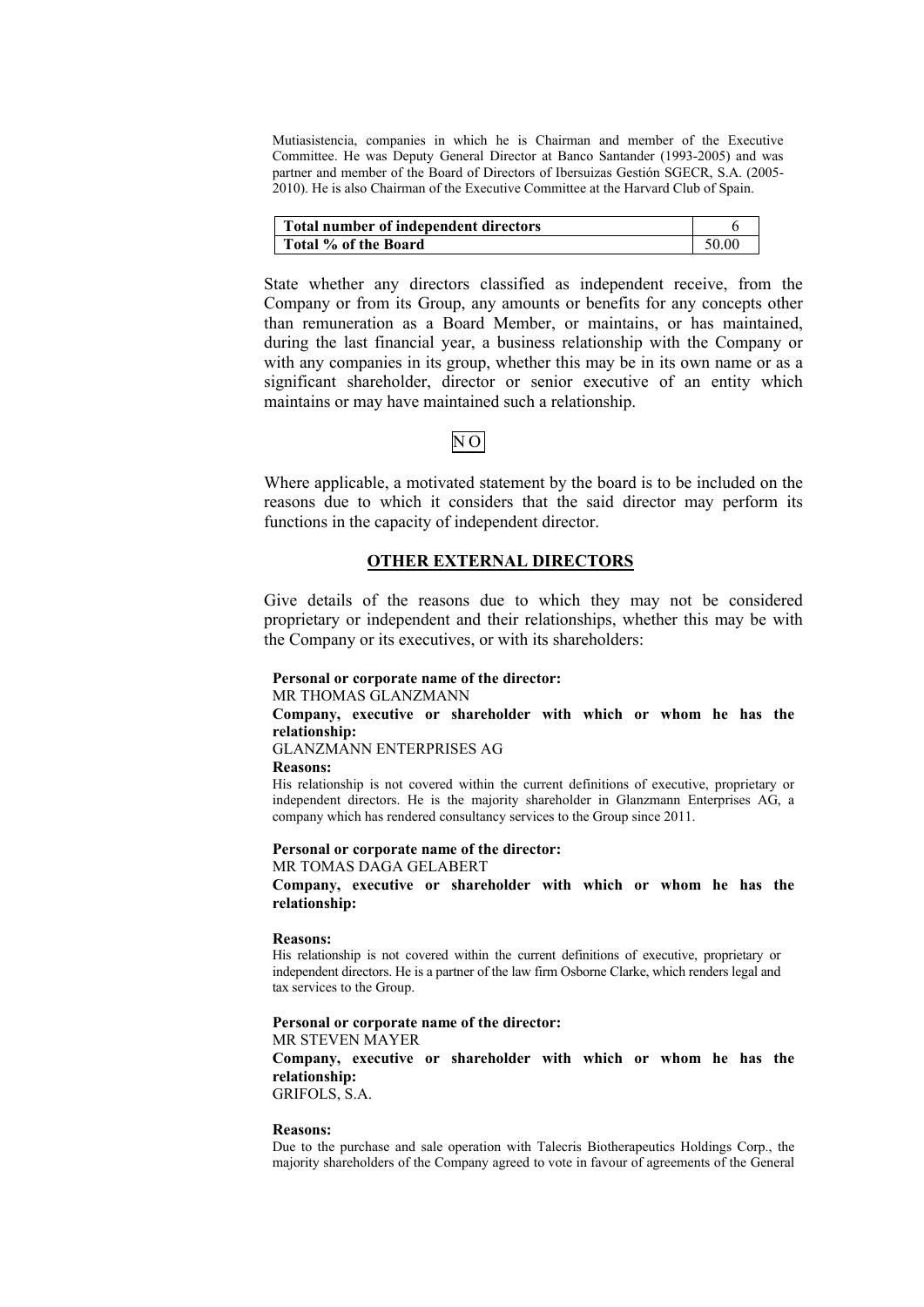Shareholders' Meeting necessary to close the operation. Among the said agreements, the appointment of Mr Steven Mayer, director of Cerberus (the majority shareholder of Talecris), was provided for, although the agreement did not provide for any obligations whatsoever in relation to his permanence as member of the Board of Directors of the Company. In fact, under NASDAQ regulations, this director is classified as independent.

| Total number of external directors |  |
|------------------------------------|--|
| Total % of the Board               |  |

State any changes which, where applicable, may have taken place during the period in the class for each director:

C.1.4. Complete the following table with information relating to the number of female directors during the last 4 financial years, as well as their type:

|                 |                | <b>Number of female directors</b> |                |                | % of the total directors of each type |                |                |                |
|-----------------|----------------|-----------------------------------|----------------|----------------|---------------------------------------|----------------|----------------|----------------|
|                 | <b>FY 2015</b> | <b>FY 2014</b>                    | <b>FY 2013</b> | <b>FY 2012</b> | <b>FY2015</b>                         | <b>FY 2014</b> | <b>FY 2013</b> | <b>FY 2012</b> |
| Executive       |                |                                   |                |                | 0.00                                  | 0.00           | 0.00           | 0.00           |
| Proprietary     |                |                                   |                |                | 0.00                                  | 0.00           | 0.00           | 0.00           |
| Independent     |                |                                   |                |                | 66.66                                 | 60.00          | 50.00          | 33.33          |
| Other           | 0              | 0                                 |                | 0              | 0.00                                  | 0.00           | 0.00           | 0.00           |
| <b>External</b> |                |                                   |                |                |                                       |                |                |                |
| <b>Total</b>    | 4              |                                   |                |                | 33.33                                 | 23.08          | 16.66          | 9.10           |

C.1.5 Explain those measures which, where applicable, may have been adopted in order to be able to include in a board of directors a number of women which may allow a balanced presence of men and women to be achieved.

> **Explanation of the measures** During the corporate financial year closed at 31st December 2015, the Company appointed Ms Carina Szpilka Lázaro as a new member of the Board of Directors, as an independent director increasing the percentage of female directors on the Board from 23.08% of the total directors during the financial year closed at 31st December 2014 to 33.33% during the year closed at 31st December 2015. The Company will continue appointing its directors on the basis of merit and skills.

C.1.6 Explain those measures which, where applicable, may have been agreed by the Nomination Committee in order for selection procedures not to include implicit bias which may be an obstacle for the selection of female directors, and the company to search deliberately for women who meet the professional profile sought and include them among potential candidates:

**Explanation of the measures**

There are no explicit measures. Nevertheless, these are not necessary as the Board of Directors bases its proposals for appointment of board members strictly on criteria of professional qualification (competence, knowledge and experience).

Whenever in spite of the measures which, where applicable, may have been adopted, the number of female directors may be very low or inexistent, explain the reasons which may justify this:

### **Explanation of the measures**

During the financial year closed at 31 December 2015, the number of female directors has increased from three to four and, therefore, the percentage of female directors is 33% of the total members of the Board of Directors. Since 2011 the presence of women in the Board of Directors has raised steadily.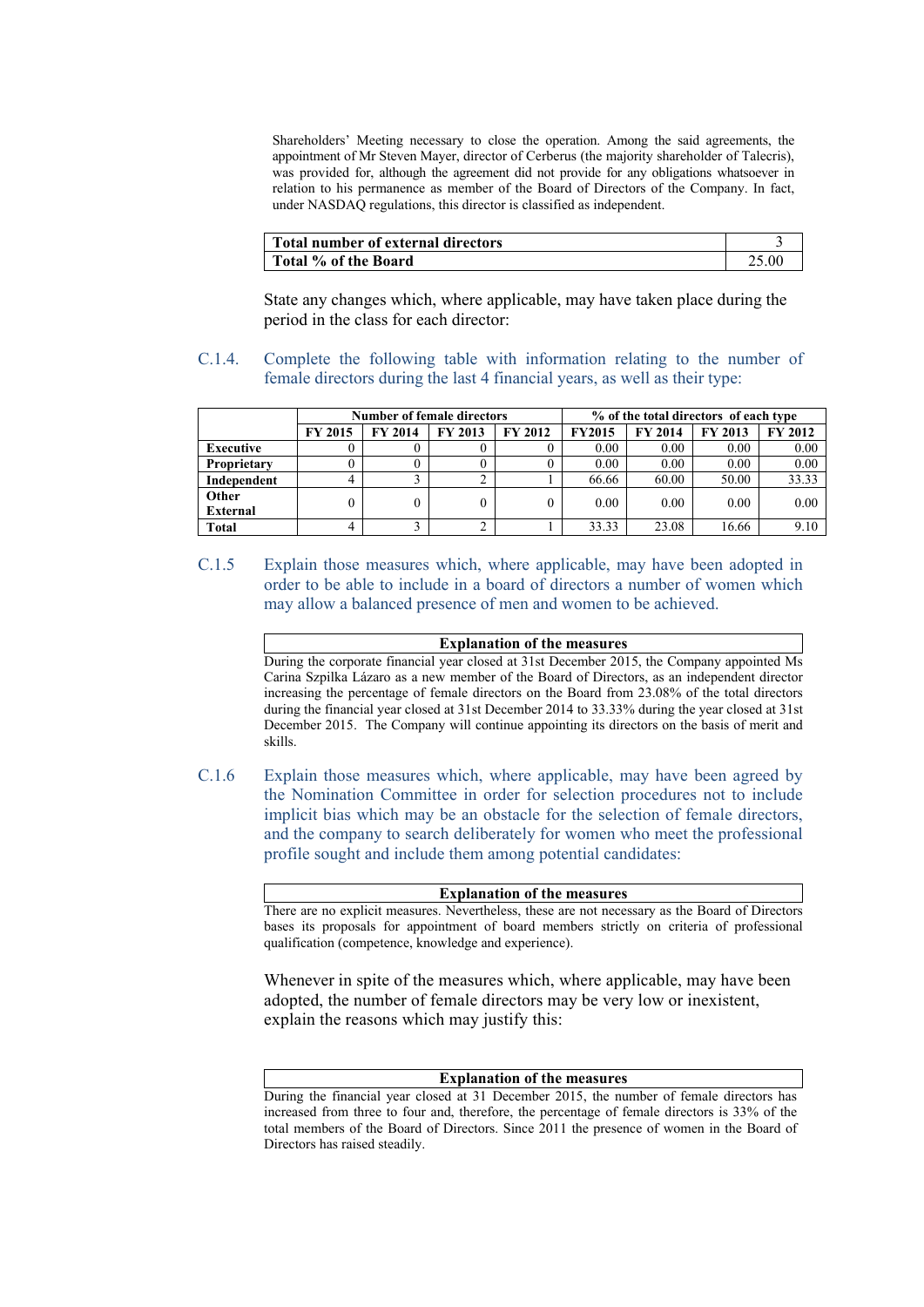C.1.6.bis Explain the Nomination Committee's conclusions regarding the verification of compliance with the policy for selecting directors. In particular, inform on how such policy contributes to ensuring that the number of female directors will be at least 30% of the overall members of the board of directors in 2020.

### **Explanation of the measures**

During the financial year closed at 31 December 2015, many changes have been made in the Board of Directors in order to improve its diversity, competences and functioning. Ms Carina Szpilka Lázaro and Mr Iñigo Sánchez-Asiaín were appointed as independent directors, being the latter subsequently appointed as lead director. Moreover, Mr. Raimon Grifols Roura was appointed as proprietary director and the resignations of Edgar Janotta, Bret Ingersoll, Thortol Holdings and Juan Ignacio Twose Roura were accepted and, therefore, the number of proprietary directors has increased. With regard to the promotion of female directors, they currently represent 33.33% of the total members of the Board of Directors. Accordingly, the selection of its members has been made with the aim of fostering the diversity of expertise, experience and genre.

C.1.7. Explain the form of representation on the board of directors of the shareholders with significant participations:

> Mr Raimon Grifols Roura is a proprietary director because he is shareholder of the Company. Moreover, he is shareholder and sole director of Deria, S.A.

C.1.8 Explain, where applicable, the reasons due to which proprietary directors have been appointed at the request of shareholders whose shareholding participation is lower than 3% of the share capital:

> State if no formal requests have been attended to for presence on the board of directors received from shareholders whose shareholding is equal to or higher than that of others at the request of whom proprietary directors may have been appointed. Where applicable, explain the reasons due to which these have not been attended to:

# N O

C.1.9. State whether any directors have left their posts prior to the expiry of their term, if they have explained their reasons -and by which means-, to the board of directors, and, if they have done so in writing to the board in full, explain, at least the reasons of their resignation:

> **Name of the director:** MR EDGAR DALZELL JANNOTA **Reasons:**

By letter dated 31 March 2015, Edgar Jannotta informed the Board of Directors of his decision to resign due to personal reasons as a member of the Board of Directors of the Company with effect from the date of the General Meeting.

**Name of the director:**

MR JUAN IGNACIO TWOSE ROURA

### **Reasons:**

By letter dated 31 March 2015, Juan Ignacio Twose Roura informed the Board of Directors of his decision to resign due to personal reasons as a member of the Board of Directors of the Company with effect from the date of the General Meeting.

**Name of the director:** MR W. BRETT INGERSOLL **Reasons:**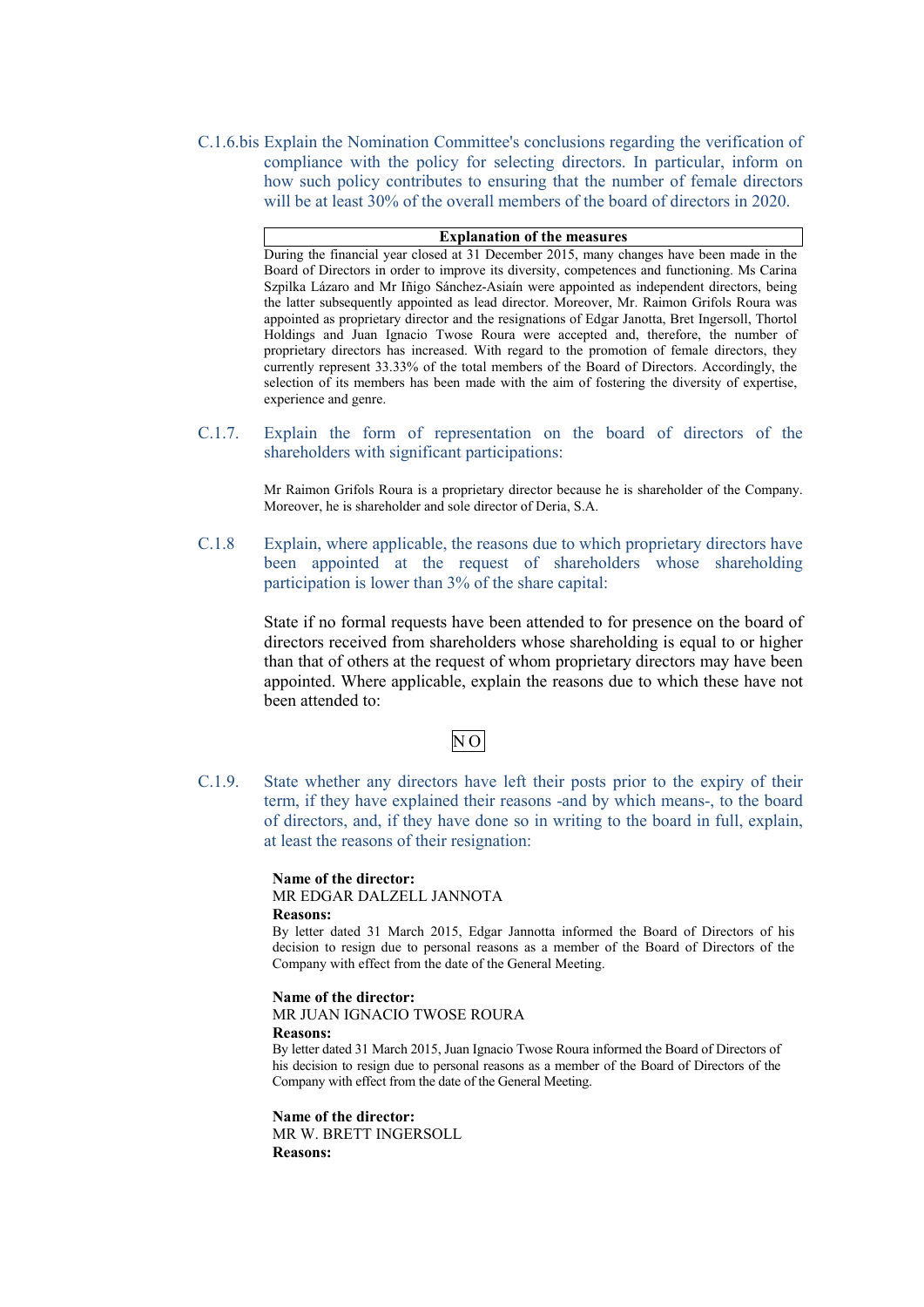By letter dated 31 March 2015, Brett Ingersoll informed the Board of Directors of his decision to resign due to personal reasons as a member of the Board of Directors of the Company with effect from the date of the General Meeting.

### **Name of the director:**

THORTHOL HOLDINGS, B.V.

#### **Reasons:**

By letter dated 31 March 2015, José Antonio Grifols Gras, representative of the Company Thorthol Holdings BV in the Board of Directors, informed the Board of his decision to resign as a member of the Board of Directors of the Company with effect from the date of the General Meeting.

C.1.10. State, should any exist, the powers that may have been conferred upon the CEO(s):

#### **Personal or corporate name of the director:** MR VICTOR GRIFOLS ROURA

# **Brief description:**

All powers which may be delegated by virtue of law and the Company's articles of association.

C1.11 Identify where applicable, the members of the board of directors which assume positions as company managers or executives in other companies which may form part of the group of the listed company:

| <b>Personal or corporate</b><br>name of the director | Corporate name<br>of the group<br>entity                                                                         | <b>Position</b>                     | <b>Does</b><br>he/she<br>have<br>executive<br>functions? |
|------------------------------------------------------|------------------------------------------------------------------------------------------------------------------|-------------------------------------|----------------------------------------------------------|
| MR RAMON RIERA ROCA                                  | <b>GRIFOLS JAPAN</b><br>K.K.                                                                                     | <b>CHAIRMAN</b>                     | N <sub>O</sub>                                           |
| <b>MR RAMON RIERA ROCA</b>                           | <b>GRIFOLS</b><br>(HK)<br><b>LIMITED</b>                                                                         | <b>DIRECTOR</b>                     | NO.                                                      |
| MR RAMON RIERA ROCA                                  | <b>GRIFOLS</b><br>SWITZERLAND AG                                                                                 | <b>CHAIRMAN</b>                     | N <sub>O</sub>                                           |
| <b>MR RAMON RIERA ROCA</b>                           | <b>PROGENIKA</b><br>LATINA.<br>S.A.<br>de<br>C.V.                                                                | <b>ALTERNATE</b><br><b>DIRECTOR</b> | NO.                                                      |
| MR RAMON RIERA ROCA                                  | <b>GRIFOLS</b><br><b>ASIA</b><br>PACIFIC PTE LTD                                                                 | <b>DIRECTOR</b>                     | N <sub>O</sub>                                           |
| MR RAMON RIERA ROCA                                  | <b>GRIFOLS</b><br><b>MALAYSIA</b><br><b>SDN</b><br><b>BHD</b>                                                    | <b>CHAIRMAN</b>                     | NO.                                                      |
| <b>MR RAMON RIERA ROCA</b>                           | <b>GRIFOLS</b><br>(THAILAND) LTD                                                                                 | <b>DIRECTOR</b>                     | N <sub>O</sub>                                           |
| MR RAMON RIERA ROCA                                  | <b>GRIFOLS</b><br><b>AUSTRALIA</b><br><b>PTY</b><br><b>LTD</b>                                                   | <b>DIRECTOR</b>                     | N <sub>O</sub>                                           |
| MR RAMON RIERA ROCA                                  | <b>GRIFOLS</b><br><b>COLOMBIA LTDA</b>                                                                           | <b>DIRECTOR</b>                     | N <sub>O</sub>                                           |
| MR RAMON RIERA ROCA                                  | <b>GRIFOLS</b><br><b>WORLDWIDE</b><br><b>OPERATIONS</b><br>SPAIN, S.A.                                           | <b>MANAGER</b>                      | <b>YES</b>                                               |
| MR RAMON RIERA ROCA                                  | <b>GRIFOLS S.R.O.</b>                                                                                            | <b>DIRECTOR</b>                     | NO                                                       |
| MR RAMON RIERA ROCA                                  | PLASMACARE INC                                                                                                   | <b>DIRECTOR</b>                     | N <sub>O</sub>                                           |
| MR RAMON RIERA ROCA                                  | <b>GRIFOLS</b><br>ARGENTINA, S.A.                                                                                | <b>CHAIRMAN</b>                     | N <sub>O</sub>                                           |
| MR RAMON RIERA ROCA                                  | <b>GRIFOLS</b><br>PHARMACEUTICAL<br><b>CONSULTING</b><br>(SHANGHAI)<br>CO <sub>1</sub><br>LTD.<br><b>BEIJING</b> | <b>CHAIRMAN</b>                     | N <sub>O</sub>                                           |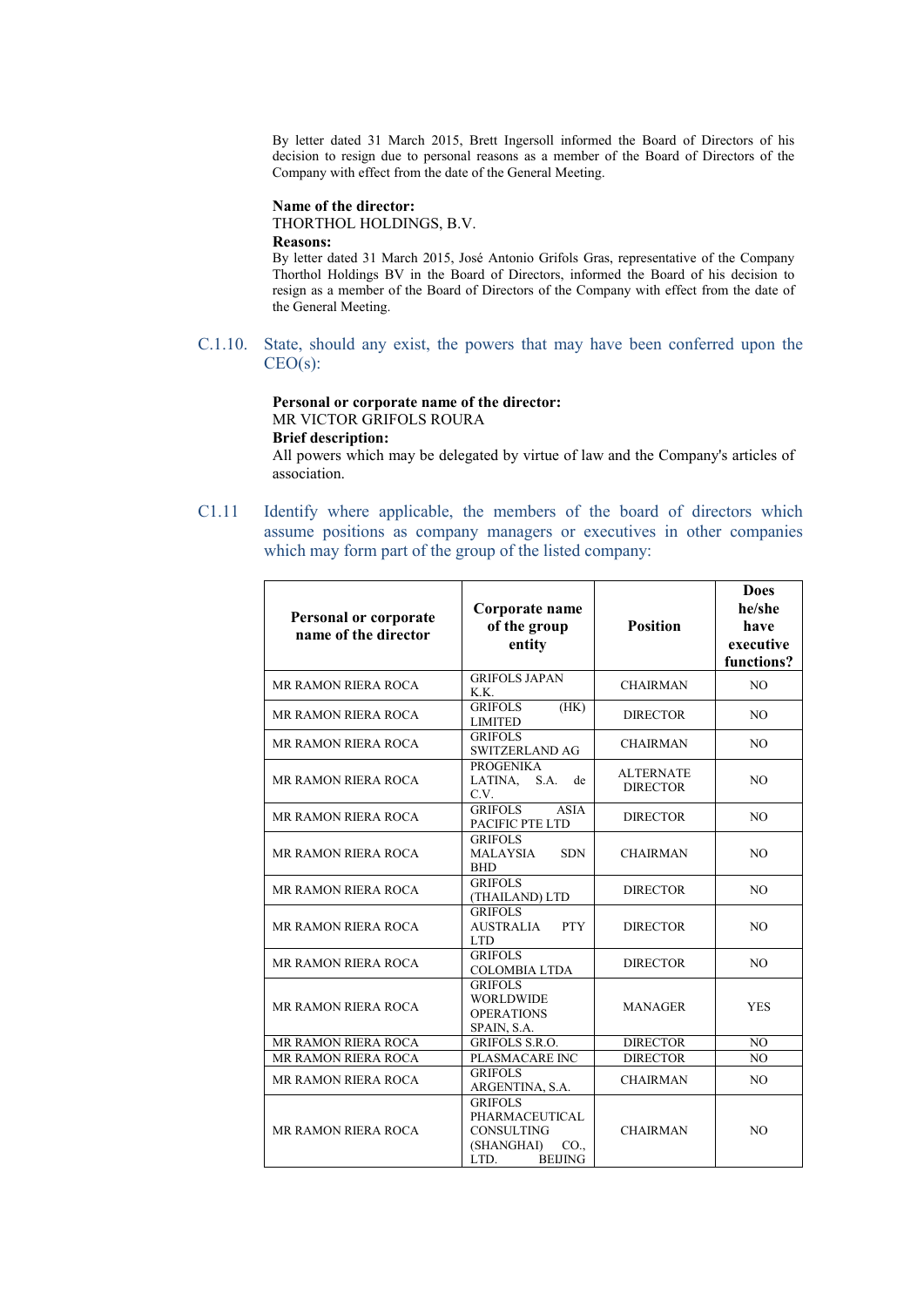| Personal or corporate<br>name of the director | Corporate name<br>of the group<br>entity                                           | <b>Position</b>   | <b>Does</b><br>he/she<br>have<br>executive<br>functions? |
|-----------------------------------------------|------------------------------------------------------------------------------------|-------------------|----------------------------------------------------------|
|                                               | <b>BRANCH</b>                                                                      |                   |                                                          |
| MR RAMON RIERA ROCA                           | <b>GRIFOLS</b><br><b>WORDLWIDE</b><br><b>OPERATIONS</b><br><b>LIMITED</b>          | <b>DIRECTOR</b>   | NO                                                       |
| <b>MR RAMON RIERA ROCA</b>                    | <b>POLSKA</b><br><b>GRIFOLS</b><br>S.P.Z.O.O.                                      | <b>DIRECTOR</b>   | NO.                                                      |
| MR RAMON RIERA ROCA                           | <b>BIOMAT USA INC</b>                                                              | <b>DIRECTOR</b>   | NO.                                                      |
| <b>MR RAMON RIERA ROCA</b>                    | <b>GRIFOLS</b><br>CHILE,<br>S.A.                                                   | <b>CHAIRMAN</b>   | NO.                                                      |
| <b>MR RAMON RIERA ROCA</b>                    | <b>GRIFOLS</b><br><b>SHARED</b><br><b>NORTH</b><br>SERVICES<br>AMERICA INC.        | <b>DIRECTOR</b>   | NO.                                                      |
| <b>MR RAMON RIERA ROCA</b>                    | <b>GRIFOLS</b><br>INTERNATIONAL,<br>S.A.                                           | <b>MANAGER</b>    | YES                                                      |
| <b>MR RAMON RIERA ROCA</b>                    | <b>PROGENIKA</b><br>BIOPHARMA, S.A.                                                | VICE-CHAIRMAN     | NO.                                                      |
| MR RAMON RIERA ROCA                           | <b>GRIFOLS,</b><br>S.A.<br><b>TAIWAN BRANCH</b>                                    | <b>DIRECTOR</b>   | YES                                                      |
| MR RAMON RIERA ROCA                           | <b>GRIFOLS</b><br><b>FRANCE</b><br>S.A.R.L.                                        | <b>CO-MANAGER</b> | NO.                                                      |
| MR TOMAS DAGA GELABERT                        | <b>GRIFOLS</b><br><b>DIAGNOSTIC</b><br>SOLUTIONS INC.                              | <b>DIRECTOR</b>   | NO.                                                      |
| MR TOMAS DAGA GELABERT                        | <b>GRIFOLS,</b><br>S.A.<br><b>TAIWAN BRANCH</b>                                    | <b>DIRECTOR</b>   | YES                                                      |
| MR TOMAS DAGA GELABERT                        | <b>GRIFOLS</b><br><b>SHARED</b><br>SERVICES<br><b>NORTH</b><br>AMERICA INC.        | <b>DIRECTOR</b>   | NO.                                                      |
| MR TOMAS DAGA GELABERT                        | PLASMACARE, INC.                                                                   | <b>DIRECTOR</b>   | NO.                                                      |
| MR TOMAS DAGA GELABERT                        | <b>GRIFOLS</b><br><b>WORLDWIDE</b><br><b>OPERATIONS</b><br><b>LIMITED</b>          | <b>DIRECTOR</b>   | YES                                                      |
| MR TOMAS DAGA GELABERT                        | <b>BIOMAT USA INC.</b>                                                             | <b>DIRECTOR</b>   | NO                                                       |
| <b>MR VICTOR GRIFOLS ROURA</b>                | <b>GRIFOLS</b><br><b>DIAGNOSTIC</b><br>SOLUTIONS INC.                              | <b>DIRECTOR</b>   | NO.                                                      |
| MR VICTOR GRIFOLS ROURA                       | <b>GRIFOLS</b><br><b>SHARED</b><br><b>SERVICES</b><br><b>NORTH</b><br>AMERICA INC. | <b>DIRECTOR</b>   | NO.                                                      |
| MR VICTOR GRIFOLS ROURA                       | PLASMACARE INC.                                                                    | <b>DIRECTOR</b>   | NO.                                                      |
| MR VICTOR GRIFOLS ROURA                       | <b>BIOMAT USA INC.</b>                                                             | <b>DIRECTOR</b>   | NO.                                                      |
| MR VICTOR GRIFOLS ROURA                       | <b>DIAGNOSTIC</b><br><b>GRIFOLS, S.A.</b>                                          | <b>MANAGER</b>    | YES                                                      |
| MR VICTOR GRIFOLS ROURA                       | <b>GRIFOLS</b><br>WORLDWIDE<br><b>OPERATIONS</b><br>SPAIN, S.A.                    | MANAGER           | YES                                                      |
| <b>MR VICTOR GRIFOLS ROURA</b>                | <b>INSTITUTO</b><br>GRIFOLS, S.A.                                                  | <b>CEO</b>        | YES                                                      |
| MR VICTOR GRIFOLS ROURA                       | <b>GRIFOLS MOVACO,</b><br>S.A.                                                     | MANAGER           | YES                                                      |
| MR VICTOR GRIFOLS ROURA                       | <b>LABORATORIOS</b><br>GRIFOLS, S.A.                                               | MANAGER           | YES                                                      |
| MR VICTOR GRIFOLS ROURA                       | BIOMAT, S.A.                                                                       | MANAGER           | <b>YES</b>                                               |
| MR VICTOR GRIFOLS ROURA                       | <b>GRIFOLS VIAJES,</b><br>S.A.                                                     | MANAGER           | YES                                                      |
| MR VICTOR GRIFOLS ROURA                       | <b>GRIFOLS</b><br>INTERNATIONAL,<br>S.A.                                           | MANAGER           | YES                                                      |
| MR VICTOR GRIFOLS ROURA                       | <b>GRIFOLS</b><br>ENGINEERING, S.A.                                                | MANAGER           | YES                                                      |
| MR VICTOR GRIFOLS ROURA                       | GRI-CEL, S.A.                                                                      | MANAGER           | YES                                                      |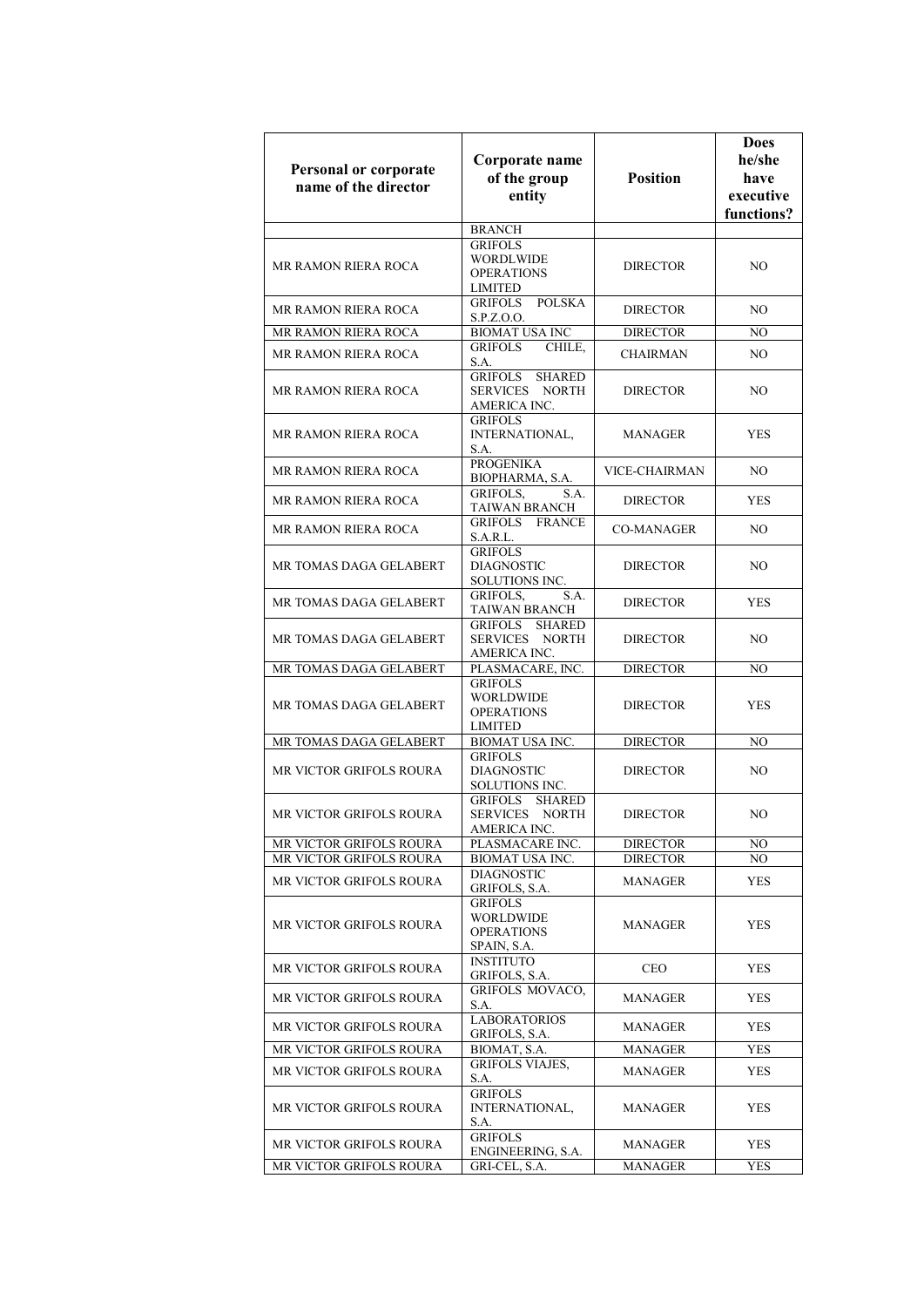| Personal or corporate<br>name of the director             | Corporate name<br>of the group<br>entity                                  | <b>Position</b>                     | <b>Does</b><br>he/she<br>have<br>executive<br>functions? |
|-----------------------------------------------------------|---------------------------------------------------------------------------|-------------------------------------|----------------------------------------------------------|
| MR THOMAS GLANZMANN                                       | <b>GRIFOLS SHARED</b><br><b>SERVICES NORTH</b><br><b>AMERICA INC.</b>     | <b>CHAIRMAN</b>                     | N <sub>O</sub>                                           |
| MR THOMAS GLANZMANN                                       | ALKAHEST INC.                                                             | <b>PREFERRED</b><br><b>DIRECTOR</b> | N <sub>O</sub>                                           |
| <b>MR VICTOR GRIFOLS ROURA</b>                            | <b>GRIFOLS.</b><br>S.A.<br><b>TAIWAN BRANCH</b>                           | <b>DIRECTOR</b>                     | N <sub>O</sub>                                           |
| MR TOMAS DAGA GELABERT                                    | ROBOTICS,<br><b>KIRO</b><br>S.L.                                          | <b>DIRECTOR</b>                     | N <sub>O</sub>                                           |
| MR THOMAS GLANZMANN                                       | S.A.<br><b>GRIFOLS,</b><br><b>TAIWAN BRANCH</b>                           | <b>DIRECTOR</b>                     | N <sub>O</sub>                                           |
| <b>MS ANNA VEIGA LLUCH</b>                                | <b>GRIFOLS.</b><br>S.A.<br><b>TAIWAN BRANCH</b>                           | <b>DIRECTOR</b>                     | NO.                                                      |
| <b>MR STEVEN MAYER</b>                                    | S.A.<br><b>GRIFOLS.</b><br><b>TAIWAN BRANCH</b>                           | <b>DIRECTOR</b>                     | NO.                                                      |
| MR LUIS ISASI FERNÁNDEZ DE<br><b>BOBADILLA</b>            | S.A.<br><b>GRIFOLS.</b><br><b>TAIWAN BRANCH</b>                           | <b>DIRECTOR</b>                     | N <sub>O</sub>                                           |
| <b>BELÉN</b><br><b>VILLALONGA</b><br>MS<br><b>MORENÉS</b> | <b>GRIFOLS.</b><br>S.A.<br><b>TAIWAN BRANCH</b>                           | <b>DIRECTOR</b>                     | N <sub>O</sub>                                           |
| MR RAIMON GRIFOLS ROURA                                   | <b>GRIFOLS</b><br><b>DIAGNOSTIC</b><br><b>SOLUTIONS INC</b>               | <b>DIRECTOR</b>                     | N <sub>O</sub>                                           |
| <b>MR RAIMON GRIFOLS ROURA</b>                            | <b>GRIFOLS</b><br><b>WORLDWIDE</b><br><b>OPERATIONS</b><br><b>LIMITED</b> | <b>ALTERNATE</b><br><b>DIRECTOR</b> | N <sub>O</sub>                                           |
| <b>MR RAIMON GRIFOLS ROURA</b>                            | MEDION GRIFOLS<br><b>DIAGNOSTICS AG</b>                                   | <b>DIRECTOR</b>                     | N <sub>O</sub>                                           |
| <b>MR RAIMON GRIFOLS ROURA</b>                            | <b>SQUADRON</b><br><b>REINSURANCE LTD</b>                                 | <b>DIRECTOR</b>                     | N <sub>O</sub>                                           |
| MR TOMAS DAGÁ GELABERT                                    | <b>KIRO</b><br>ROBOTICS.<br>S.L.                                          | <b>DIRECTOR</b>                     | N <sub>O</sub>                                           |

C.1.12 Give details where applicable, of the directors of your company which are members of the board of directors of other entities listed on official securities markets other than your group, which may have been communicated to the company:

| Personal or corporate name of the<br>director | Corporate name of the<br>group entity       | <b>Position</b> |
|-----------------------------------------------|---------------------------------------------|-----------------|
| MS BELEN VILLALONGA MORENES                   | ACCIONA, S.A.                               | <b>DIRECTOR</b> |
| MS CARINA SZPILKA LÁZARO                      | <b>ABANCA CORPORACIÓN</b><br>BANCARIA, S.A. | <b>DIRECTOR</b> |
| MS BELEN VILLALONGA MORENES                   | TALGO, S.A.                                 | <b>DIRECTOR</b> |

C.1.13 State and where applicable explain whether the Company has established rules on the number of boards on which its own directors may sit:

# N O

- C.1.14 This section has been annulled
- C.1.15 State the aggregate remuneration of the Board of Directors:

| <b>Remuneration of the Board of Directors (thousands of euro)</b> | 4,288 |
|-------------------------------------------------------------------|-------|
| Amount of the aggregate remuneration corresponding to rights      |       |
| accumulated by present directors in relation to pensions          |       |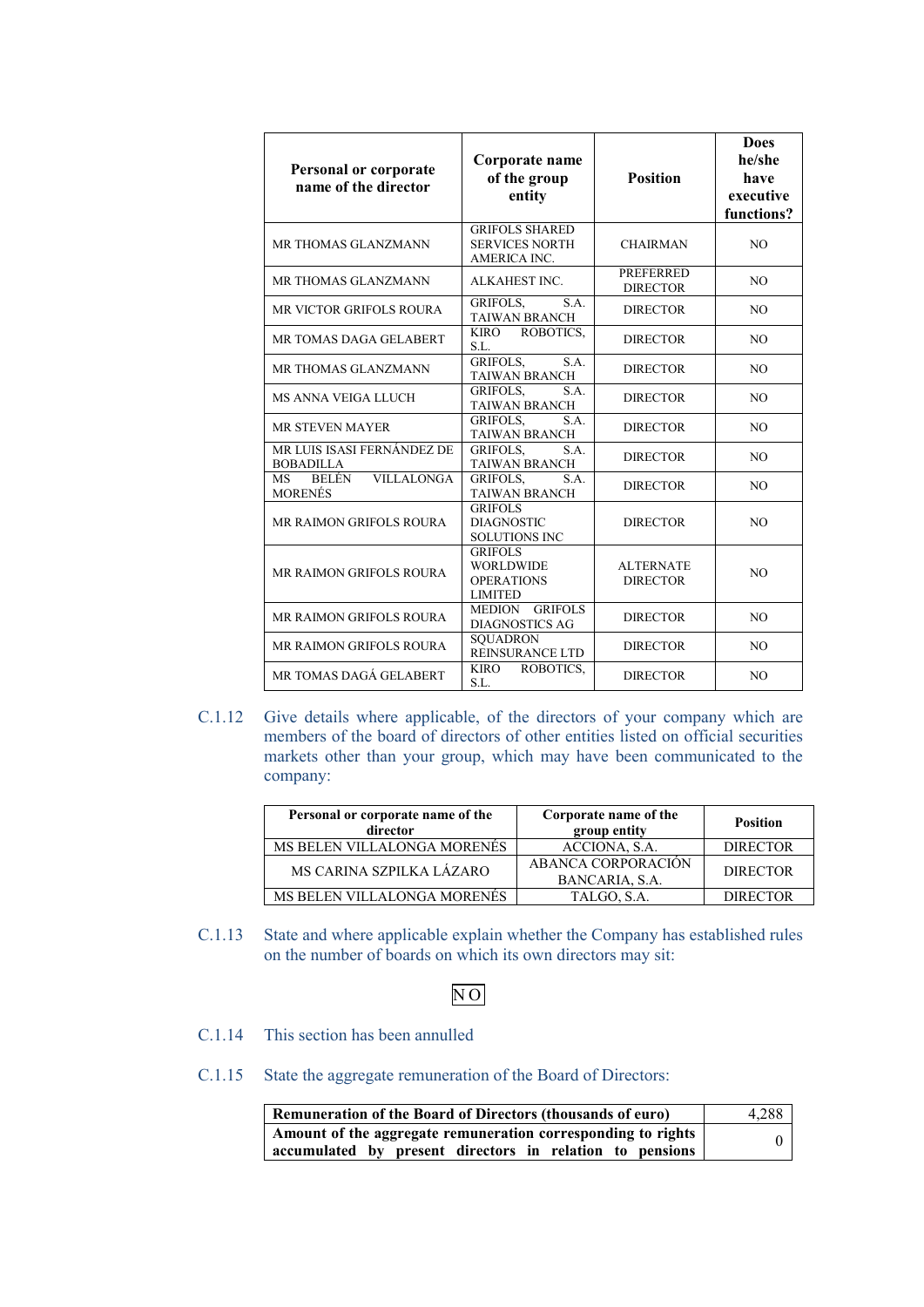| (thousands of euro)                                                                                                                            |  |
|------------------------------------------------------------------------------------------------------------------------------------------------|--|
| Amount of the aggregate remuneration corresponding to rights<br>accumulated by former directors in relation to pensions<br>(thousands of euro) |  |

C.1.16 Identify the members of senior management which are not also executive directors, and indicate the total remuneration accrued for them during the financial year:

| Personal or corporate name   | <b>Position</b>                                      |
|------------------------------|------------------------------------------------------|
| MR ALFREDO ARROYO GUERRA     | <b>CHIEF FINANCIAL OFFICER</b>                       |
| MS NURIA PASCUAL LAPEÑA      | VP TREASURY, RISK                                    |
|                              | <b>MANAGEMENT AND IRO</b>                            |
| <b>MR JAVIER JORBA RIBES</b> | <b>CHAIRMAN OF GRIFOLS</b>                           |
|                              | <b>BIOSCIENCIES INDUSTRIAL GROUP</b>                 |
| MR. VICENTE BLANQUER TORRE   | VP QUALITY & R&D                                     |
| MR. ANTONIO VIÑES PARES      | CORPORATE<br><b>PLANNING</b><br>&<br>VP —            |
|                              | <b>CONTROL</b>                                       |
| MR MATEO BORRAS HUMBERT      | CHIEF HUMAN<br><b>RESOURCERS</b>                     |
|                              | <b>OFFICER</b>                                       |
| MR CARLOS ROURA FERNANDEZ    | CHIEF INDUSTRIAL OFFICER                             |
| MS MONTSERRAT LLOVERAS CALVO | VP CORPORATE ACCOUNTING AND                          |
|                              | <b>REPORTING</b>                                     |
| <b>MR SHINJI WADA</b>        | CHAIRMAN OF GRIFOLS PLASMA                           |
|                              | <b>OPERATIONS</b>                                    |
|                              | GENERAL COUNSEL<br>OF<br>VP.                         |
| <b>MR DAVID BELL</b>         | <b>GRIFOLS</b><br><b>SHARED</b><br><b>SERVICES</b>   |
|                              | NORTH AMERICA INC.                                   |
|                              | CHAIRMAN AND CEO OF GRIFOLS                          |
| MR. GREGORY GENE RICH        | <b>SHARED</b><br><b>SERVICES</b><br><b>NORTH</b>     |
|                              | AMERICA INC.                                         |
| <b>MR LAFMIN MORGAN</b>      | PRESIDENT OF THE BIOSCIENCE                          |
|                              | AND HOSPITAL DIVISION                                |
| MR CARSTEN SCHROEDER         | PRESIDENT OF THE DIAGNOSTIC                          |
|                              | <b>DIVISION</b>                                      |
| MR JUAN IGNACIO TWOSE        | <b>THE</b><br><b>MEMBER</b><br>OF<br><b>ADVISORY</b> |
|                              | <b>COMMITTEE</b>                                     |

|       | Total remuneration of senior management (thousands of |  |  | 9.447 |
|-------|-------------------------------------------------------|--|--|-------|
| euro) |                                                       |  |  |       |

C.1.17 State where applicable, the identity of the members of the board which are also members of the board of directors of significant shareholders and/or entities of your group:

| Personal or corporate name of<br>the director | Corporate name of<br>the significant<br>shareholder | <b>Position</b>      |
|-----------------------------------------------|-----------------------------------------------------|----------------------|
| MR RAIMON GRIFOLS ROURA                       | DERIA, S.A.                                         | <b>SOLE DIRECTOR</b> |

Give details where applicable, of any relevant relationships other than those considered in the preceding section, of the members of the board of directors which may relate these to significant shareholders and/or entities of your group:

**Personal or corporate name of the related director:** MR VICTOR GRIFOLS ROURA **Personal or corporate name of the related significant shareholder:**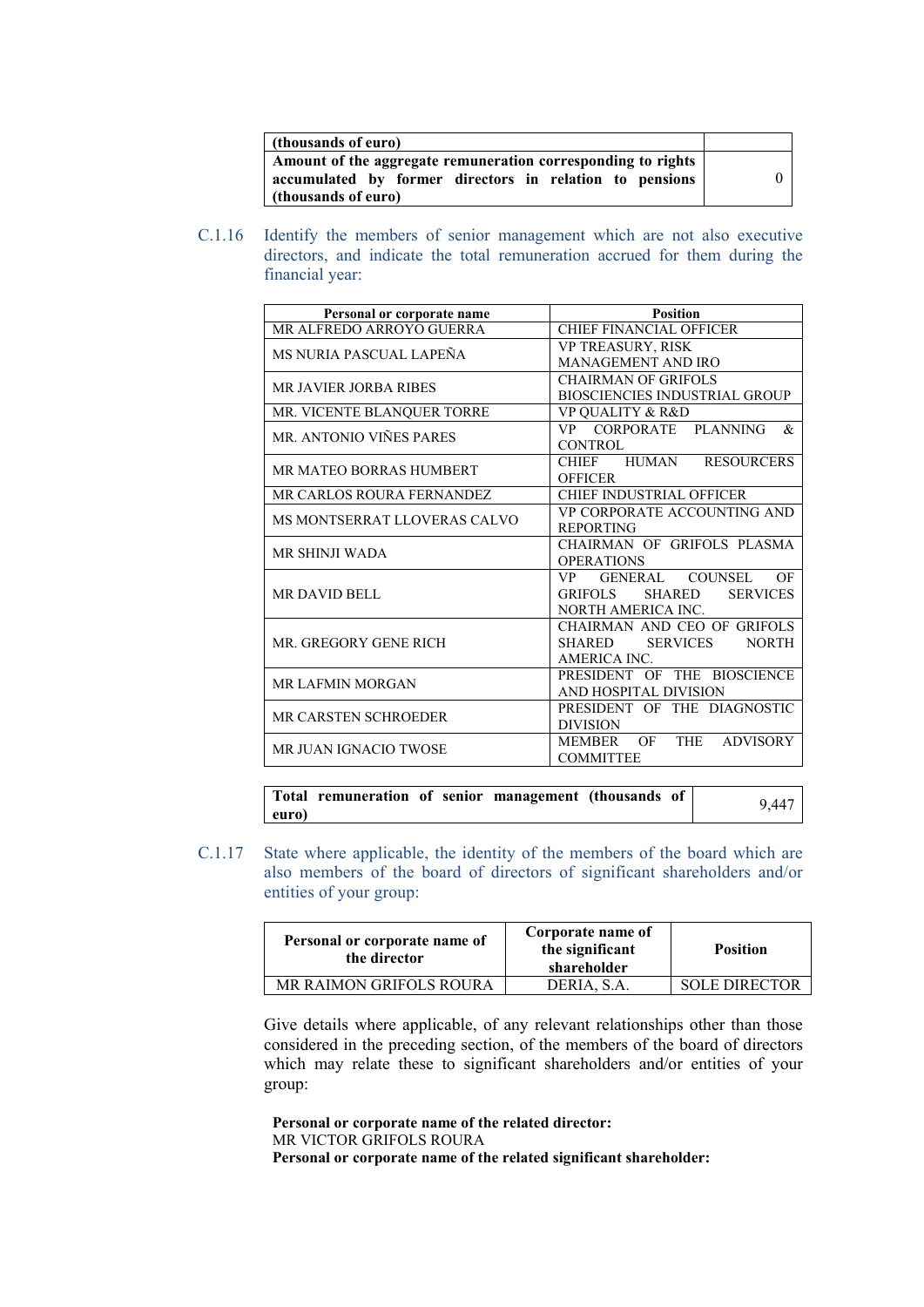# MRS NÚRIA ROURA CARRERAS

**Description of the relationship:**

Núria Roura Carreras is Victor Grifols Roura's mother

### **Personal or corporate name of the related director:**

MR VICTOR GRIFOLS ROURA **Personal or corporate name of the related significant shareholder:** DERIA, S.A.

#### **Description of the relationship:**

Victor Grifols Roura is shareholder in Deria (a non-controlling shareholder, pursuant to the Securities Market Act)

#### **Personal or corporate name of the related director:**

MR VICTOR GRIFOLS ROURA

### **Personal or corporate name of the related significant shareholder:** SCRANTON ENTERPRISES, B.V.

**Description of the relationship:**

Victor Grifols Roura is shareholder in Scranton Enterprises, B.V. (a non-controlling shareholder, pursuant to the Securities Market Act)

# **Personal or corporate name of the related director:**

MR TOMAS DAGA GELABERT

**Personal or corporate name of the related significant shareholder:** SCRANTON ENTERPRISES, B.V. **Description of the relationship:**

Tomas Daga Gelabert is shareholder in Scranton Enterprises, B.V. (a non-controlling shareholder, pursuant to the Securities Market Act)

# **Personal or corporate name of the related director:**

MR RAMON RIERA ROCA **Personal or corporate name of the related significant shareholder:** SCRANTON ENTERPRISES, B.V. **Description of the relationship:**

Ramon Riera Roca is shareholder in Scranton Enterprises, B.V. (a non-controlling shareholder, pursuant to the Securities Market Act)

### **Personal or corporate name of the related director:** MR RAIMON GRIFOLS ROURA

**Personal or corporate name of the related significant shareholder:** DERIA, S.A.

### **Description of the relationship:**

Raimon Grifols Rouraa is shareholder in Deria, S.A. (a non-controlling shareholder, pursuant to the Securities Market Act)

**Personal or corporate name of the related director:** MR RAIMON GRIFOLS ROURA **Personal or corporate name of the related significant shareholder:** MRS NURIA ROURA CARRERAS **Description of the relationship:** Nuria Roura Carreras is Raimon Grifols Roura's mother

### **Personal or corporate name of the related director:** MR RAIMON GRIFOLS ROURA **Personal or corporate name of the related significant shareholder:** SCRANTON ENTERPRISES, B.V.

### **Description of the relationship:**

Raimon Grifols Roura is shareholder in Scranton Enterprises, B.V. (a non-controlling shareholder, pursuant to the Securities Market Act)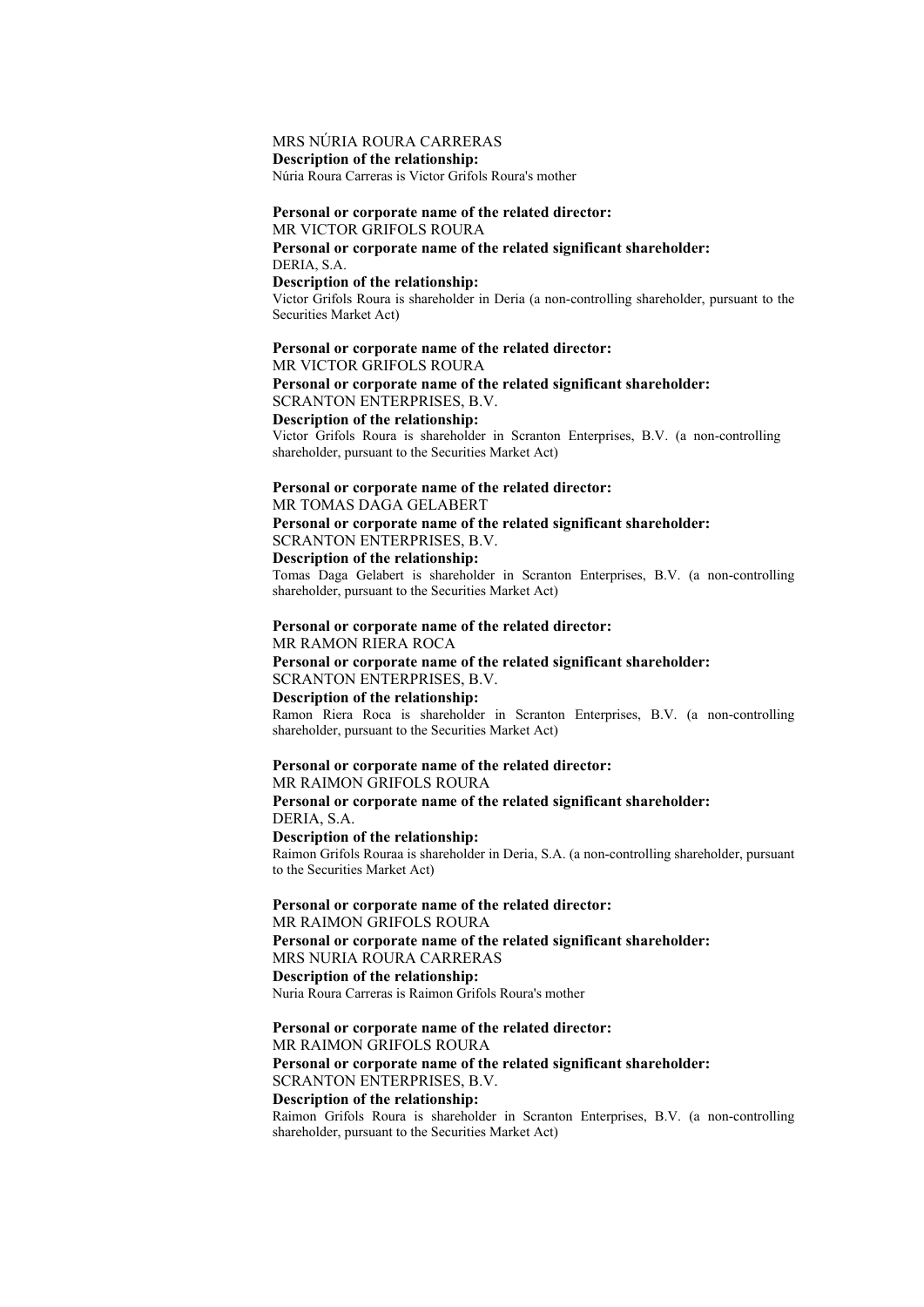# C.1.18 State whether there have been any amendments in the board regulations during the financial year: YES

| <b>Description of the amendments</b>                                                                                                                                                                                                                                                                                                                                  |
|-----------------------------------------------------------------------------------------------------------------------------------------------------------------------------------------------------------------------------------------------------------------------------------------------------------------------------------------------------------------------|
| On 31 March 2015 the Board of Directors of the company, pursuant to the mandatory report<br>submitted by the Audit Committee, resolved to amend the following articles of the Regulations<br>of the Board of Directors in order to adapt its contents to Law 31/2014, of 3 December,<br>amending the Spanish Company Act for the improvement of corporate governance. |
| Article 5. Purpose and duties of the Board                                                                                                                                                                                                                                                                                                                            |
| Article 6. Qualitative composition                                                                                                                                                                                                                                                                                                                                    |
| Article 8. The Chairperson of the Board                                                                                                                                                                                                                                                                                                                               |
| Article 9. The Vice-Chairperson                                                                                                                                                                                                                                                                                                                                       |
| Article 10. The Secretary of the Board                                                                                                                                                                                                                                                                                                                                |
| Article 14. The Audit Committee                                                                                                                                                                                                                                                                                                                                       |
| Article 15. The Appointment and Remuneration Committee                                                                                                                                                                                                                                                                                                                |
| Article 16. Board Meetings                                                                                                                                                                                                                                                                                                                                            |
| Article 17. Course of the Meetings                                                                                                                                                                                                                                                                                                                                    |
| Article 18. Appointment of Directors                                                                                                                                                                                                                                                                                                                                  |
| Article 19. Appointment of Non-Executive Directors                                                                                                                                                                                                                                                                                                                    |
| Article 20. Re-election of Directors                                                                                                                                                                                                                                                                                                                                  |
| Article 21. Term of Office                                                                                                                                                                                                                                                                                                                                            |
| Article 22. Resignation of Directors                                                                                                                                                                                                                                                                                                                                  |
| Article 25. Expert Assistance                                                                                                                                                                                                                                                                                                                                         |
| Article 26. Remuneration of the Board                                                                                                                                                                                                                                                                                                                                 |
| Article 27. Remuneration of Non-Executive Directors                                                                                                                                                                                                                                                                                                                   |
| Article 29. Directors' Duty of Confidentiality                                                                                                                                                                                                                                                                                                                        |
| Article 31. Conflicts of Interest                                                                                                                                                                                                                                                                                                                                     |
| Article 32. Use of Company Assets                                                                                                                                                                                                                                                                                                                                     |
| Article 34. Business Opportunities                                                                                                                                                                                                                                                                                                                                    |

Article 36. Duty of Information of the Director

Main changes involve the definition of the various categories of directors, the composition/functioning of the different Committees of the Board of Directors, and the regulation of the directors' remuneration. All these changes have been made in order to ensure conformity to Law 31/2014, of 3 December, amending the Spanish Company Act for the improvement of corporate governance.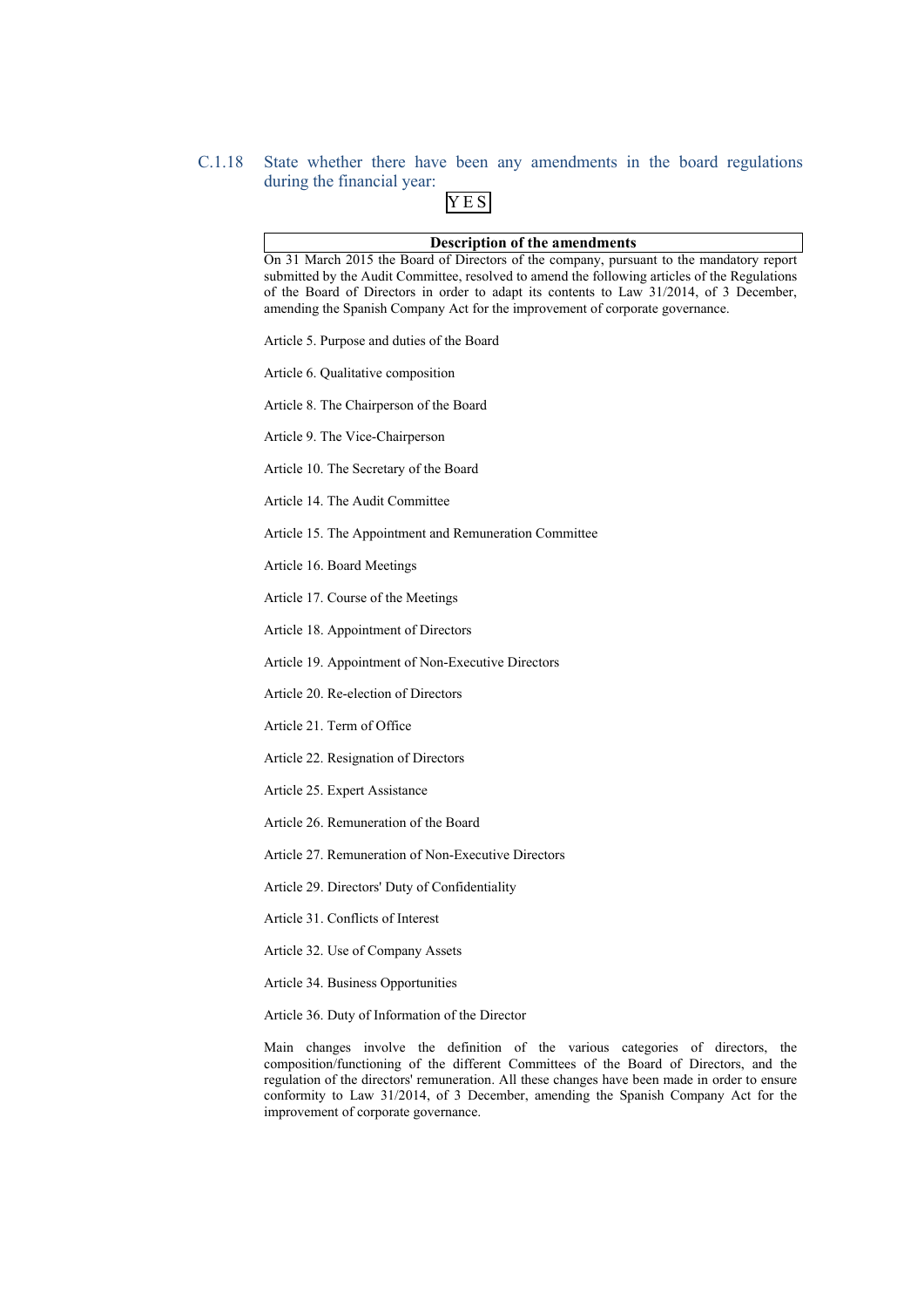C.1.19 State the procedures for the selection, appointment, re-election, assessment and removal of directors. Give details of the competent bodies, the processes to be implemented and the criteria used in each of the procedures.

Regulations of the Board of Directors:

#### **Article 18. Appointment of Directors**

1.The Directors shall be appointed by the General Shareholders' Meeting or by the Board of Directors, in accordance with the provisions established in the Companies Act.

2.The proposals for appointment of Directors, submitted by the Board of Directors for consideration by the General Shareholders' Meeting, and the appointment decisions that said body adopts by virtue of the powers of co-option that are legally attributed to it, shall be preceded by the corresponding proposal by the Appointments and Remunerations Committee, if they are independent directors, and, in any case, with a report prepared by the Board, in which the candidate's competence, experience and merits are assessed, and which shall be attached to the minutes of the General Shareholders' Meeting or the Board of Directors, as appropriate.

The proposal to appoint any non-independent director must be also preceded by the corresponding report issued by the Appointments and Remunerations Committee.

3.This article will also apply to any natural person who is designated to represent a legal entity appointed to the Board of Directors.

#### **Article 19. Appointment of Non-Executive Directors**

1.The Board of Directors and the Appointments and Remunerations Committee, within the boundaries of their competences, shall endeavor that the election of candidates falls on persons of recognized solvency, competence and experience, paying particular attention to those people called on to cover posts as independent Directors as established in Article 6 of these Regulations.

2.The Board of Directors shall not propose or appoint, for the post of independent Director, any person that is related to the management of the Company or is linked by family, professional or commercial reasons to the Executive Directors or Executive Officers of the Company.

In particular, the following shall not be proposed or appointed as Independent Directors:

- (a) individuals who during the last year have had a working, commercial or contractual relationship, directly or indirectly, of significance, with the Company, its Executives, Proprietary Directors or companies in the group, whose shareholding interests are represented, banking institutions with a significant position in the financing of the Company or organizations that receive substantial subsidies from the Company;
- (b) Directors of another listed company that has Proprietary Directors in the Company;
- (c) those persons related to the Executive or Proprietary Directors or to members of the management of the Company; in view of the current Regulation, it shall be understood that persons related to those Directors are those that are involved in some of the conditions foreseen in Article 231 of the Companies Act; and
- (d) persons with other relationships with the Company which in the opinion of the Appointments and Remunerations Committee could reduce its independence.

#### **Article 20. Re-election of Directors**

The proposals for re-election of Directors that the Board of Directors decides to submit to the General Shareholders' Meeting must follow the same formal working process established by Law and article 18 of these Regulations for the appointment of directors.

#### **Article 17 b. Regular assessment**

Once a year the Board shall meet in plenary session, to assess: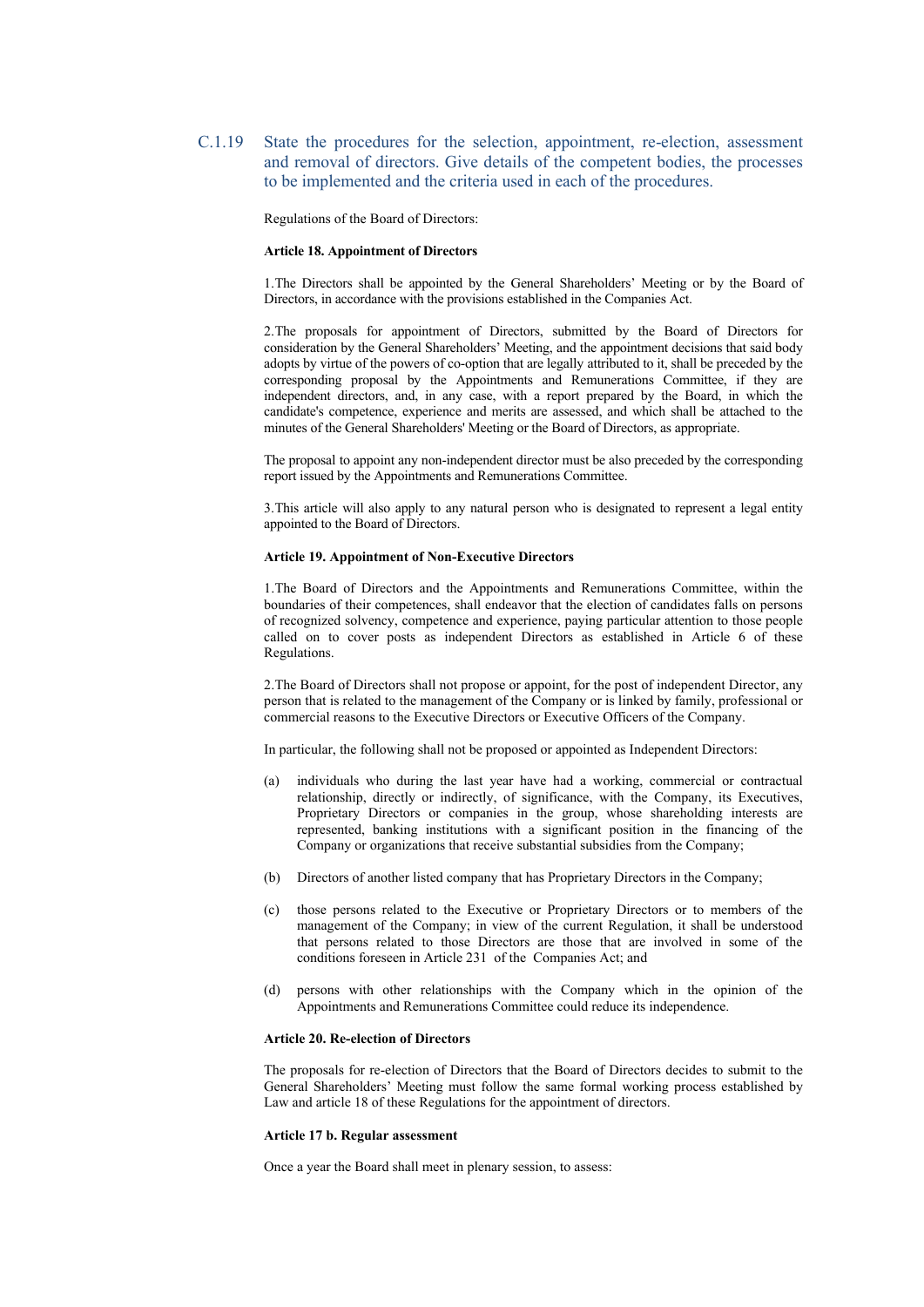(a) Its quality and efficiency;

(b) the Chairman of the Board and the chief executive of the Company's performance of their functions; and

(c) The performance of its Committees.

#### **Article 22. Resignation of Directors**

1.The Directors will resign from office when the period of time for which they were appointed has elapsed and when decided by the General Meeting by virtue of the powers it is legally or statutorily granted.

2.The Board of Directors shall abstain from proposing to the General Meeting the resignation of non-executive Directors (proprietary or independent), before the completion of the statutory period for which they were elected, except when exceptional and justified causes exist and when previously informed by the Appointments and Remunerations Committee.

3.The Directors must place their position at the disposal of the Board of Directors and formalize the relevant resignation in the following cases:

- (a) when they cease to occupy the executive posts which were associated with their appointment as Director, except by express ratification by the Board of Directors, following a non-binding report to the Appointments and Remunerations Committee;
- (b) when they incur in any of the legally foreseen cases of incompatibility or prohibition;
- (c) when they are prosecuted for a supposedly criminal act or an order is brought against them to commence oral proceedings for any of the offenses indicated in article 213 of the Companies Act or are the object of disciplinary action of a serious or very serious nature by supervisory authorities.
- (d) when the Audit Committee gives them a serious warning for having infringed their obligations as Directors;
- (e) when their Directorship on the Board could place the best interests of the Company at risk or when the reasons for their appointment disappear; and
- (f) in the case of a Proprietary Director, when the shareholder whose interests he/she represents on the Board sells his/her participation in the Company, or when they are reduced to below a level that reasonably justified such an appointment.

4.When a director leaves his position, whether by resignation or for any other reason, he shall why in a letter that must be sent to the members of the Board via the Chairperson or the Secretary.

C.1.20 Explain the extent to which the annual assessment of the board of directors has led to important changes in its internal organization and in relation to the procedures applicable to its activities:

#### **Description of the changes**

In 2015 the Board of Directors has implemented a number of changes with the aim of fostering the diversity of expertise, experience and genre. Efforts are being made each year to ensure that directors receive information in advance before the meetings, and to improve the quality of the information as well as of the presentations made at the meetings of the Board. Information regarding substantive decision making is widely discussed.

C.1.20bisDescribe the process of assessment and the areas assessed by the board of directors with the help, where applicable, of an external consultant in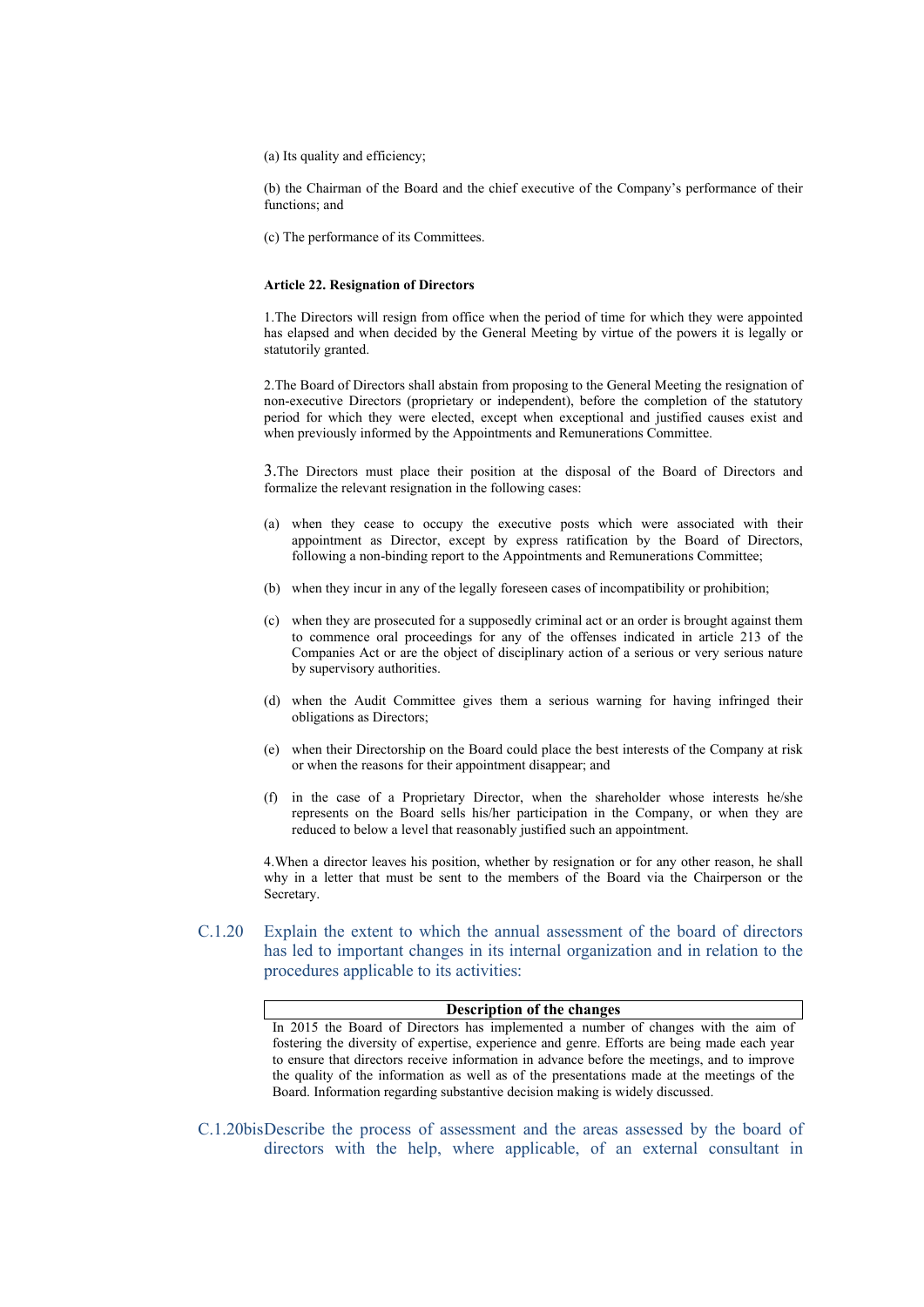connection with the diversity of its membership and the powers, functioning and composition of its commissions, the performance of the chairman of the board of directors and of the chief executive of the Company and the performance and contribution of each director:

The Board has established a process to make possible continuous self-assessment and tries to implement any improvements without delay. Each of the Committees carries out its selfassessment exercise prior to the last Board meeting of the year where they explain whether or not they are satisfied with the functioning of each of the Committees and whether they need to be provided with additional means to carry out their duties. Both the Appointment and Remuneration Committee and the Audit Committee have expressed their satisfaction with the functioning and the resources made available to them. The Chairman of the Appointment and Remuneration Committee has met with members of the senior management of the Company and the Director of Human Resources. The members of the Audit Committee have met with the Company's auditors and with the internal audit team and the compliance team. The Appointment and Remuneration Committee assessed the performance of the duties of the Chairperson of the Board and the chief executive officer of the Company and subsequently reported on it to the Board of Directors. As a result of the self-assessment exercise carried out in 2015 the Board of Director implemented a number of changes in order to improve its diversity, competences and functioning. Ms Carina Szpilka Lázaro and Mr Íñigo Sáncheaz-Asiaín Mardones were appointed as independent directors, being the latter subsequently appointed as lead director. Mr. Raimon Grifols Roura was appointed as proprietary director and the resignations of Mr. Edgar Janotta, Mr. Bret Ingersoll, Thorthol Holdings and Mr. Juan Ignacio Twose Roura were accepted. Therefore, the number of proprietary directors has increased. Female directors currently represent 33.33% of the total members of the Board of Directors. The selection of its members has been made with the aim of fostering the diversity of expertise, experience and genre. Given the complexity of the business, a business immersion program for new directors has been created, which offers guided visits to the different production facilities. They are also invited to the "Investors Day" (which this year took place in June 2015 in Raleigh, North Carolina, (USA), and to visit the Company's facilities in Dublin (Ireland), the biosciences factory (Parets del Vallés, Barcelona), the North Fractionation facility in Clayton, North Carolina (USA), and the new plasma warehouse. All this allows the new members of the Board to acquire a deeper understanding of both the sector and the Company. Monographic presentations are given at the Board meetings upon request of the directors.

Although the Board is constantly self-assessing, the Board has not found it necessary to carry out the self-assessment process assisted by external consultants this year. However, the Board does not exclude the possibility of doing it in the future.

C.1.20ter Give details where applicable of the business relationships the consultant or any company belonging to his/her group has with the Company or any company in the Group:

Not applicable

C.1.21 State those cases in which directors are obliged to resign:

Regulations of the Board of Directors

Article 22. Resignation of directors

(…)

3. Directors shall have to offer their resignation to the Board of Directors and go through with the relevant resignation, if the Board considers this fit, in the following cases:

(a) When they leave the executive positions with which their appointment as a director was associated, except for express ratification by the Board of Directors, after a non-binding report from the Appointment and Remuneration Committee;

(b) When they are involved in any of the legally envisaged cases of incompatibility or prohibition;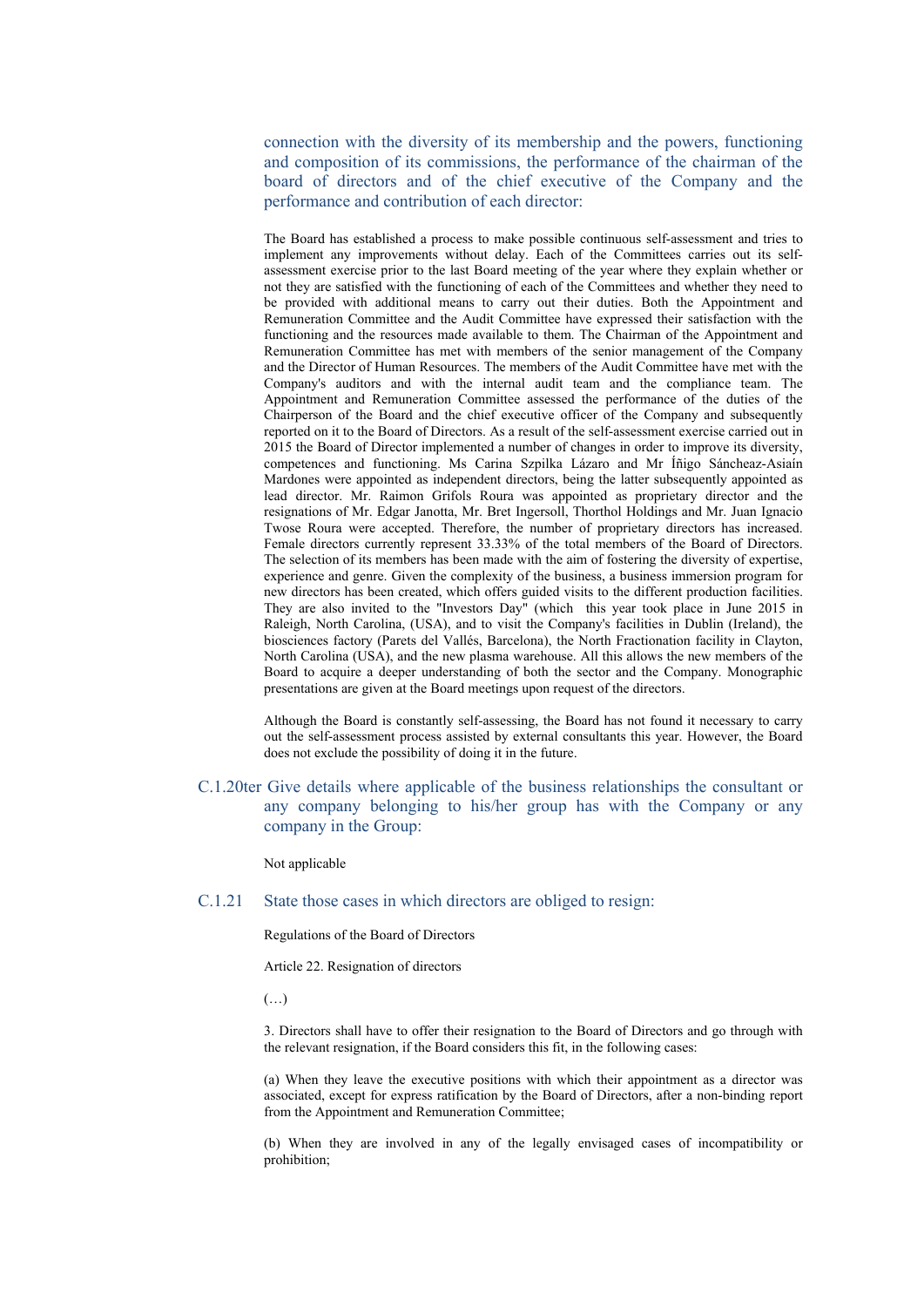(c) When charges are brought against them for a presumably criminal offense or when a judge's order for hearing to commence is issued for any of the offenses stated in article 213 of the Companies Act, or when they are involved in disciplinary proceedings for serious or very serious misconduct brought by supervisory authorities;

(d) When they are seriously admonished by the Audit Committee for having failed to comply with their obligations as directors;

(e) When their remaining on the Board may endanger the Company's interests or when the reasons for which they were appointed have disappeared; and

(f) In the case of a proprietary director, when the shareholder whose shareholding interests they represent on the Board disposes of their holding in the Company or reduces this under the level reasonably justifying their appointment as such.

- C.1.22 This section has been annulled.
- C.1.23 Are reinforced majorities, other than legal ones, required for any type of resolution?

# N O

Where applicable, describe the differences.

C.1.24 Explain whether there are any specific requirements other than the ones regarding directors, in order to be appointed chairman of the board of directors.

### N O

C.1.25 State whether the chairman has the casting vote:

### YES



C.1.26 State whether the Articles or the Regulations of the Board establish any limit to the age of directors:

# $\overline{NO}$

C.1.27 State whether the Articles or the Regulations of the Board establish any limit to the maximum term of office of independent directors other than that established in the regulations:

# N O

C.1.28 State whether the Corporate articles or the regulations of the board of directors establish any specific rules for the delegation of votes in the board of directors, the means of doing so, and, in particular, the maximum number of delegations that one director may have, as well as whether there is any limitation on the category of delegations beyond the limitations imposed by law. Where applicable, give brief details of these rules.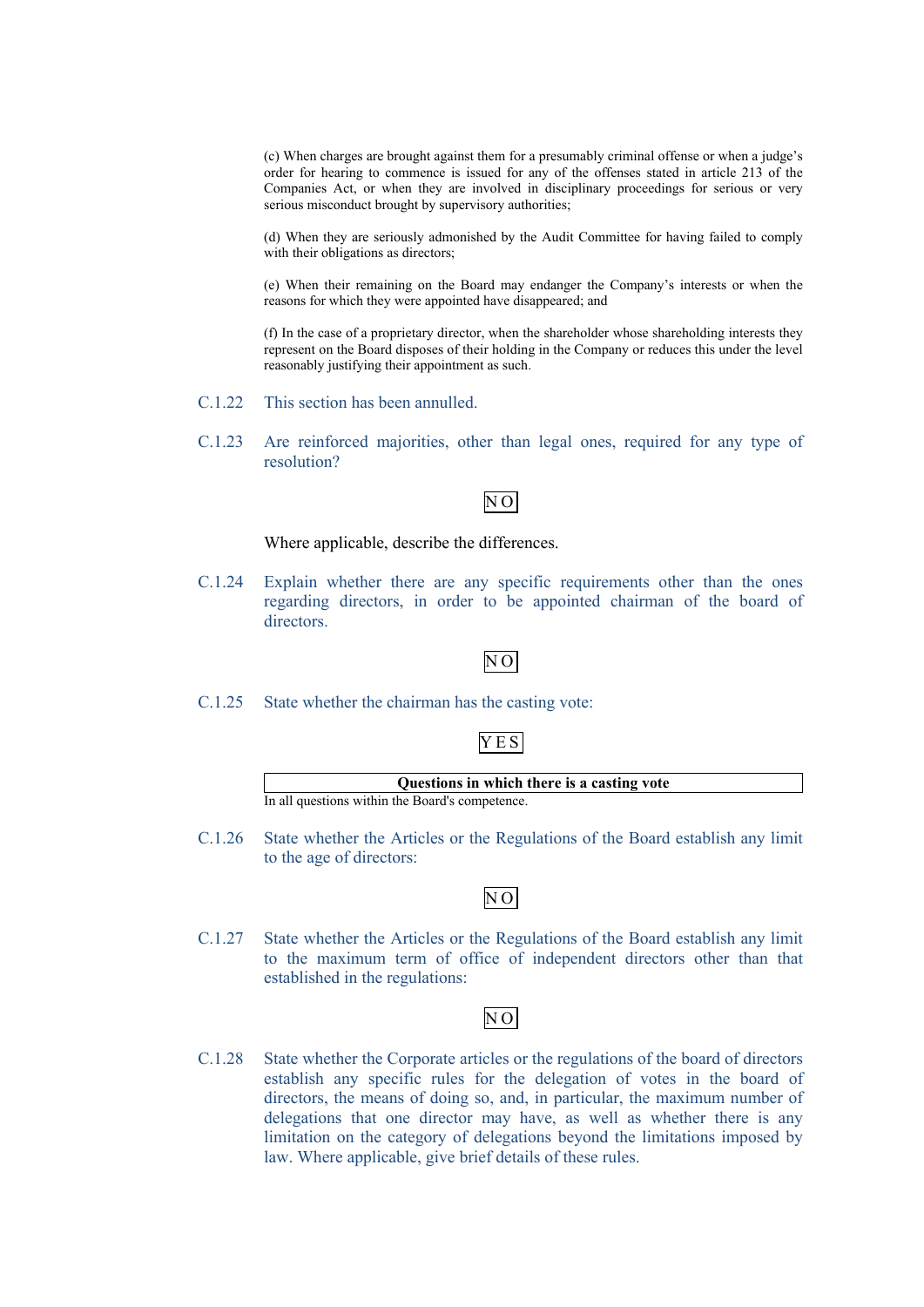Article 17 of the Regulations of the Board of Directors establishes that non-executive directors shall only delegate another non-executive director to represent them pursuant to the provisions of the Spanish Companies Act.

C.1.29 State the number of Board meetings held during the financial year. Where applicable, also state the number of times the Board met without the chairman attending this. For the calculation, representations made with specific instructions shall be considered as attendances.

| Number of board meetings                                   |  |
|------------------------------------------------------------|--|
| Number of board meetings without the chairman's attendance |  |

If the chairman is an executive director, state the number of board meetings held without any executive director attending the meeting or being represented and in the presence of the lead independent director.

| Number of board meetings |  |
|--------------------------|--|
|                          |  |

State the number of meetings held by the different Board Committees during the financial year:

| Committee                              | # Meetings |
|----------------------------------------|------------|
| Appointment and Remuneration Committee |            |
| <b>Audit Committee</b>                 |            |

C.1.30 State the number of Board meetings held during the financial year with the attendance of all its members. For the calculation, representations made with specific instructions shall be considered as attendances:

| Number of board meetings with the attendance of all the<br>directors         |       |
|------------------------------------------------------------------------------|-------|
| % of attendances in relation to the total votes during the<br>financial year | 75.00 |

C.1.31 State whether the individual and consolidated annual accounts presented to the Board for approval are previously certified:

# YES

Identify, if appropriate, the person(s) certifying the individual and consolidated annual accounts for their formulation by the Board.

| Name                                | <b>Position</b>                |  |
|-------------------------------------|--------------------------------|--|
| MR ALFREDO ARROYO GUERRA            | <b>CHIEF FINANCIAL OFFICER</b> |  |
| MS<br>LLOVERAS<br><b>MONTSERRAT</b> | <b>VP CORPORATE ACCOUNTING</b> |  |
| <b>CALVO</b>                        | AND REPORTING                  |  |

C.1.32 Explain if there were any, the mechanisms established by the Board of Directors to prevent the individual and consolidated accounts drawn up by it from being presented to the General Shareholders' Meeting with reservations in the audit report.

Part of article 42.4 of the Regulations of the Board is transcribed here below: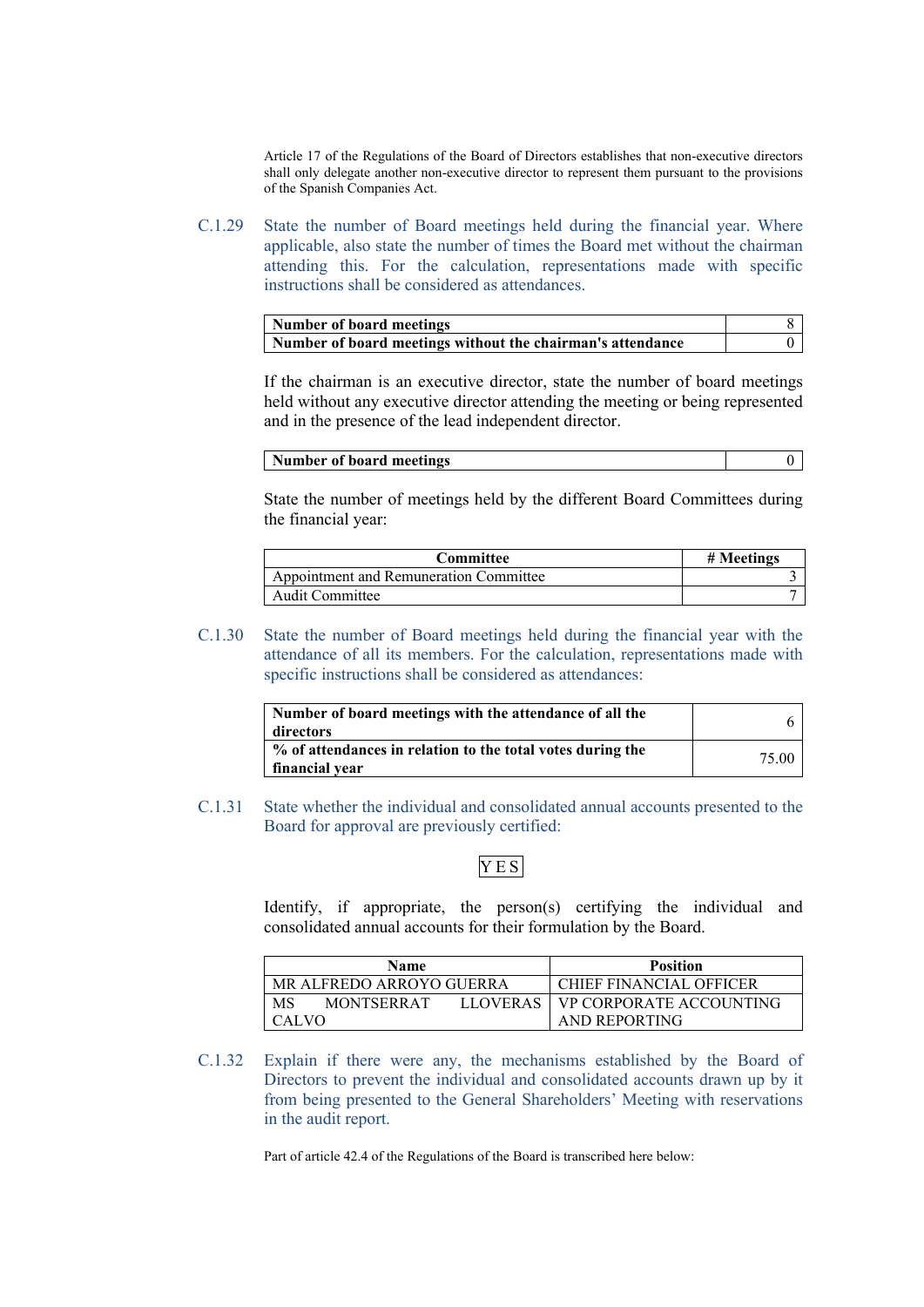Article 42. Relations with auditors

(…)

4. The Board of Directors shall attempt to draw up the final accounts in such a way that there are no reservations by the auditor, and in the event of there being any, their content and scope shall be explained to shareholders by both the Chairman of the Auditing Committee and by the external auditors.

### C.1.33 Is the Secretary to the Board also a director?

# N O

If the Secretary is not a director, please fill out the following table:

| Personal or corporate name of the Secretary | Representative |
|---------------------------------------------|----------------|
| MS NURIA MARTIN BARNES                      |                |

- C.1.34 This section has been annulled.
- C.1.35 State, if applicable, the mechanisms established by the Company to preserve the independence of external auditors, financial analysts, investment banks and rating agencies.

Article 14 of the Regulations of the Board gives the Audit Committee the following competences as regards the external auditor:

- 1. Submit to the Board of Directors any proposals regarding the selection, appointment, reelection and substitution of the external auditor, including the terms of his contract, without prejudice to the faculties vested in the General Shareholders' Meeting and the Board with regard to the approval of such resolutions under Spanish law.
- 2. Be directly in charge of the remuneration and supervision of the work performed by the external auditor regarding the audit report preparation and issuance or any other similar reports relating to financial statements.
- 3. Regularly and directly collect from the external auditor information about the development, impact and execution of the audits, as well as the audit plan and results of its execution, and verify that top management takes their recommendations into account;
- 4. Safeguard the external auditor's independence when performing his duties, and to do so:
	- Ensure that the Company communicates as a relevant event to the CNMV the change in auditor and shall attach a statement of the possible existence of any disagreements with the outgoing auditor and, if applicable, its contents;
	- Establish the necessary relationships with the external auditor to receive information about any issues that may compromise his independence, and which the Audit Committee will examine, and any other issues regarding the development of the audit of accounts process, as well as any notifications required in the audit of accounts legislation and in the audit regulations.
	- Ensure that the Company and the auditor respect the rules in force on providing services different to audit services, the auditor's market concentration limits and, in general, any others rules established to guarantee the independence of the auditors and, to that end, annually receive from the external auditors a statement of their independence in relation to the entity, or any entities directly or indirectly related to it, as well as any information on any kind of ancillary services provided and the corresponding fees paid by these entities to the external auditor or the persons or entities related to it in accordance with the account audit legislation;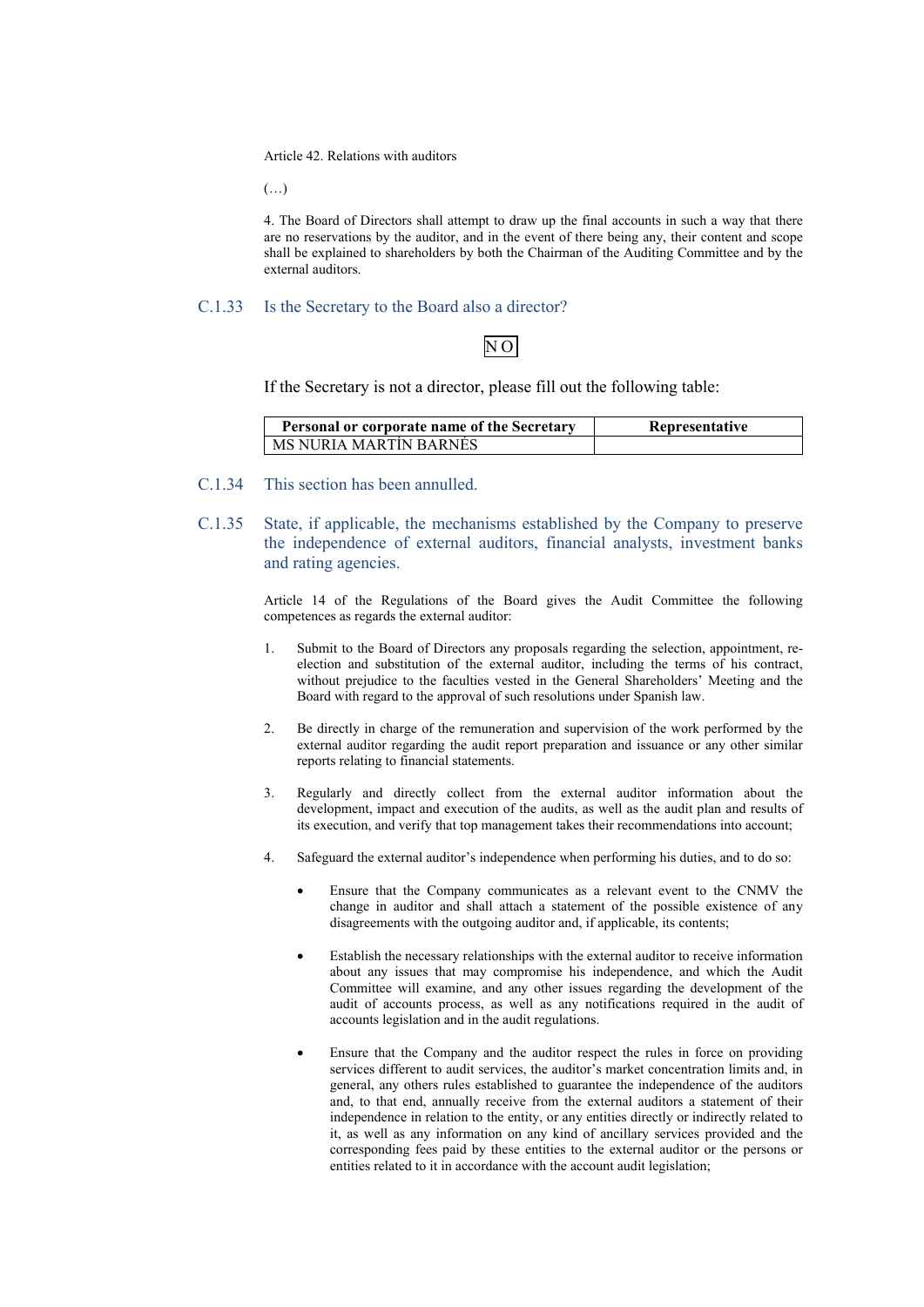- Issue, prior to issuing the audit of accounts report and on an annual basis, a written opinion on the independence of the auditor. This opinion must include an assessment of the ancillary services mentioned above (which shall be individually and jointly assessed) different from the legal audit, and in relation to the independence status or audit regulations; and
- If the external auditor resigns, examine the circumstances that have caused said resignation.

Additionally, article 42 of the Regulations of the Board furthermore establishes that the Board's relations with the Company's external auditors shall be channeled through the Audit Committee. The Board of Directors shall furthermore refrain from proposing to the Meeting the contracting of any auditing firms in which the fees intended to be paid to it for all items are over ten per cent (10%) of its total income during the last financial year. This article also provides that the Board of Directors shall publicly inform, every year, of the overall fees that the Company has paid to the auditing firm for services other than auditing.

C.1.36 State whether the Company changed its external auditor during the financial year. If so, identify the incoming and outgoing auditors:

# N O

In the event of any disagreements with the outgoing auditor, please provide details:

C.1.37 State whether the audit firm carries out other work for the Company and/or its business Group apart from auditing, and if so, state the amount of the fees received for such work and the percentage that this represents of the fees invoiced to the Company and/or its business Group:

# YES

|                                                                                              | Company | Group | Total |
|----------------------------------------------------------------------------------------------|---------|-------|-------|
| Amount of other non-auditing work<br>(thousands of euro)                                     | 95      | 145   | 240   |
| Amount of other non-auditing work / Total<br>work invoiced by the auditing firm (as a $\%$ ) | 4.98    | 4 2 3 | 4.50  |

C.1.38 State whether the audit report of the annual accounts for the previous financial year contains reservations or qualifications. If it does, give details of the reasons given by the Chairman of the Audit Committee to explain the content and scope of such reservations or qualification.

# N O

C.1.39 State the number of consecutive years for which the present audit firm has been auditing the annual accounts of the Company and/or its business Group. Likewise, give the percentage represented by the number of years the current audit firm has been auditing the accounts in respect of the total number of years for which the annual accounts have been audited:

|                                                                                                                 | Company | Group  |
|-----------------------------------------------------------------------------------------------------------------|---------|--------|
| Number of consecutive vears                                                                                     |         |        |
| No. of years audited by the current audit/firm / No. of<br>years that the Company has been audited (as a $\%$ ) | 100.00  | 100.00 |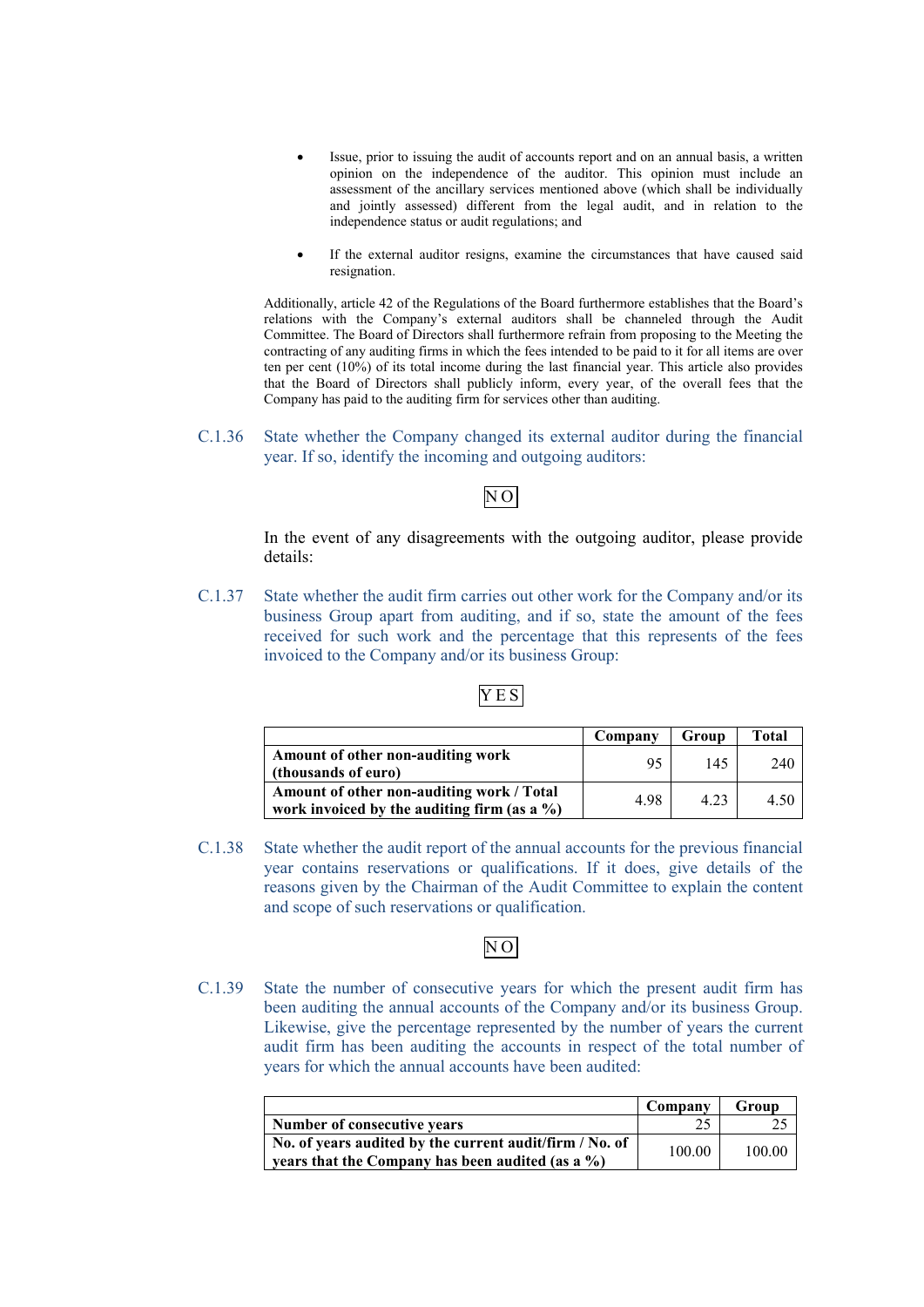C.1.40 State and give details in each case of whether there is a procedure for the directors to seek external consultancy:

# YES

### **Give details on the procedure** This is established in article 25 of the Regulations of the Board:

Article 25. Expert assistance

1. In order to be aided in the performance of their duties, a non-executive Director may request that legal, accounting, financial or any other experts be hired at the expense of the Company.

The engagement must necessarily relate to specific problems of certain importance and complexity that arise in the performance of their duties.

2. The engagement decision must be communicated to the Chairperson of the Board of Directors which can be vetoed by the Board of Directors if:

- a) it is not necessary for the correct performance of the duties carried out by non-executive Directors;
- b) the cost is not reasonable in view of the importance of the problem and the assets and revenue of the Company; or
- c) the technical assistance that is required can be adequately provided by the experts and technicians within the Company.
- C.1.41 State and, where applicable, give details as to whether there is a procedure for the directors to be able to obtain the information needed to prepare for meetings of the governing bodies sufficiently in advance:

# YES

**Give details on the procedure**

In accordance with article 16.2 of the Regulations of the Board, the call for ordinary sessions shall be made in accordance with the advance notice and the procedures stipulated in the Articles of Association.

The call shall always include the agenda of the session and shall adjoin all the relevant information, properly summed up and prepared, sent long enough in advance for proper preparation of the meeting. When, in the Chairman's opinion, this proves inadvisable for security reasons, the information shall not be adjoined and the directors will be informed of the possibility of examining this at the corporate headquarters

C.1.42 State and, where applicable, give details as to whether the Company has established rules that oblige directors to report and where appropriate resign in cases in which the image and reputation of the Company may be harmed:



### **Explain the rules**

Article 28.2 of the Regulations of the Board lays down directors' obligation to inform the Appointment and Remuneration Committee about any criminal proceedings in which they are charged, as well as the later stages of the proceedings.

Article 22.3 envisages directors' obligation to offer their resignation to the Board and if the latter considers this appropriate, to go through with this resignation if, amongst other reasons: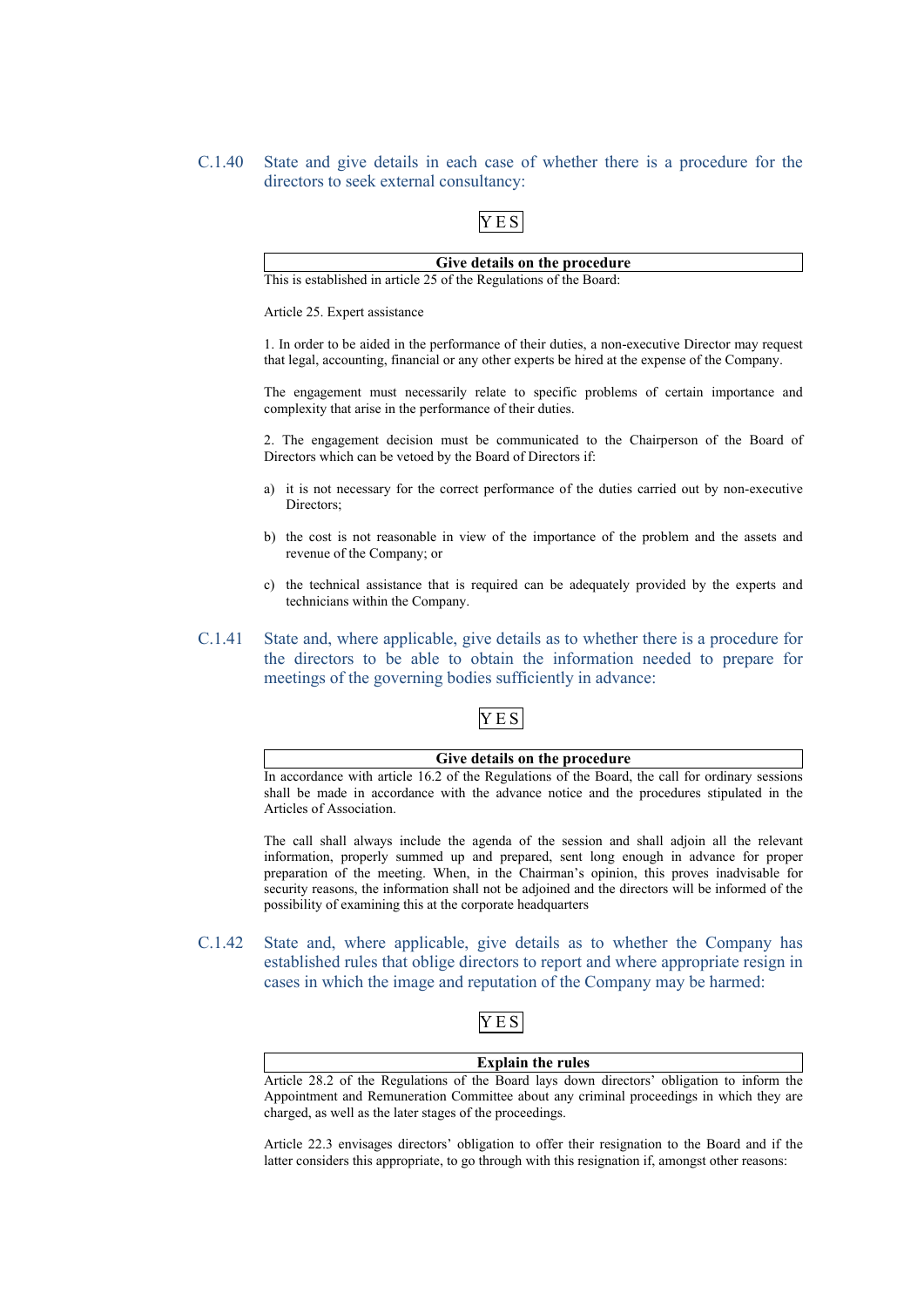(i) when they resign from the executive positions with which they are associated, except if they are expressly ratified by the Board of Directors, subject to the prior issuance of a non-binding report by the Appointment and Remuneration Committee;

(ii) when they are involved in any of the legally envisaged cases of incompatibility or prohibition;

(iii) when charges are brought against them for a presumably criminal offense or when a judge's order for hearing to commence is issued for any of the offenses stated in article 213 of the Spanish Companies Act, or when they are involved in disciplinary proceedings for serious or very serious misconduct brought by supervisory authorities;

(iv) when they are seriously admonished by the Auditing Committee for having failed to comply with their obligations as directors;

(v) when their remaining on the Board may endanger the Company's interests; and

(vi) in the case of a propriety director, when the shareholder whose shareholding interest he represents on the Board disposes of his shareholding in the Company or reduces it below the level which reasonably justified his appointment as such.

C.1.43 State whether any member of the Board of Directors has informed the Company that he/she has been sentenced or that an order has been passed down for the commencement of an oral trial against him/her, for any of the offenses stipulated in article 213 of the Spanish Companies Act:

# N O

State whether the Board of Directors has analyzed the case. If so, explain the decisions made regarding whether or not the director should remain in his/her post, giving reasons, or, where applicable, state the actions carried out by the board of directors up to the date of this report or those which it may be planning to carry out.

C.1.44 Give details of any significant agreements which the Company may have concluded and which may enter into force, be amended or terminated in the case of change of control of the Company as a result of a public takeover bid, and the effects of the same.

Not applicable.

C.1.45 Identify in a global manner and indicate, in detail, the agreements between the company and its positions of administration and management or employees which may have indemnities, guarantee or protection clauses, whenever these may resign or be dismissed on unfounded grounds or if the contractual relationship comes to an end due to a public takeover bid or any other type of operations.

### **Number of beneficiaries:** 78

#### **Type of beneficiary:**

Board members (directors), executives and employees

### **Description of the agreement**

The Group has agreements with employees and directors in virtue of which these may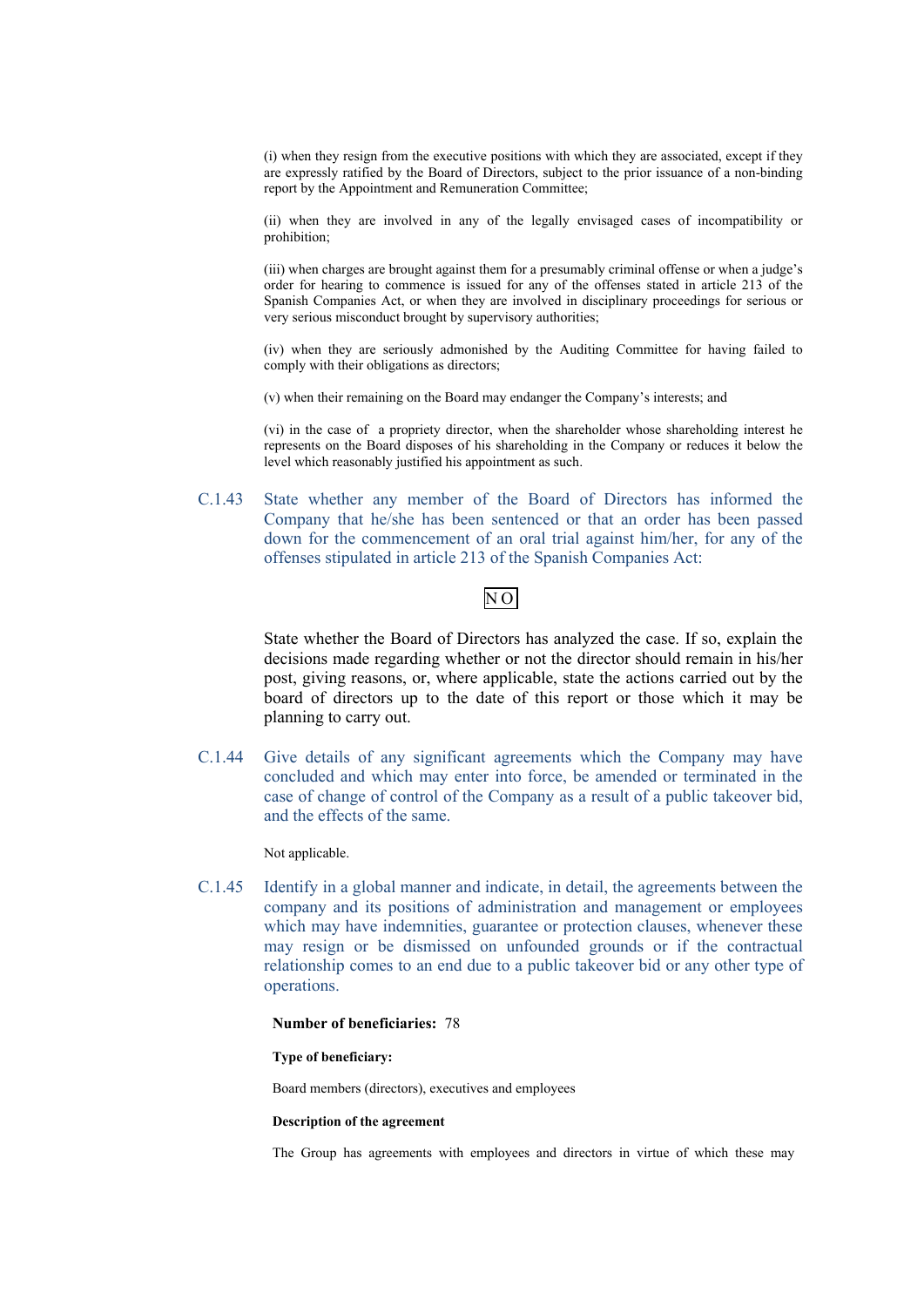rescind their employment contracts with the Company unilaterally, being legally entitled to indemnities ranging from 2 to 5 years of salary in cases of the taking of control of the Company

Furthermore, contracts exist with 5 executives in virtue of which the latter will receive indemnities ranging from one year to 2 years of salary in different cases

State whether these contracts must be communicated and/or approved by the organs of the company or of its group:

|                               | <b>Board of Directors</b> | <b>General Shareholders'</b><br>Meeting |
|-------------------------------|---------------------------|-----------------------------------------|
| Organ authorizing the clauses | YES                       |                                         |
|                               |                           |                                         |

| Has the General Shareholders' Meeting been informed about the clauses? | NC |
|------------------------------------------------------------------------|----|
|------------------------------------------------------------------------|----|

# C.2 Committees of the Board of Directors

C.2.1 Give details of all the Committees of the Board of Directors and their members, and the proportion of executive, proprietary and independent directors or other external directors that form these.

### **Appointment and Remuneration Committee**

| <b>Name</b>                                    | <b>Position</b>    | Type        |
|------------------------------------------------|--------------------|-------------|
| MS MARLA ELIZABETH SALMON                      | <b>CHAIRPERSON</b> | Independent |
| MR LUIS ISASI FERNANDEZ DE<br><b>BOBADILLA</b> | <b>MEMBER</b>      | Independent |
| <b>MR RAIMON GRIFOLS ROURA</b>                 | <b>MEMBER</b>      | Proprietary |

| % of proprietary directors | 33.00 |
|----------------------------|-------|
| % of independent directors | 67.00 |
| % of other externals       | 0.00  |

Explain the functions attributed to this committee. Describe its procedures and rules of organization and functioning, and provide a summary of the most important activities carried out during the fiscal year:

The Appointment and Remuneration Committee shall assess the profile of the most suitable individuals to be part of the various committees and shall forward the corresponding proposals to the Board.

The Appointment and Remuneration Committee shall be formed by three (3) to five (5) directors, appointed by the Board of Directors, taking into account their knowledge, competence and experience and the Committee's duties. The Appointment and Remuneration Committee shall be exclusively composed of non-executive directors, of which at least two must be independent directors.

The Board of Directors shall appoint the Chairperson of the Appointment and Remuneration Committee. The position of Chairperson will necessarily be held by an independent director.

The Board of Directors shall appoint the Secretary of the Appointment and Remuneration Commiteee, who may be (a) one of the members of such Committee (and, in such case, will be Secretary member of the Appointment and Remuneration Commiteee), (b) any other member of the Board of Directors of the Company who is not a member of the Committee (and, in such case, will be Secretary non-member of the Appointment and Remuneration Commiteee), or (c) the Secretary or a Vice-Secretary of the Board of Directors of the Company (and, in such case, will be Secretary non-member of the Appointment and Remuneration Commiteee). The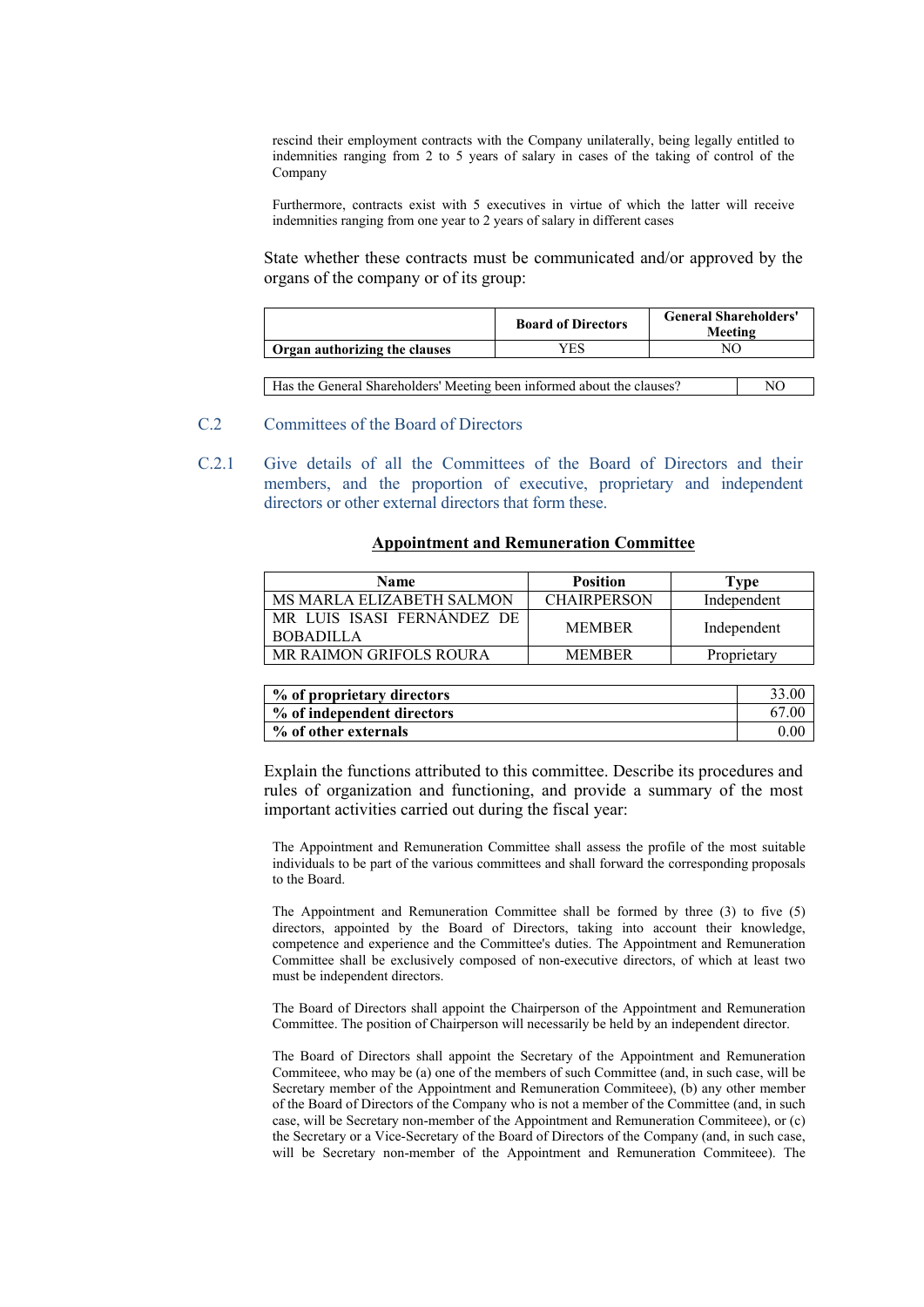Secretary shall draft the minutes of the resolutions adopted in each Committee meeting and shall report to the full Board of Directors through its Chairperson. The Appointment and Remuneration Committee shall be validly formed when half plus one of its members are present or represented and their resolutions are approved by the absolute majority of the assisting members. In case of a tie, the Chairperson shall have the casting vote.

#### Basic responsibilities:

- (a) to formulate and review the criteria to be followed for the composition of the Board of Directors and the selection of candidates, taking into account their competence, knowledge and experience necessary on the Board, specifying the duties and aptitudes that each candidate must have in case of vacancies in addition to assessing the time and commitment needed to perform their duties effective and efficiently;
- (b) to establish a representation target for the sex that is least represented in the Board of Directors and prepare guidelines to achieve said target;
- (c) to submit to the Board of Directors any proposals to appoint, re-elect and/or separate the independent directors prior to being submitted to the General Shareholders' Meeting or, as the case may be, being adopted by the Board exercising its power of cooption, and in all cases informing about the character of the director proposed;
- (d) to report the proposals of appointment, re-election and/or separation of the nonindependent directors for their appointment by the Board of Directors by means of cooption or their submission to the General Shareholders' Meeting by the Board of Directors;
- (e) To report the proposals of appointment and removal of the Chairperson and Vicechairpersons of the Board of Directors;
- (f) to examine and organize the succession of the Chairperson of the Board of Directors and the chief executive officer and, as the case may be, to make proposals to the Board so that said succession takes place in an orderly and well planned manner;
- (g) to report the proposals of appointment and resignation of the Secretary and Vice-Secretaries of the Board of Directors;
- (h) to report the proposal of appointment and resignation of senior management proposed by the chief executive officer to the Board and the basic conditions of their contracts;
- (i) to propose to the Board the Directors the directors who shall be part of each of the Committees:
- (j) to propose to the Board of Directors the remuneration policy of the directors and general managers or anyone performing top-level management duties under the direct supervision of the Board, executive committees or executive directors, as well as the individual remuneration and other contractual terms regarding the executive directors, ensuring its fulfilment;
- (k) to periodically review the payment programmes of executive officers, considering their adequacy and performance; and
- (l) to report on the transactions that imply or could imply conflicts of interest and, in general, on matters covered in Chapter IX of these Regulations.

The most significant actions carried out by the Appointment and Remuneration Commiteee during the 2015 fiscal year were the proposal for the appointment of Mr. Íñigo Sánchez-Asiaín Mardones and Ms Carina Szpilka Lázaro as new members of the Board of Directors, the proposal for the re-election of Ms. Anna Veiga Lluch as independent director, and the preparation of the reports on the re-election of Mr Tomás Dagá Gelabert and the appointment of Mr Raimon Grifols Roura as non-independent directors, pursuant to the provisions of article 529.decies of the Spanish Companies Act. Additionally, the Appointment and Remuneration Commiteee has examined the remuneration policy of directors and approved that of senior officers for 2016. It has reviewed and approved the category of the directors and has also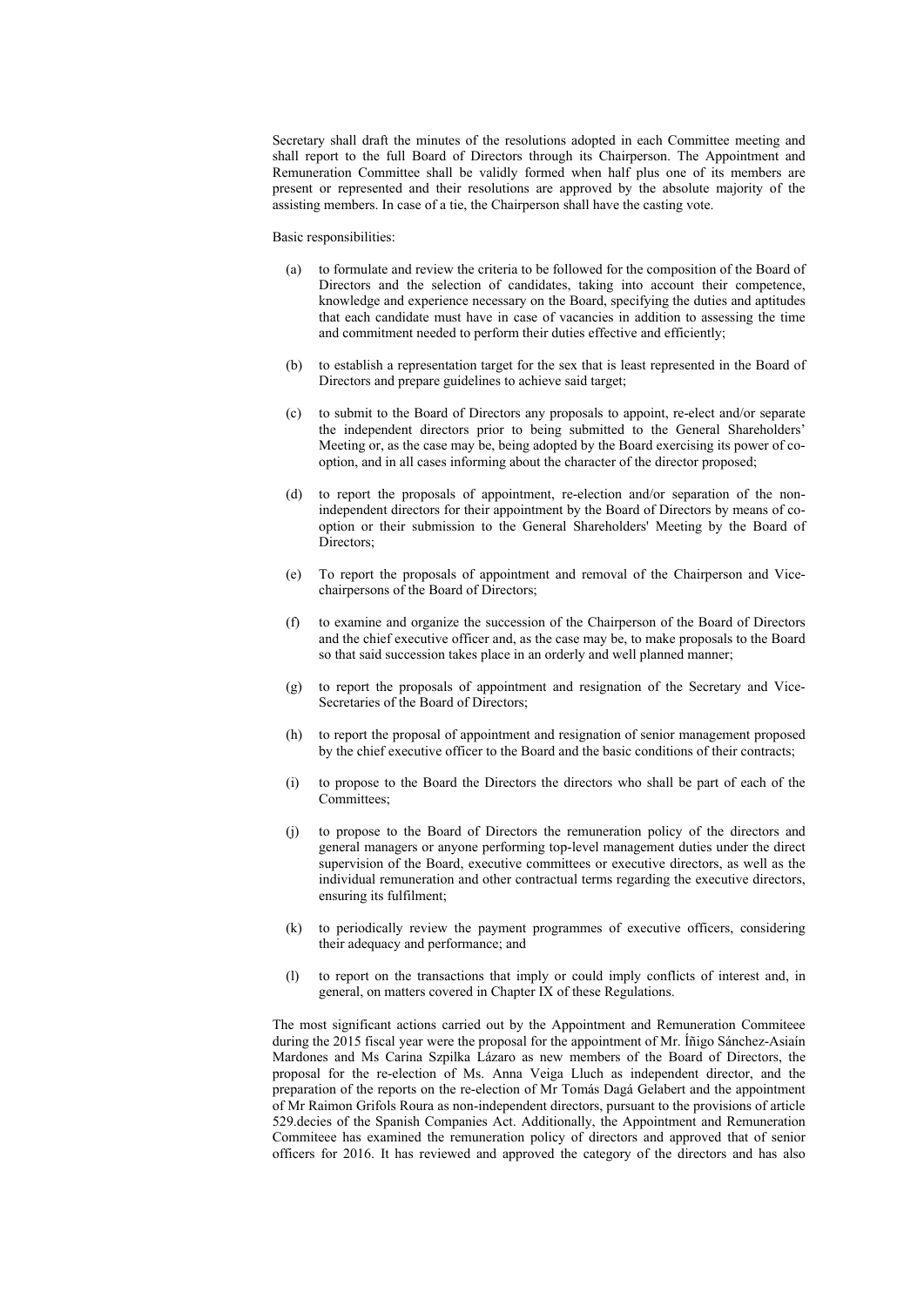examined and approved the Company's Succession Plan.

### **Audit Committee**

| <b>Name</b>                           | <b>Position</b>    | Type           |
|---------------------------------------|--------------------|----------------|
| MS BELEN VILLALONGA<br><b>MORENES</b> | <b>CHAIRPERSON</b> | Independent    |
| MS CARINA SZPILKA LÁZÁRO              | <b>MEMBER</b>      | Independent    |
| <b>MR STEVEN MAYER</b>                | <b>MEMBER</b>      | Other External |

| % of proprietary directors | 0.00  |
|----------------------------|-------|
| % of independent directors | 67.00 |
| % of other externals       | 33.00 |

Explain the functions attributed to this committee. Describe its procedures and rules of organization and functioning, and provide a summary of the most important activities carried out during the fiscal year:

The Board of Directors shall appoint the Chairperson of the Audit Committee, a position that shall be necessarily held by an independent director. The Chairperson must be replaced every four (4) years and may be re-elected after the term of one (1) year has elapsed.

The Board of Directors shall appoint the Secretary of the Audit Committee. The Secretary shall draft the minutes of the resolutions adopted in each Committee meeting and shall report to the full Board of Directors through its Chairperson. The Audit Committee shall be validly formed when half plus one of its members are present or represented and their resolutions are approved by absolute majority of the assisting members. In the case of a tie, the Chairperson shall have the casting vote.

#### Basic responsibilities:

- Inform the General Shareholders' Meeting of questions raised in respect of those matters which are within the committee's competence.
- Previously inform the Board of Directors about periodic financial statements, which due to its stock exchange listing, the Company must make public periodically; in this sense, the Committee will ensure that the interim accounts are drawn up under the same accounting principles as the annual accounts and for this purpose shall consider the appropriateness of a limited review by an external auditor.
- Previously inform of the creation or acquisition of shareholdings in special purpose entities or domiciled in countries or territories considered tax havens, as well as any other transactions or operations of a similar nature, which due to their complexity, could harm the transparency of the Group.
- Previously inform of related party transactions.
- Inform of any matter that has or may have a material, financial or accounting impact.
- Supervise the preparation and presentation, and integrity of the mandatory financial information related to the Company and the Group, verifying compliance with the regulation requirements, the adequate defining of consolidation boundaries and the correct application of accounting criteria.
- Supervise the efficiency of the Company's internal control, internal audit and risk management systems, including those related to tax matters, periodically reviewing the internal control and risk management systems, so that any principal risks are identified, dealt with and adequately recognized, as well as discussing, with the auditor, any major flaws in the control system identified during the audit process.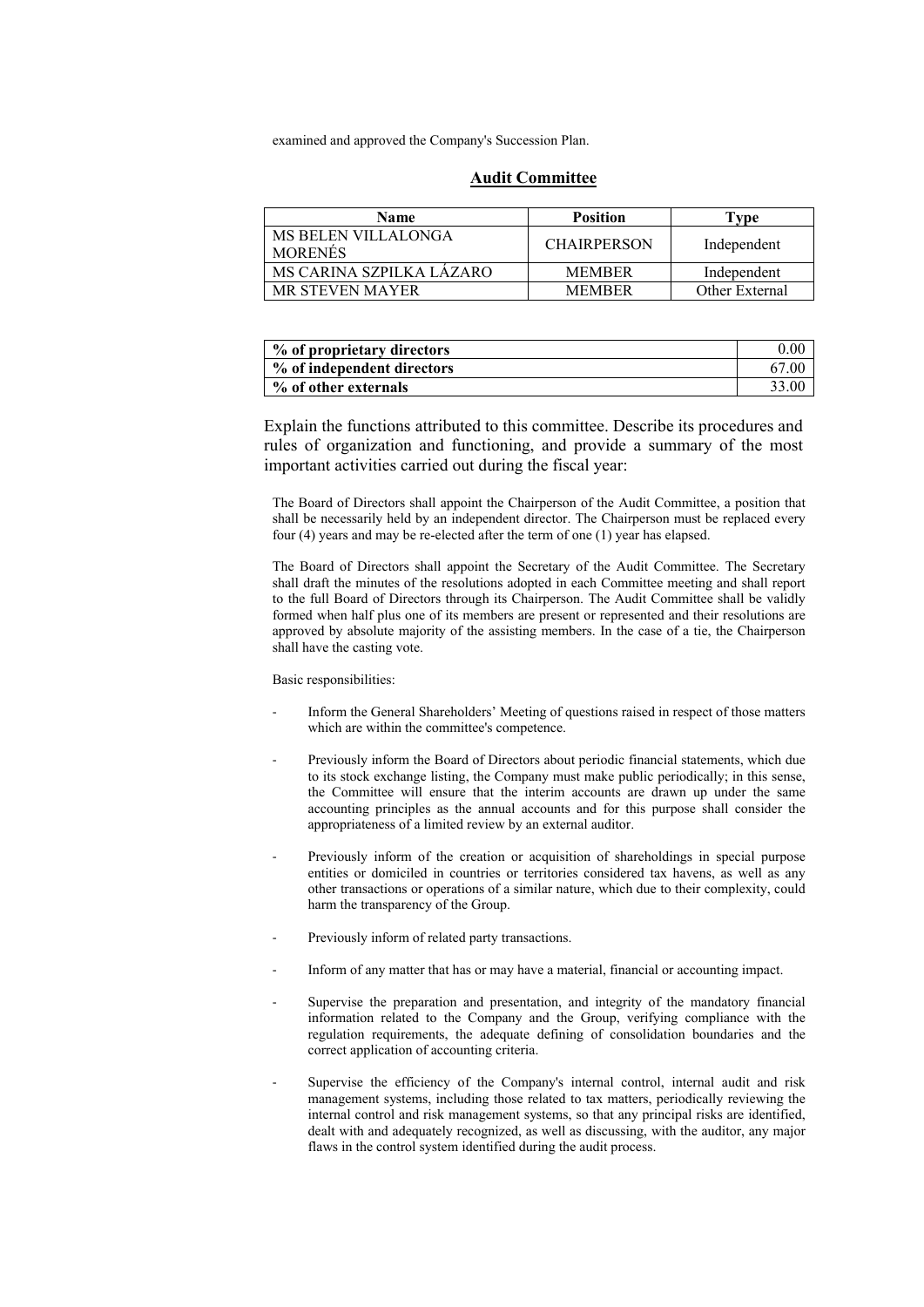- Monitor the independence and efficiency of internal auditing; propose the selection, appointment, re-election and dismissal of the Director of the Internal Audit Department; propose the budget for this Department; receive periodic information on its activities (including the annual work plan and annual activities reports prepared by the Director of the Department); and verify that the top management takes into account the conclusions and recommendations of their reports.
- Set up and supervise procedures for the receipt, retention and treatment of complaints received by the Company regarding accounting, internal controls or audit matters, as well as anonymous and confidential information provided by employees regarding questionable accounting or auditing matters.
- Submit to the Board of Directors any proposals regarding the selection, appointment, reelection and substitution of the external auditor, including the terms of his contract, without prejudice to the faculties vested in the General Shareholders' Meeting and the Board with regard to the approval of such resolutions under Spanish law.
- Be directly in charge of the remuneration and supervision of the work performed by the external auditor regarding the audit report preparation and issuance or any other similar reports relating to financial statements.
- Regularly and directly collect from the external auditor information about the development, impact and execution of the audits, as well as the audit plan and results of its execution, and verify that top management takes their recommendations into account.
- Safeguard the external auditor's independence when performing his duties.
- Encourage the Group auditor to undertake the responsibility of the audits of the companies making up the group.
- Request that legal, accounting, financial advisors or other experts or advisors be hired, on account to the Company, to assist them in the performance of their duties.
- Supervise the compliance with the Internal Conduct Regulations in matters related to the Stock Exchange, the present Regulation, standards of conduct set out in the "Code of Ethics for Grifols Executives" and the "Code of Conduct for Grifols' Employees" and, in general, any other internal rules of governance of the Company, as well as make the necessary proposals for improvement.

The most significant actions carried out by the Audit Committee during the 2015 fiscal year were (i) the approval of the policy on compliance and best practices in tax matters; (ii) the preparation of the report on the amendments to the Regulations of the Board of Directors of the Company, and (iii) the approval of the new Statutes that regulate the functioning of the Committee. Both point (i) and (ii) have been carried out in order to adapt the contents of the Regulations of the Board of Directors and the Statutes of the Audit Committee to the Law 31/2014, of 3 December, amending the Spanish Companies Act for the improvement of corporate governance.

Identify the director and member of the audit committee who has been appointed as such taking into account his/her accounting or auditing knowledge and experience, or both, and inform about the number of years that the chairman of this committee has been in office.

| Name of the director who has accounting   MS BELEN VILLALONGA<br>or auditing knowledge | <b>MORENÉS</b> |
|----------------------------------------------------------------------------------------|----------------|
| Number of years the chairman has been in<br>office                                     |                |

C.2.2 Complete the following table with information relating to the number of female directors forming the committees of the board of directors during the last financial years: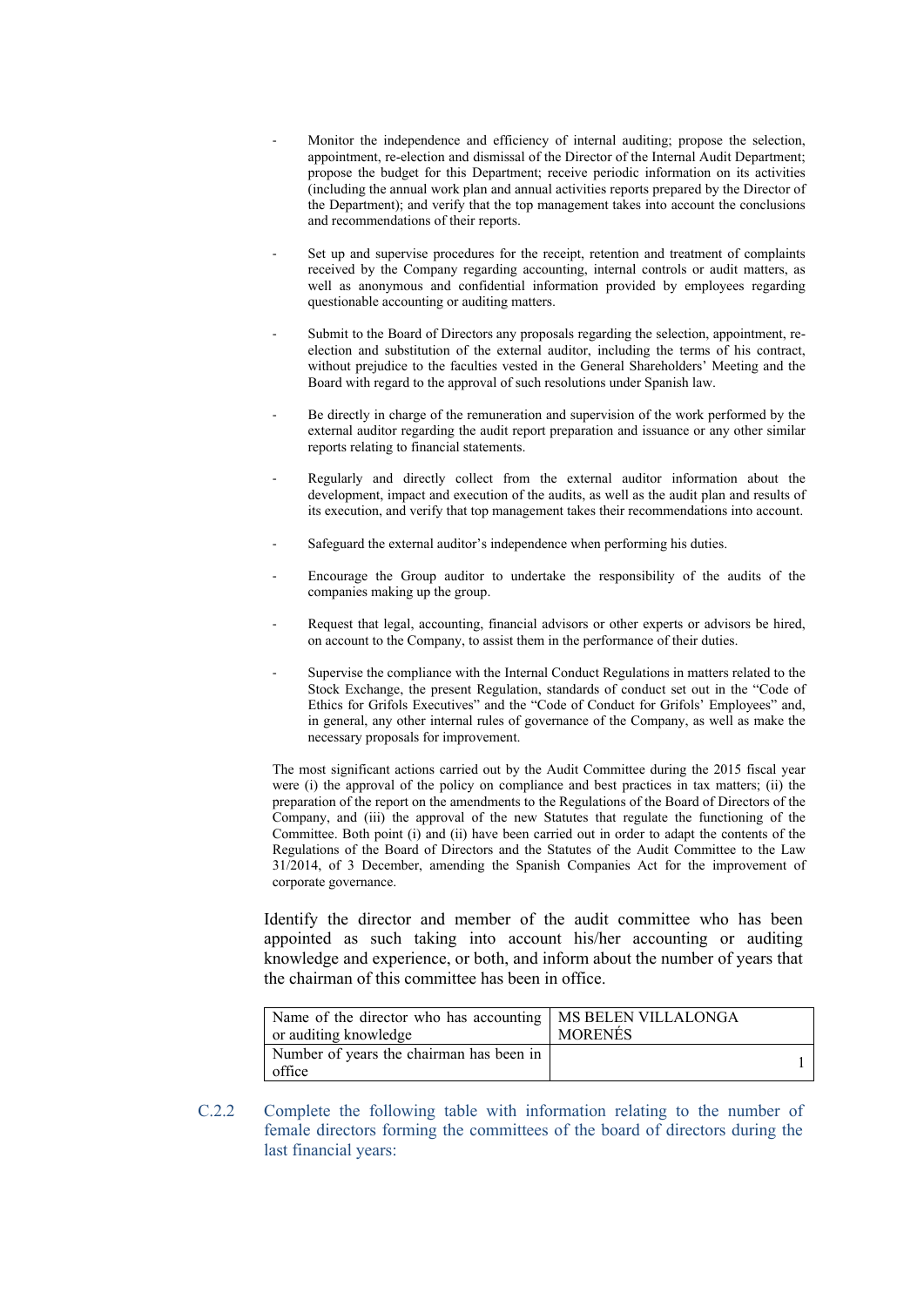|                                                  | <b>Number of female directors</b> |               |                |               |                |               |                |               |
|--------------------------------------------------|-----------------------------------|---------------|----------------|---------------|----------------|---------------|----------------|---------------|
|                                                  | <b>FY 2015</b>                    |               | <b>FY 2014</b> |               | <b>FY 2013</b> |               | <b>FY 2012</b> |               |
|                                                  | <b>Number</b>                     | $\frac{0}{0}$ | <b>Number</b>  | $\frac{6}{9}$ | <b>Number</b>  | $\frac{6}{9}$ | Number         | $\frac{6}{9}$ |
| Appointment and<br><b>Remuneration Committee</b> |                                   | 33.00         |                | 33.00         |                | 33.00         |                | 33.00         |
| <b>Audit Committee</b>                           |                                   | 67.00         |                | 25.00         |                | 25.00         |                | 0.00          |

- C.2.3 This section has been annulled.
- C.2.4 This section has been annulled.
- C.2.5 State, where applicable, the existence of regulations governing the board's committees, the place where these are available for consultation, and any amendments that have been made during the financial year. It should also be stated whether any annual report on the work done by each Committee has voluntarily been drawn up.

The Regulations of the Audit Committee are contained in (i) the Company's Bylaws, (ii) the Regulations of the Board of Directors, and (iii) the Statutes of the Audit Committee. During the fiscal year ended 31 December 2015, the Company has amended (i) the Company's Bylaws, (ii) the Regulations of the Board of Directors and (iii) the Statutes of the Audit Committee in order to adapt their composition and the duties of the Audit Committee to Law 31/2014, of 3 December, amending the Spanish Companies Act for the improvement of corporate governance.

The Appointment and Remuneration Committee is regulated in (i) the Company's Bylaws and (ii) the Regulations of the Board of Directors. During the fiscal year ended 31 December 2015, the Company has amended (i) the Company's Bylaws and (ii) the Regulations of the Board of Directors in order to adapt their composition and the duties of the Appointment and Remuneration Committee to Law 31/2014, of 3 December, amending the Spanish Companies Act for the improvement of corporate governance.

The documents mentioned above are available on the Company's website.

The Committees inform the Board of Directors of the activities carried out and the resolutions adopted in each meeting.

### C.2.6 This section has been annulled.

# **D. RELATED-PARTY OPERATIONS AND INTRA-GROUP OPEATIONS**

D.1 Explain, where applicable, the procedure for the approval of operations with related parties and intra-group operations.

### **Procedure for the approval of related-party operations**

In conformity with article 5 of the Regulations of the Board of Directors, the Board in full shall reserve the competence of approving, among others, those operations which the Company may carry out with directors, significant shareholders or those represented on the Board of Directors or with persons related to these.

This authorization of the Board shall not, however, be understood as necessary in those relatedparty operations which may simultaneously fulfil the three following conditions:

1) Ones carried out pursuant to contracts with standard conditions and applied on a large scale to a large number of clients;

2) Performed at prices or rates established on general terms by those supplying the goods or services in question; and

3) Of an amount not exceeding 1% of the Company's annual income.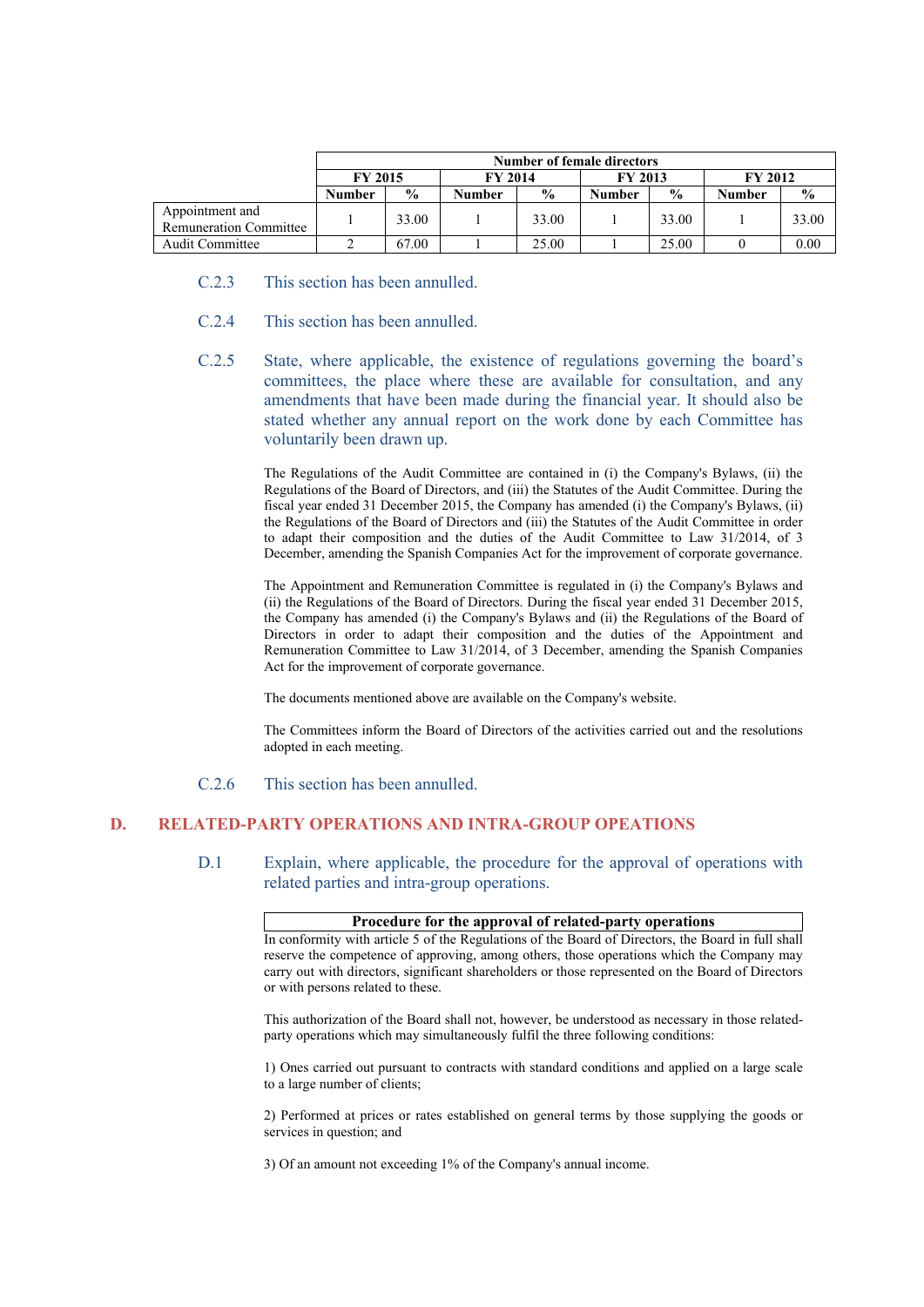The Board is to approve related-party operations only after a favorable report is issued by the Audit Committee. The directors affected by the said related-party operations, apart from not exercising nor delegating their voting right, are to leave the meeting room while the Board discusses and votes on this

D.2. Give details of significant operations due to their amounts or which may be relevant due to their subject areas which have been carried out between the company or entities of its group, and significant shareholders of the Company:

| Personal or<br>corporate name of<br>the significant<br>shareholder | Personal or<br>corporate name of<br>the company or<br>entity of its group | Nature of<br>the<br>relationship | Type of<br>operation                               | <b>Amount</b><br>(thousands)<br>of euro) |
|--------------------------------------------------------------------|---------------------------------------------------------------------------|----------------------------------|----------------------------------------------------|------------------------------------------|
| <b>SCRANTON</b><br><b>ENTREPRISES</b><br>B.V.                      | GRIFOLS, S.A.                                                             | Contractual                      | Purchase of<br>property,<br>plant and<br>equipment | 44,634                                   |
| <b>SCRANTON</b><br><b>ENTERPRISES</b><br>B.V.                      | <b>GRIFOLS</b><br><b>THERAPEUTICS</b><br>INC.                             | Contractual                      | Purchase of<br>property,<br>plant and<br>equipment | 231,823                                  |
| <b>SCRANTON</b><br><b>ENTERPRISES</b><br>B.V.                      | GRIFOLS, S.A.                                                             | Contractual                      | Sale of<br>property,<br>plant and<br>equipment     | 12,000                                   |
| <b>SCRANTON</b><br><b>ENTERPRISES</b><br>B.V.                      | GRIFOLS, S.A.                                                             | Contractual                      | Operating<br>lease<br>contracts                    | 4,076                                    |
| <b>SCRANTON</b><br><b>ENTREPRISES</b><br>B.V.                      | <b>GRIFOLS</b><br><b>THERAPEUTICS</b><br>INC.                             | Contractual                      | Operating<br>lease<br>contracts                    | 824                                      |

D.3 Give details of significant operations due to their amounts or which may be relevant due to their subject areas which have been carried out between the company or entities of its group, and directors or executives of the company.

| Personal or corporate<br>name of the directors<br>or executives | Personal or<br>corporate<br>name of the<br>related party | Relationship                                                                                                  | <b>Nature of</b><br>operation | Amount<br>(thousands<br>of euro) |
|-----------------------------------------------------------------|----------------------------------------------------------|---------------------------------------------------------------------------------------------------------------|-------------------------------|----------------------------------|
| <b>MR THOMAS</b><br><b>GLANMANN</b>                             | GRIFOLS,<br>S.A.                                         | Thomas<br>Glanzmann is a<br>director of<br>Grifols, S.A. and<br>shareholder of<br>Glanzmann<br>Enterprises AG | Rendering<br>of services      | 845                              |

D.4 Give details of significant operations carried out by the Company with other entities belonging to the same group, provided that these are not eliminated in the process of preparation of consolidated financial statements and do not form part of the standard operations of the company in relation to its purpose and conditions.

> In any case, information must be provided on any intra-group operations carried out with entities established in countries or territories considered as tax havens: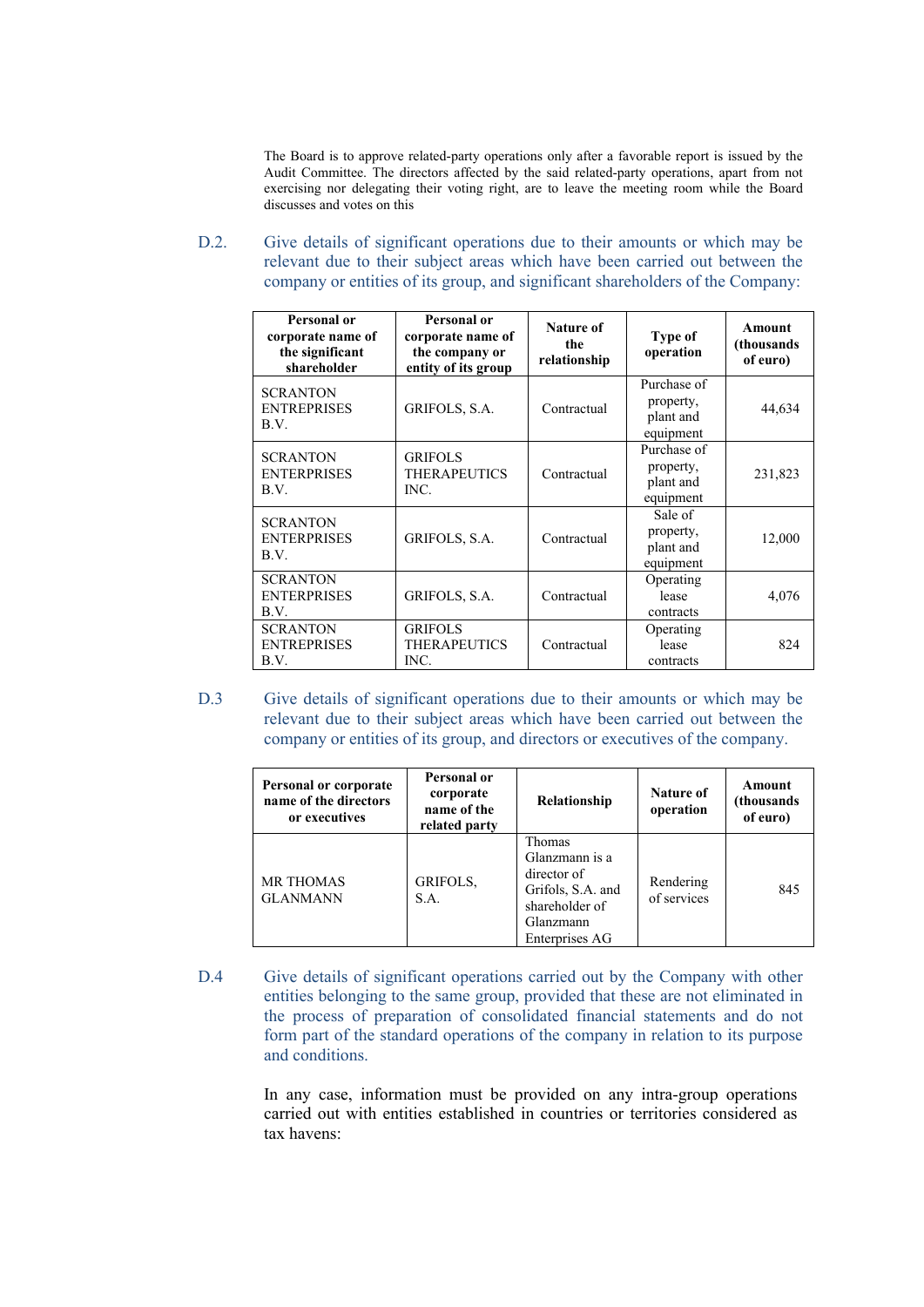| Corporate name of the Group entity:    |
|----------------------------------------|
| NANOTHERAPIX, S.L.                     |
| 53<br>Amount (thousands of euro)       |
| Brief description of the transaction:  |
| Financial expenses                     |
| Corporate name of the Group entity:    |
| VCN BIOSCIENCES, S.L.                  |
| Amount (thousands of euro)<br>15       |
| Brief description of the transaction:  |
| Net sales                              |
|                                        |
| Corporate name of the Group entity:    |
| NANOTHERAPIX, S.L.                     |
| 271<br>Amount (thousands of euro)      |
| Brief description of the transaction:  |
| Net sales                              |
| Corporate name of the Group entity:    |
| ARADIGM CORPORATION                    |
| 18,400<br>Amount (thousands of euro)   |
| Brief description of the transaction:  |
| R&D Agreements                         |
|                                        |
| Corporate name of the Group entity:    |
| FUNDACIÓN PRIVADA VICTOR GRIFOLS LUCAS |
| Amount (thousands of euro)<br>375      |
| Brief description of the transaction:  |
| Management or partnership agreements   |

**Corporate name of the Group entity:**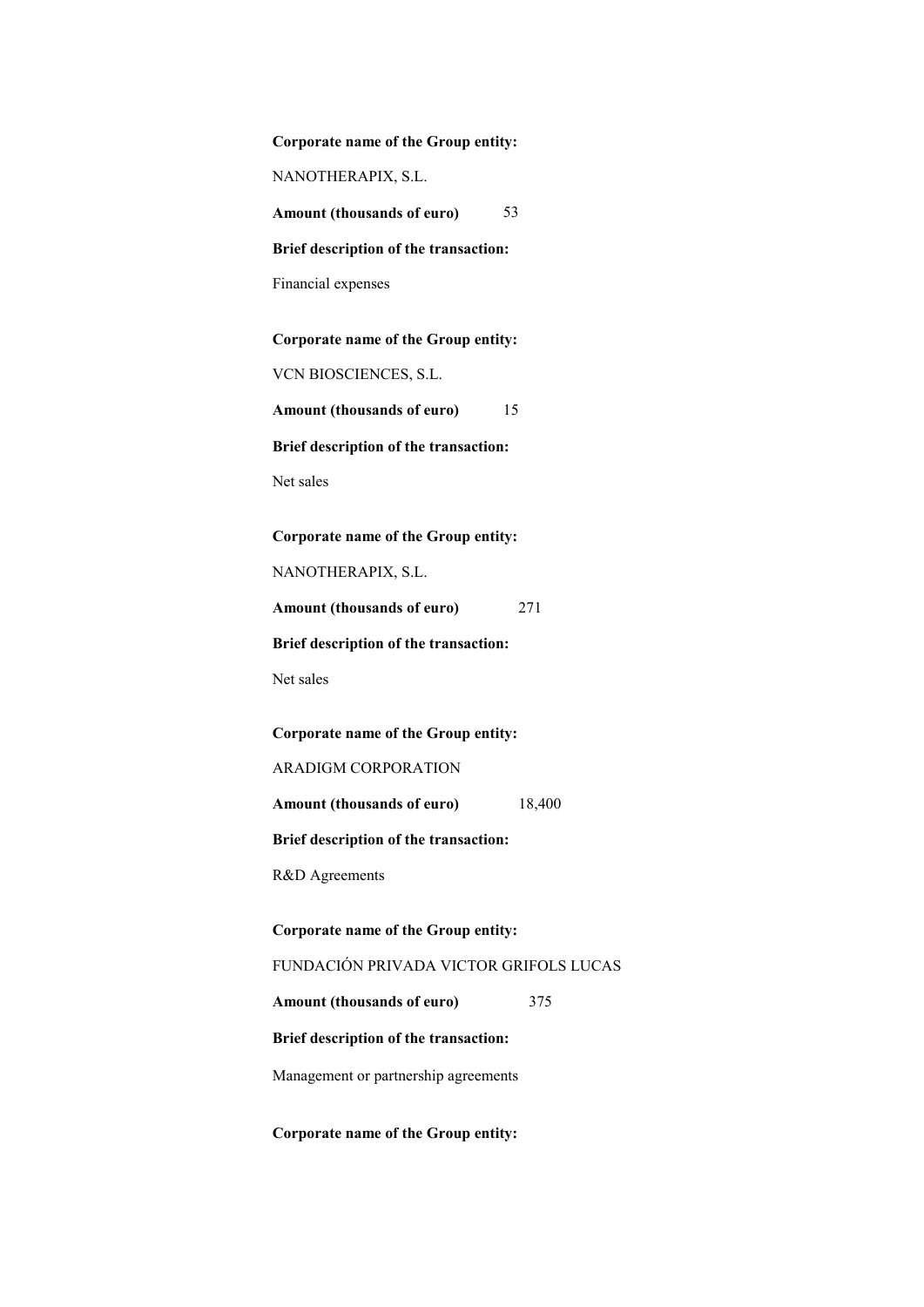| PROBITAS FUNDACIÓN PRIVADA            |       |
|---------------------------------------|-------|
| Amount (thousands of euro)            | 4,849 |
| Brief description of the transaction: |       |
| Management or partnership agreements  |       |
| Corporate name of the Group entity    |       |
| VCN BIOSCIENCES, S.L.                 |       |
| Amount (thousands of euro)            | 2     |
| Brief description of the transaction  |       |
| Purchases                             |       |
|                                       |       |
| Corporate name of the Group entity    |       |
| VCN BIOSCIENCES, S.L.                 |       |
| Amount (thousands of euro)            | 96    |
| Brief description of the transaction  |       |
| Financial income                      |       |
| Corporate name of the Group entity    |       |
| KIRO ROBOTICS, S.L.                   |       |
| Amount (thousands of euro)            | 290   |
| Brief description of the transaction  |       |
| Purchases                             |       |
|                                       |       |
| Corporate name of the Group entity    |       |
| KIRO ROBOTICS, S.L.                   |       |
| Amount (thousands of euro)            | 31    |
| Brief description of the transaction  |       |
| <b>Sales</b>                          |       |
| Corporate name of the Group entity    |       |
| <b>TIGENIX N.V.</b>                   |       |
| Amount (thousands of euro)            | 1.873 |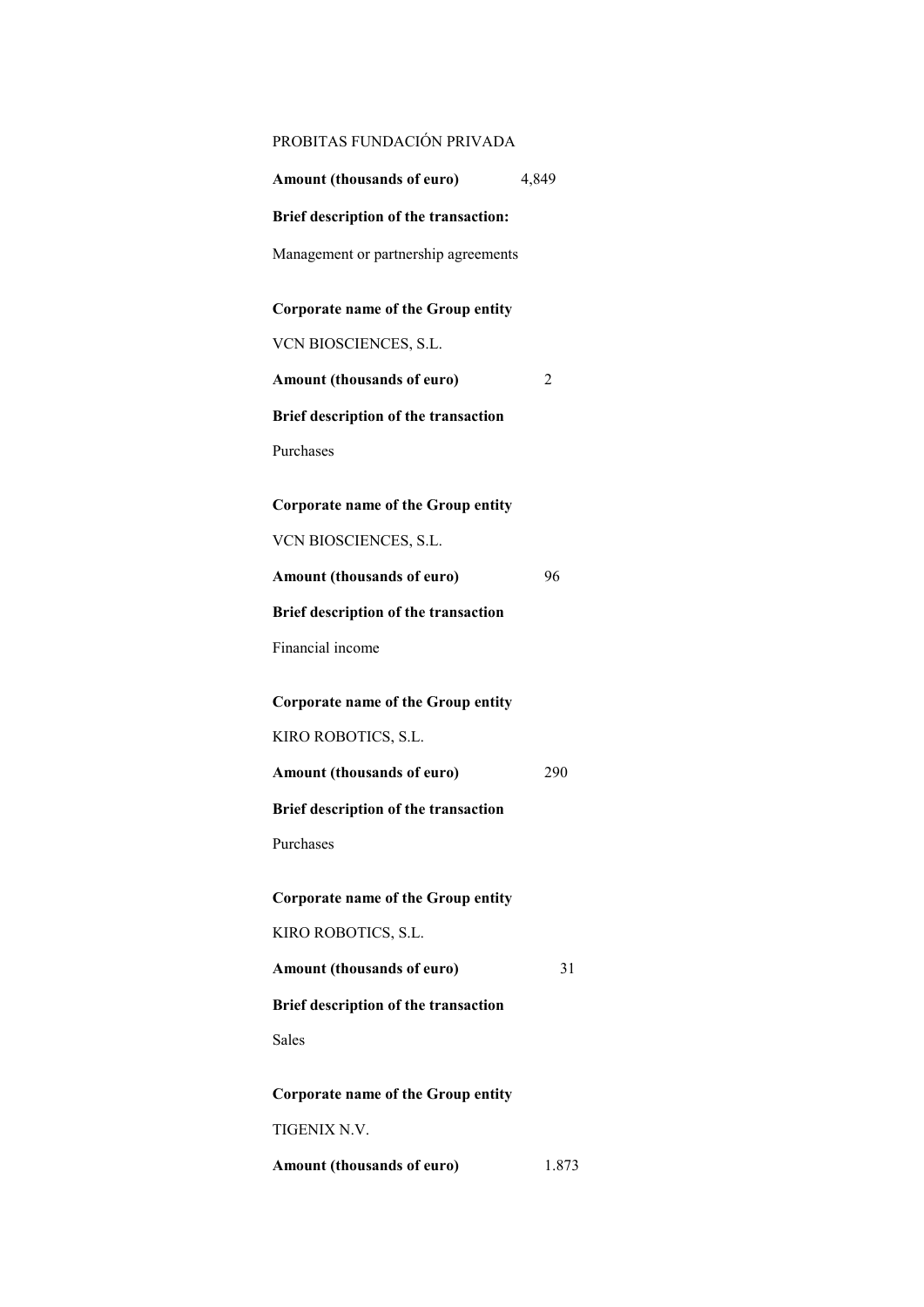#### **Brief description of the transaction**

Financial income

**Corporate name of the Group entity**

ARADIGM CORPORATION

Amount (thousands of euro) **73** 

**Brief description of the transaction**

Operational expenditure

**Corporate name of the Group entity**

MARCA GRIFOLS, S.L.

**Amount (thousands of euro)** 1,714

**Brief description of the transaction**

Other expenses for services

D.5 State the amount of the operations carried out with other related-parties.

0 (thousands of euro)

D.6 Give details of any mechanisms set up to detect, determine and solve any possible conflicts of interest between the Company and/or its Group and its directors, executives or significant shareholders.

> One of the general obligations of any Director laid down in article 28.2 of the Regulations of the Board is that of clearly expressing their opposition, in particular concerning independent directors and other directors who are not affected by the potential conflict of interest, when this involves decisions which might harm the shareholders not represented on the Board.

> Furthermore, article 30.2 of the Regulations of the Board establishes that a director must consult the Appointment and Remuneration Committee before accepting any management position in another company or concern which might represent a conflict of interests or affect their dedication.

> Finally, article 31 establishes the following: (i) the director must refrain from attending and getting involved in discussions which affect matters in which he or she is personally, directly or indirectly, an interested party; and (ii) the director shall not be able to carry out, directly or indirectly, any professional or commercial transactions with the Company unless the situation of conflict of interests is informed of in advance, and the Board approves the transaction, after receiving a report from the Appointment and Remuneration Committee.

D.7 Is more than one Company from the Group listed in Spain?

N O

Identify any subsidiaries that are listed in Spain: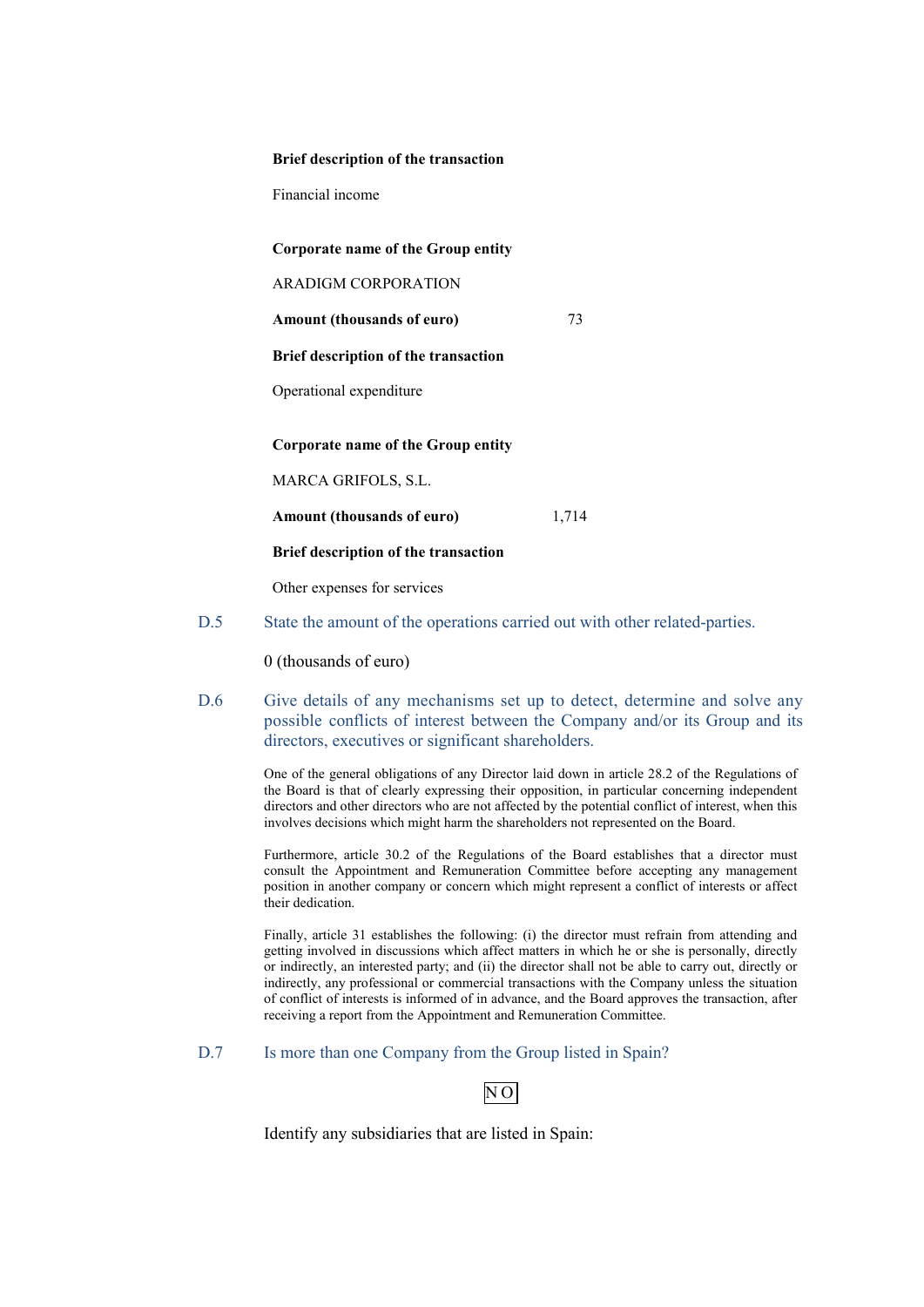### **Subsidiary company listed**

State whether the respective areas of activity and possible business relations between them, as well as those of the dependent subsidiary company listed with the other companies of the group have been publicly defined with precision;

**Define the possible business relations between the dominant company and the subsidiary company listed, and between the latter and the other companies of the group**

Identify the mechanisms provided for to resolve any possible conflicts of interests between the subsidiary listed and the other companies of the group;

**Mechanisms to resolve any possible conflict of interest**

# **E RISK CONTROL AND MANAGEMENT SYSTEMS**

E.1 Explain the scope of the Risk Control and Management System of the Company including those related to tax matters.

> The Company's risk management system considers all kinds of risks, including those related to tax matters, and is applicable to all of the businesses of the companies that form the Group.

E.2 Identify the organs of the company responsible for the preparation and execution of the Risk Management System including those related to tax matters.

> The Board of Directors of the Company has ultimate responsibility for establishing the basic principles and the general framework of action for the main risks to be identified, evaluated, managed and controlled appropriately.

The main functions of risk management are:

- The identification and evaluation of relevant risks.

- The definition, application and regulatory development of corporate risk management policies.

- The implementation of the processes required to ensure proper control and fulfilment of the mentioned corporate risk management policies.

In accordance with its statutes, the Audit Committee of the Company is responsible for "supervising the efficiency of the Company's internal control, internal audit and risk management systems, including those related to tax matters, periodically reviewing the internal control and risk management systems, so that any principal risks are identified, dealt with and adequately recognized ".

The Audit Committee is assisted by the Internal Audit Department in these functions. Specifically, the activities inherent to Internal Audit in relation to the risk management system of the Company are:

- To provide a guarantee in relation to risk management processes and the correct evaluation of the same, and

- To evaluate risk management processes, including the overseeing of controls and procedures.

E.3 State the main risk, including those related to tax matters, which may affect the achievement of the business goals.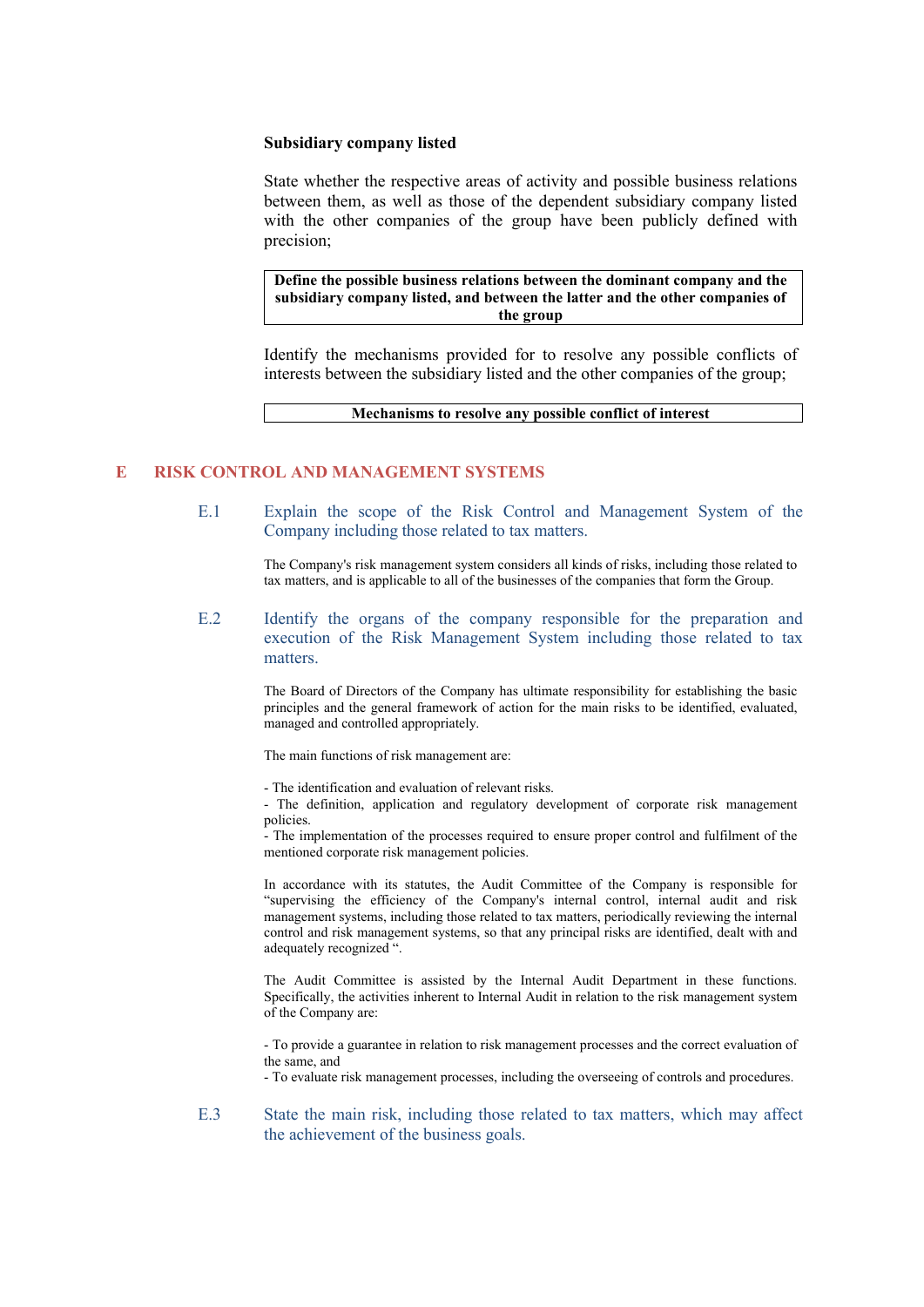The main risk factors covered in the Management Report and the Consolidated Annual Report of the Company for fiscal year 2015 are as follows:

- Global recovery has yet to be consolidated.
- Changes in the Public Health System that may affect the Company's activity.
- Lack of raw material for product manufacturing.
- Emergence of competitive products in the market.
- Changes in the regulatory norms of the markets.

- Credit, liquidity and market risk (including interest rate risk, exchange rate risk and other price risks).

E.4 State whether the entity has a level of risk tolerance, including those related to tax matters.

No.

E.5 State which risks, including those related to tax matters, have materialized during the financial year.

Those inherent to the business.

E.6 Explain the response and supervision plans for the main risks of the entity, including those related to tax matters.

> The Group has the necessary departments and the backing of specialized external consultants to ensure compliance with laws and rules applicable to it.

The Group does not predict any significant insolvency risk.

The Group implements cautious management of the liquidity risk based on the availability of cash and financing facilities by means of a sufficient amount of committed and unused longterm credit facilities, which enable the Group to carry out its business plan and operations with stable and ensured financing sources.

The objective of management of market risk is to administer and control the Group's exposure to changes in market prices within reasonable parameters and at the same time, to optimize profitability.

The Group has significant investments in its companies/businesses abroad, their net assets being subject to foreign exchange risks, in particular with US Dollar. This risk is mainly managed by having borrowed resources in said foreign currencies.

The external resources issued at variable rates expose the Group to interest rate risk as regards cash flows. The resources issued at fixed rates expose the Group to interest rate risk at the reasonable value. The management of interest rate risk is intended to achieve a balance in the structure of the debt, maintaining part of the fixed-rate debt securities and cover part of the variable debt rate through hedges.

The risk of the price of raw materials is minimized by vertical integration of the hemoderivatives business, a sector with a high level of concentration.

Other prominent operating risks of the Group are:

- Product liability.
- Environmental responsibility.
- Incidents which may occur on its premises.
- The continuity of the business in the event of unexpected situations.

The Company has a quality system designed in order to guarantee the quality of our products from when the raw material is obtained until the release of the finished product for marketing. The quality controls of raw materials, production processes and finished product have been set up in order to minimize the risk of releasing onto the market a product that could have its quality, effectiveness or safety impaired.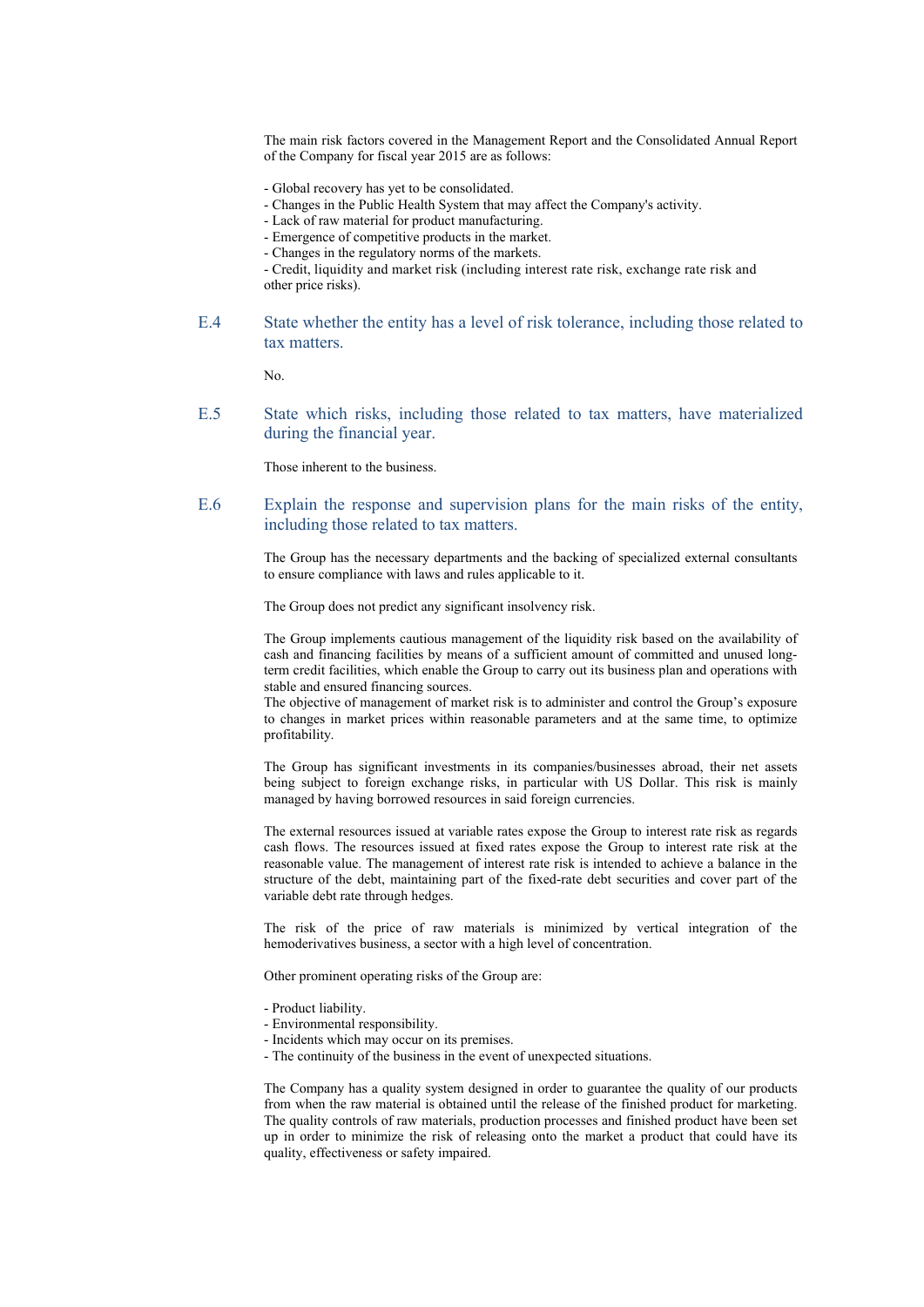The Company also has a system for control of claims and pharmacovigilance, designed for early detection of any possible quality, efficiency or safety problems potentially connected with our products, and the adoption of the necessary corrective measures. Combined with the systems for monitoring product traceability on the market, this system enables fast and effective withdrawal of any batch of product from the market at any time.

The Environmental Department plans the environmental management of all the divisions in accordance with Grifols' environmental policy, which has the following objectives, amongst others:

- To minimize the environmental impacts of new products and developments.

- To guarantee compliance with applicable legal requisites and other principles to which the organization subscribes.

- To implement techniques for contamination prevention in order to minimize the environmental risks of its activities.

The system is based on the following mainstays:

- Deployment of a uniform documentary system which covers both operational and management procedures.

- The organization of Environmental Committees in each of the companies to appraise their environmental management, evaluate and decide on priority environmental measures

- All the departments take into account any possible environmental impacts when establishing their work processes.

As regards our employees' safety, Grifols' safety standards, stricter than legal requirements, are painstakingly documented and the workers receive constant training to guarantee their uniformity and compliance.

Both the product responsibilities and possible incidents on the premises are furthermore covered by means of risk management policies and overall insurance schemes in order to guarantee appropriate and uniform protection for all the companies in the Group.

As regards the continuity of the business in the event of unexpected situations which might break off the work of any of our critical factories, Grifols has alternative premises which would allow ongoing operations at an acceptable level during the contingency. As for information technology services, a number of measures have been implemented to face up to contingency situations. All the procedures which are considered critical are backed up by the most appropriate technology in each case. Apart from this, a replication system between the centers in Spain and the United States has been implemented for some services. For the others there is a crisis recovery plan enabling service to be given to the entire Group in contingencies.

The Board of Directors, in its meeting held on 10 December 2015, resolved to approve the policy on compliance and best practices in tax matters, which can be found on the corporate governance section of the Company's website.

### **F INTERNAL CONTROL AND RISK MANAGEMENT SYSTEMS IN RELATION TO THE FINANCIAL INFORMATION ISSUING PROCESS (SCIIF)**

Describe the mechanisms that make up the control and risk management systems in relation to the financial information issuing process (SCIIF) in your entity.

### F1 Control environment of the entity

Inform stating their main characteristics, in relation to at least the following:

F.1.1 Which authorities and/or functions are responsible for: (i) the existence and maintenance of an appropriate and effective SCIIF; (ii) their implementation, and; (iii) their overseeing.

Board of Directors: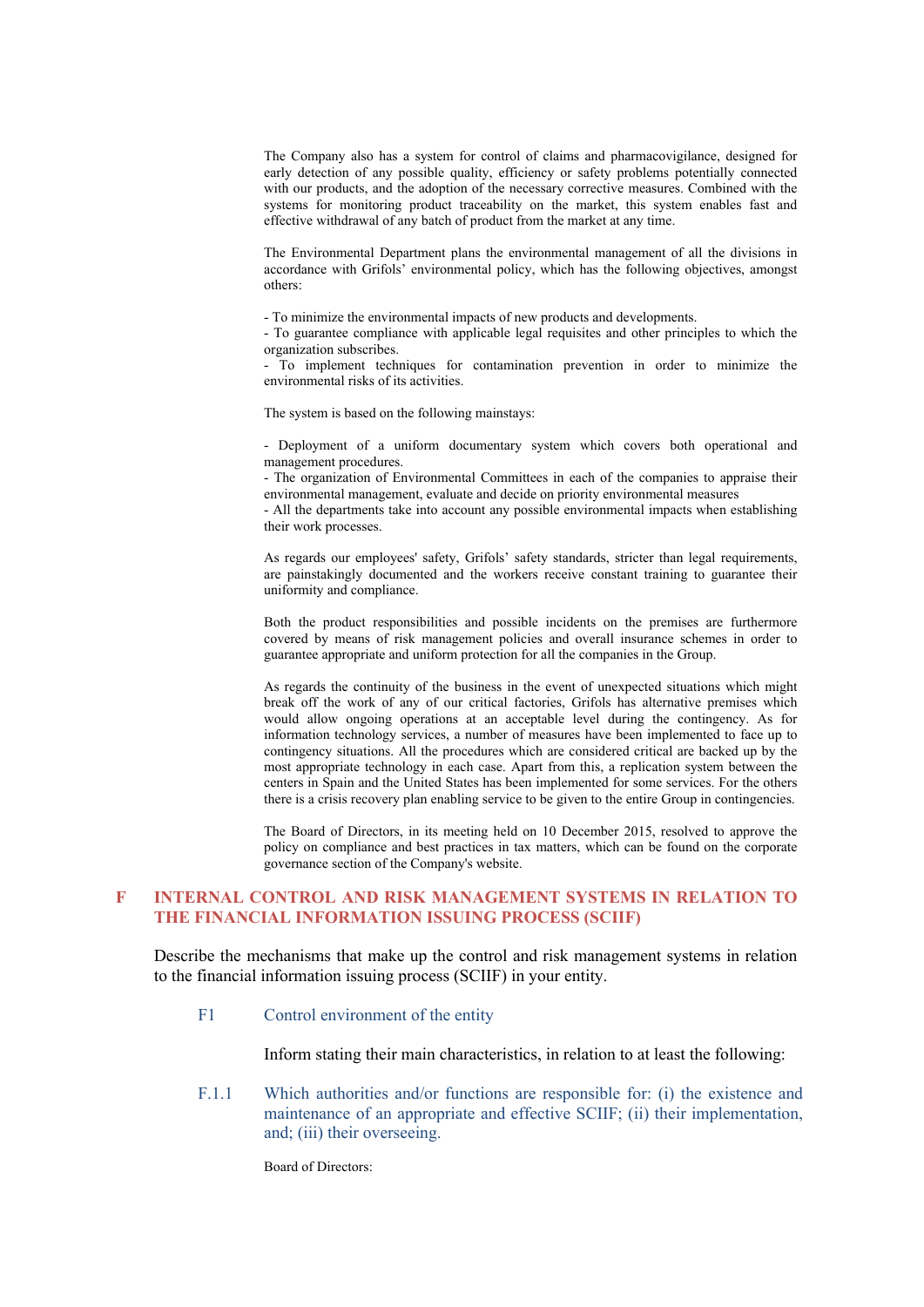The Board of Directors of the Company is ultimately responsible for the existence, maintenance and overseeing of an appropriate and effective SCIIF. In accordance with its Regulations, the Board of Directors has delegated this responsibility to the Audit Committee.

#### Audit Committee

Article 14, section 5 (c) of the Regulations of the Board establishes the basic responsibilities of the Audit Committee with regard to internal reporting and control systems, which include, among others, the following:

- Supervise the preparation and presentation, and integrity of the mandatory financial information related to the Company and the Group, verifying compliance with the regulation requirements, the adequate defining of consolidation boundaries and the correct application of accounting criteria;

- Supervise the efficiency of the Company's internal control, internal audit and risk management systems, including those related to tax matters, periodically reviewing the internal control and risk management systems, so that any principal risks are identified, dealt with and adequately recognized, as well as discussing, with the auditor, any major flaws in the control system identified during the audit process;

-Monitor the independence and efficiency of internal auditing; propose the selection, appointment, re-election and dismissal of the Director of the Internal Audit Department; propose the budget for this Department; receive periodic information on its activities (including the annual work plan and annual activities reports prepared by the Director of the Department); and verify that the top management takes into account the conclusions and recommendations of their reports;

-Set up and supervise procedures for the receipt, retention and treatment of complaints received by the Company regarding accounting, internal controls or audit matters, as well as anonymous and confidential information provided by employees regarding questionable accounting or auditing matters.

The members of the Audit Committee should be appointed taking into consideration their knowledge, skills and experience in accounting, auditing and risk management

The Audit Committee has an internal audit function which, under its supervision, reviews the reliability, integrity and consistency of financial-accounting information, evaluating its risks and the controls implemented to mitigate them and informs regularly on work performed and measures proposed for the correction of the same.

Finance / Accounting Policies and Internal Control:

The Finance Department has an Accounting Policies & Internal Control function with responsibility for developing and implementing policies, procedures and controls on financial information and overseeing their fulfilment. This function communicates approval of internal control policies and procedures for financial information to the companies of the group and maintains the documentation related to financial information procedures and controls up-todate.

The internal financial information control system of Grifols is evaluated internally, every year, by independent personnel.

### F.1.2 If these exist, especially in relation to the process of preparation of financial information, the following elements:

 Departments and/or mechanisms in charge of: (i) the design and review of the organizational structure; (ii) clearly defining the lines of responsibility and authority, with appropriate distribution of tasks and functions, and; (iii) ensuring existence of sufficient procedures for the correct usage thereof in the entity.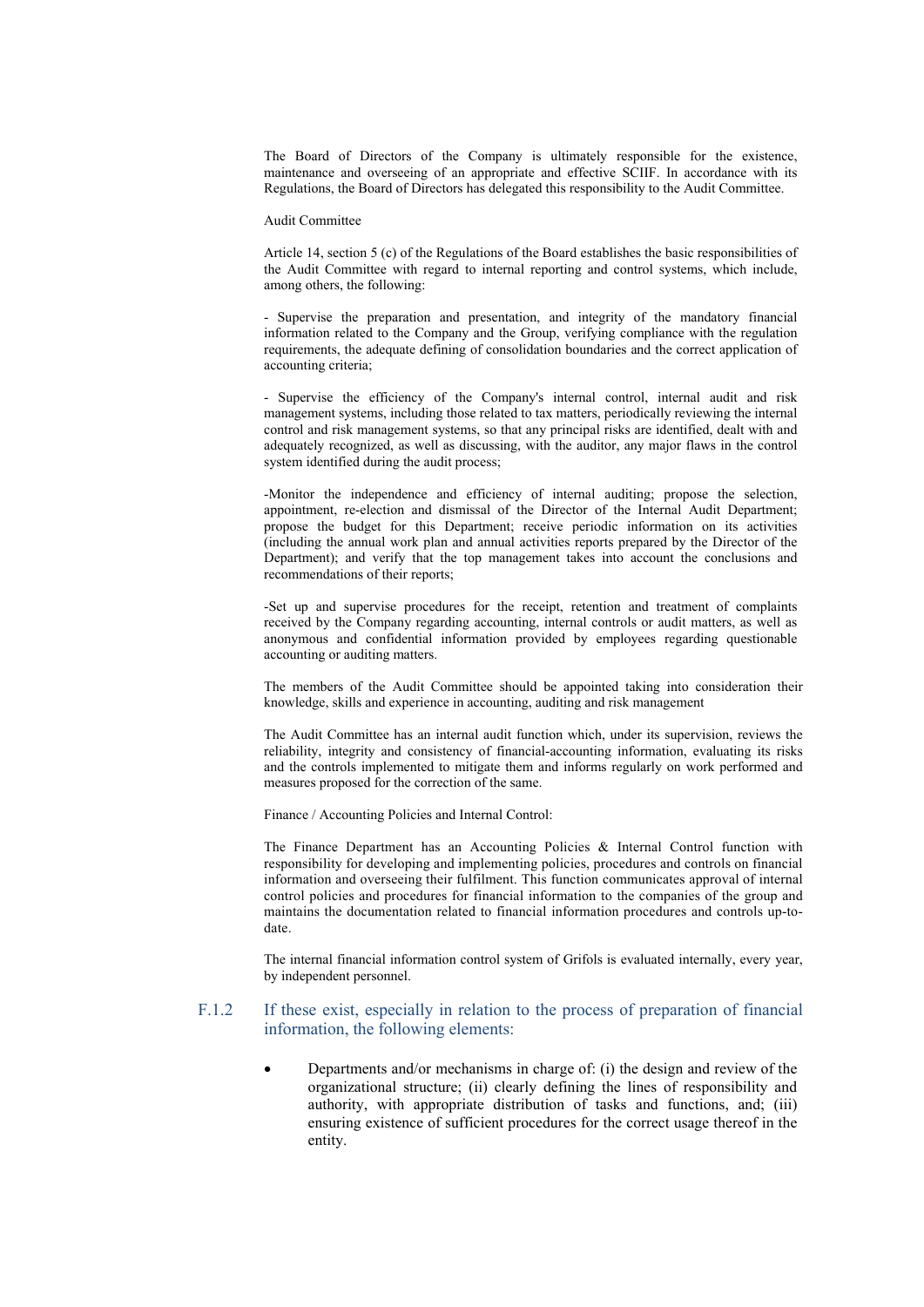The design and review of the organizational structure and the definition of the lines of responsibility and authority are carried out by the Board of Directors via the CEO.

The distribution of tasks and functions is carried out in order to guarantee efficacy and efficiency of operations, ensuring an appropriate segregation of functions.

The detailed organizational chart of the functions of the Group is available for all of the employees of the Group in the Intranet of the Company.

 Code of conduct, organ of approval, level of implementation and instruction, principles and values included (stating whether there are any specific mentions in the register of operations and preparation of financial information), the authority in charge of analyzing non-fulfilments and proposing corrective actions and penalties.

#### Code of Conduct:

The Code of Conduct of the Group establishes the rules of conduct, applicable to all employees and members of the Board of Directors and other administrative bodies of all of the companies of the Group, both in relation to their own colleagues and as regards to third parties.

Section 10 of the Code of Conduct is dedicated to the "Reliability of information and dissemination". In this respect, it establishes that:

- Financial statements, books, records and accounts of the Company must reflect the operations reliably and in accordance with legal requisites and accounting principles. The dissemination of dishonest information, whether internally or externally, is absolutely forbidden.

- The Chief Executive Officer and the Finance Department's executives, the chief financial officer included, as well as accounting officers and the person(s) performing similar functions are responsible for the complete, true, fair, accurate and understandable disclosure of any reports that Grifols must regularly submit to the CNMV (Spanish Stock Exchange Commission) and the SEC (the United States Securities and Exchange Commission).

-In its relations with markets, the Company policy is one of transparency. The public financial statements, the information for regulatory bodies, and, in general, the information published in any mediums must be exact and complete in all aspects.

-The market will be promptly informed of any circumstance that may affect the price of quoted shares.

The Code of Conduct is published as internal regulations in the Group Intranet, available for all employees, and on the Company's website ([www.grifols.com\)](http://www.grifols.com/).

In its section 14, the Code of Conduct establishes that; "Non-fulfilment of the Code of Conduct by any employee or manager of Grifols shall be considered a breach of his or her obligations with Grifols and, in very serious cases, it may even lead to dismissal and to the demanding of corresponding responsibilities or liabilities".

Ethical Code for Executives:

The Board of Directors approved the Ethical Code for Executives in 1998 and amended it in 2008.

This Code must be considered as a general framework of basic principles to govern the actions of employees and other persons who work for the group, inspired by the ethical values by which the Company has always been governed, the main priority of which is the utmost safety and efficacy of its products.

The executives of all of the companies of the Group must read and accept the content of the Ethical Code every year.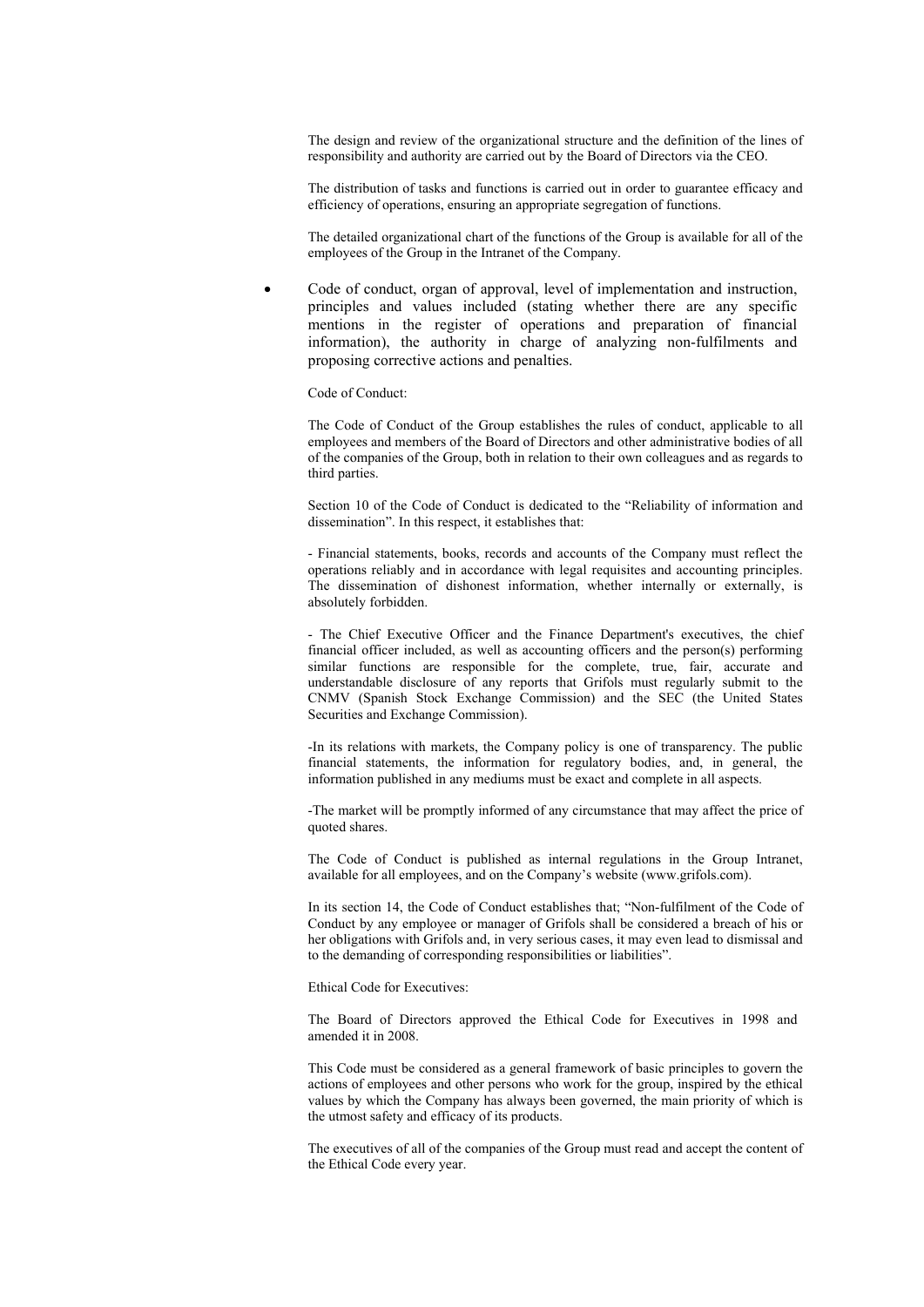Non-fulfillment of any of the ethical principles of the Company is a cause for dismissal.

Any possible non-fulfilment, either of the Code of Conduct or of the Ethical Code, must be notified to the Audit Committee for analysis and, where applicable, correction and/or penalties in relation thereto.

The Board of Directors, in its meeting held on 10 December 2015, resolved to approve the policy on compliance and best practices in tax matters, which can be found on the corporate governance section of the Company's website.

 Reporting channel, which is to enable communication to the Audit Committee of any irregularities of a financial and accounting nature, in addition to any possible non-fulfilments of the code of conduct and irregular activities in the organization, informing, where applicable, of whether this is of a confidential nature.

The Company has a reporting channel which allow for concerns of an ethical nature to be presented, and for the reporting of any behavior contrary to the Code of Conduct, to the policies or procedures of the Company or to law, in a confidential and anonymous manner. They are currently available in 20 countries and in nine languages as well as in English and Spanish. For the rest of the countries in which the Company is present, an internal communications channel exists for the reporting of any behavior contrary to the Code of Conduct.

The reporting channels are managed by external providers which classify them according to their nature. The Internal Audit Management informs the Audit Committee, regularly, in relation to all issues reported and the results of investigations and the measures adopted.

• Training programmes and regular updates for the personnel involved in the preparation and review of financial information, as well as in the evaluation of the SCIIF, covering, at least, accounting regulations, audit, internal control and risk management.

It is a responsibility of the Finance Management and of the Corporate Accounting and Reporting function, dependent on the former, to ensure that all personnel involved in the preparation of the financial statements of the Group have the appropriate training and receive annual updates on International Financial Information Standards and in principles of internal control of financial information. The mentioned personnel regularly attend refresher seminars in the mentioned subject areas, presented by an external provider, and it regularly receives various publications, to which the Company subscribes, which offer up-to-date information on the evolution of the business and regulatory environment of the activities performed by the Group and on International Financial Information Standards and internal control.

# F.2 Evaluation of financial information risks

Inform, at least, in relation to the following:

- F.2.1 Which are the main characteristics of the risk identification process, including those of error or fraud, in relation to:
	- Whether the process exits and has already been documented.

The Company is subject to compliance with the United States Act "Sarbanes-Oxley".

The process of identification of risks in the financial information is documented in the methodological guide for compliance with the United States Act "Sarbanes-Oxley" (Grifols – SOX Methodology). The document explains in detail, among other information, the approach applied in relation to the following aspects: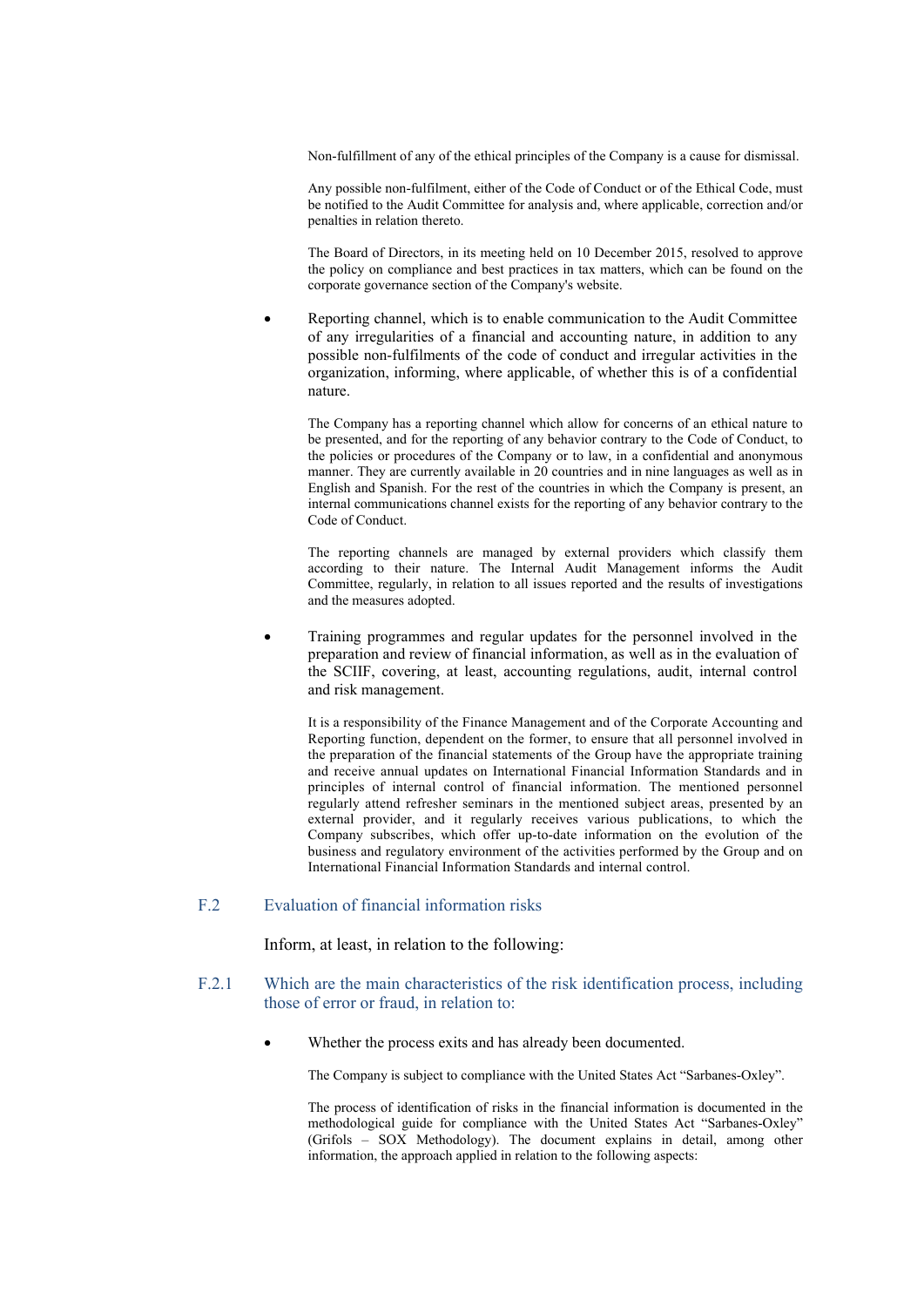- Identification of risks and definition of the scope;
- Management controls (also known as Entity Level Controls);
- General controls of the information systems;
- Documentation of processes;
- Strategy of controls testing.
- If the process covers the totality of the financial information goals (existence and occurrence; integrity; valuation; presentation, breakdown and comparability; and rights and obligations), if it is updated, and how often.

Financial information risks materialize in five categories: integrity, existence and occurrence, valuation, presentation and breakdown and rights and obligations. The aim of the first three is to ensure that accounts contain entries relating to real transactions, booked accurately. The last two are aimed at the rights and obligations being presented and described correctly in the financial statements.

In 2015, Internal Control identified the financial information risks with data from the financial year closed at 31 March 2015 and updated the analysis during the financial year, the last being with data referring to 31st December 2015.

 The existence of a process for the identification of the scope of consolidation, taking into account, among other aspects, the possible existence of complex corporate structures, instrumental entities or those with special purposes.

The Company keeps a company shareholding book which contains the totality of the participations in the Group, both direct and indirect, as well as any entities in which the Group may have the capacity to exercise control irrespective of the legal form by means of which such control may be exercised, including, therefore, where appropriate, both instrumental companies and those of special purposes.

The scope of consolidation of the Company is determined monthly by the Corporate Accounting and Reporting / Consolidation and Reporting management, under the Finance Department, depending on the corporate record information and in accordance with International Accounting Standards and other local accounting regulations.

The overseeing of the appropriate delimitation of the scope of consolidation is a responsibility of the Audit Committee.

 Whether the process takes into account the effects of other types of risks (operational, technological, financial, legal, reputational, environmental, etc.) to the extent that these may affect the financial statements.

The risk identification process of the Company is based on the evaluation of risks in the accounting entries of the financial statements;

An accounting entry is considered significant whenever a reasonable possibility of it containing an error exists or, individually or jointly with others, it may have a material effect on the financial statements.

In order to determine whether an entry is significant, the Company considers both quantitative factors (the size and composition of the entry and the volume of the transactions recorded) and qualitative ones (uniformity and centralization of transactions, complexity and risk inherent). Operational, technological, financial, legal, reputational and environmental risks, etc., to the extent which they may affect the financial statements, are considered in the qualitative valuation.

Which corporate governance authority supervises the process.

The supervision of the financial information risk identification process is carried out by the Audit Committee as part of its functions in relation to the information and internal control systems, detailed in section F 1.1. of this report.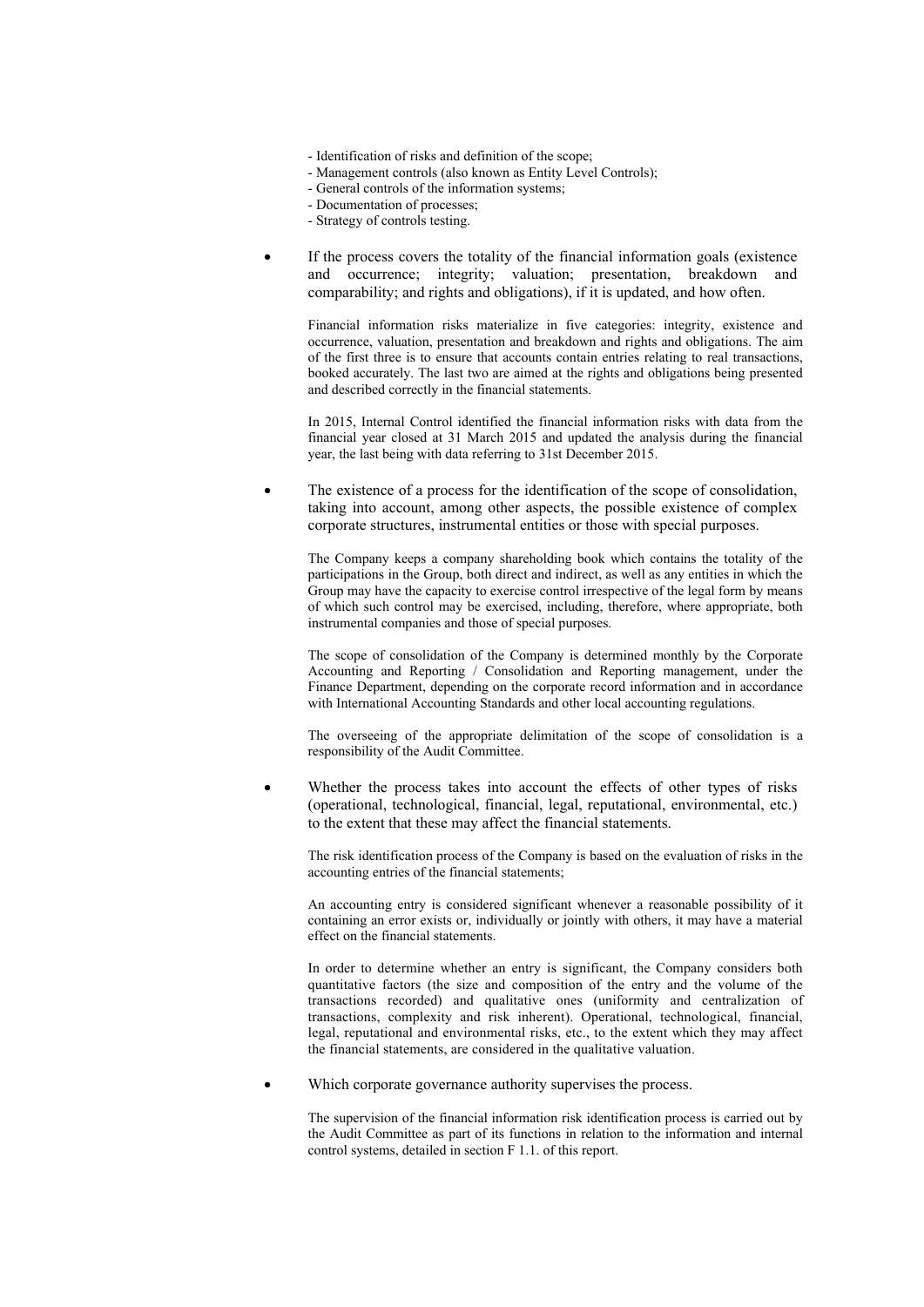### F.3 Control activities

Inform, stating their main characteristics, if you have at least the following:

F.3.1 Procedures for review and authorization of the financial information and the description of the SCIIF, to be published in securities markets, stating those responsible, as well as the documentation describing the flows of activities and controls (including those relating to fraud risk) of the different kinds of transactions which may have a material impact on the financial statements, including the procedure for accounting closure and the specific review of relevant opinions, estimates, valuations and forecasts.

> The Company provides financial information to the securities market every quarter. The information is prepared and reviewed by the different units which make up the Finance Department of the Company and requires approval by the Corporate Finance Director.

> The Audit Committee supervises the information that is presented to the market. To do so, it is in possession of the conclusions of the external auditors on the results of their review of the quarterly financial statements. Finally, the Audit Committee communicates its conclusions on the financial information to the Board of Directors, which approves its publication.

> The internal financial information control system of Grifols was implemented in order to comply with section 404 of the United States Act "Sarbanes-Oxley".

> The initial point of the system is the management controls, also known as Entity Level Controls (hereinafter ELC). These controls work transversally, and are designed to supervise the effectiveness of the internal control as a whole.

> The Company classifies the ELC identified in accordance with the COSO control framework, which considers the following components:

- Environment of control;
- Evaluation of the risk;
- Control activities;
- Information and communication;
- Supervision;

Based on the analysis of the most important transactions, the business processes which must be documented are identified. The Company has identified the following business processes which group together all of the activities of the Group:

- Closure of the financial statements;
- Purchases and accounts payable;
- Sales and accounts receivable;
- Inventory;
- Treasury;
- Human Resources;
- Intangible fixed assets;
- Tangible fixed assets;
- Taxes.

The 9 main business processes are divided into sub-processes, adapted to the particularities of the business operations of each country or region

For each process / sub-process, the following basic components have been identified.

- Control objectives: Control requirements which must be fulfilled in each activity of the process. They are intended to ensure the reliability of the financial information, covering the premises of integrity, existence and occurrence, valuation, presentation and breakdown and rights and obligations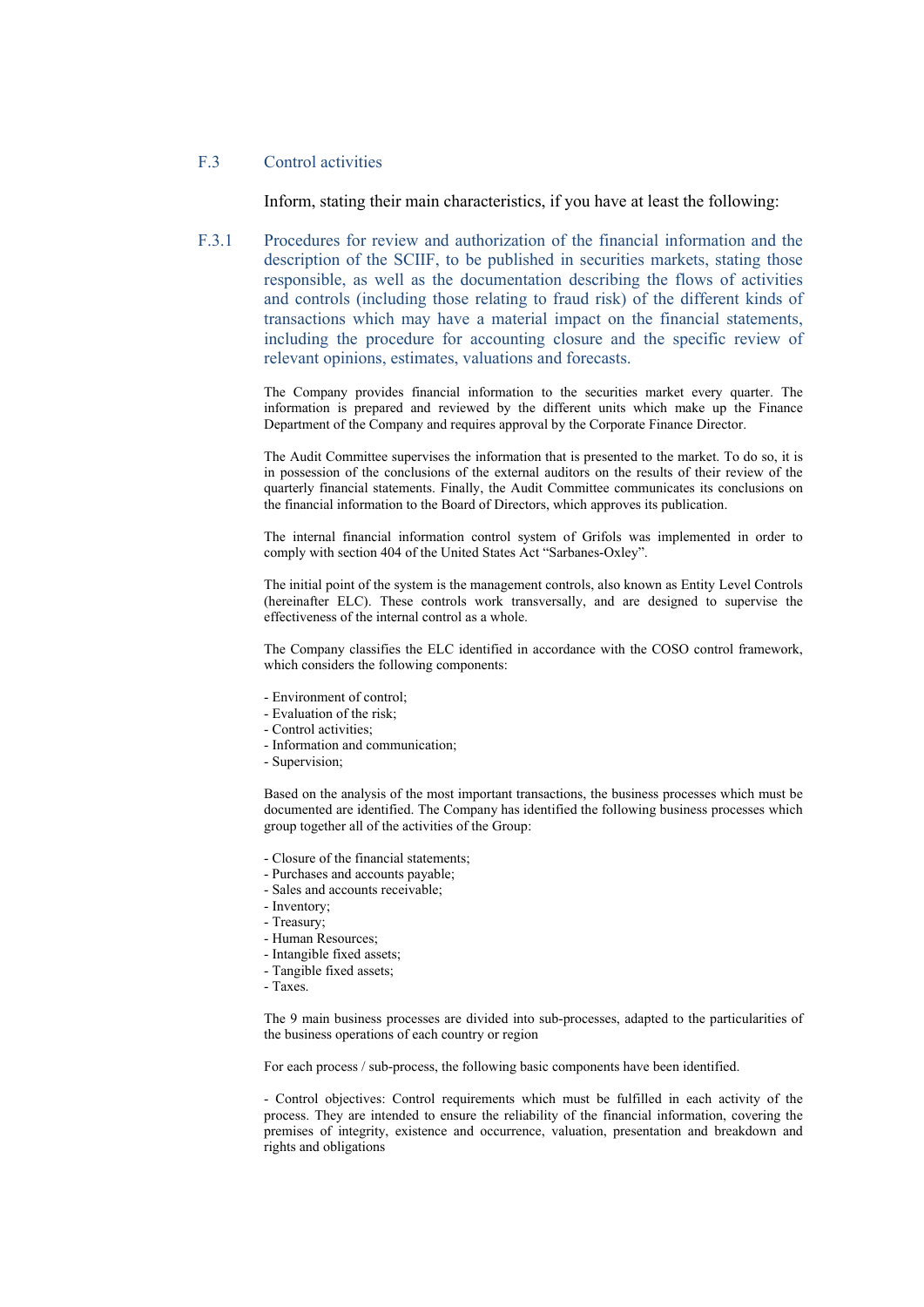- Risks: The possibility of an event or action affecting the capacity of the Group to achieve its financial information goals, including the risk of fraud.

- Control: Policies and procedures and other resources established in order to ensure that the in the financial statements and/or fraudulent activities to be prevented or detected. The controls of the process are incorporated into the operations of the same.

- Internal Control and Internal Audit have carried out tests to verify the correct operation of the controls. The shortfalls identified, where applicable, have been validated with the person responsible for the process, with action plans which have been considered necessary being agreed.

The persons responsible for the processes have confirmed that the risks and controls documented are correct at 31st December 2015.

F.3.2 Policies and procedures for internal control over information systems (among others, over access security, change control, operation of the same, operational continuity and segregation of functions) supporting the relevant processes of the entity in relation to the preparation and publication of financial information.

> The global Information Technologies (IT) division of the Company is responsible for the information systems of all of the companies of the Group in the different territories where they operate. As part of its functions, the definition and monitoring of security policies and procedures for applications and infrastructures are included.

> The internal control system of the Company identifies the applications and infrastructures that support the relevant processes in relation to the preparation and publication of the financial information and evaluates the reliability of their general controls.

In the evaluation of the general controls of IT, the system covers the following processes:

- Management of identities and authorizations for access;
- Development and implementation of new projects;
- Evolutive and corrective changes;
- Environmental control and physical access to data processing centers;
- Safeguarding of information, recovery and continuity plans;
- Operation and monitoring of systems and applications;
- Incident management;

Any weaknesses detected, whenever no compensatory controls to mitigate these are identified, are corrected by means of specific remediation plans.

In addition, for the security of the information, the Company has a number of policies and procedures which establish and define, among others, the following operational principles:

- Development methodology: covering from the taking of requirements to the testing and acceptance by the business unit with the main objective of ensuring that the systems behave as they have been defined;

- Flows of review and approval of the specifications and documentation on the design of applications, changes to programs and systems, as well as the assignment of points of access to the information;

- Monitoring of the availability of systems and applications, the integrity of the data exchanged between the relevant applications as well as the security events;

- Segregation of functions based on an incompatibility matrix, supervised by the persons responsible for the different business processes;

- Recovery plan in a secondary location for the relevant systems;
- Policy on the use of the information systems.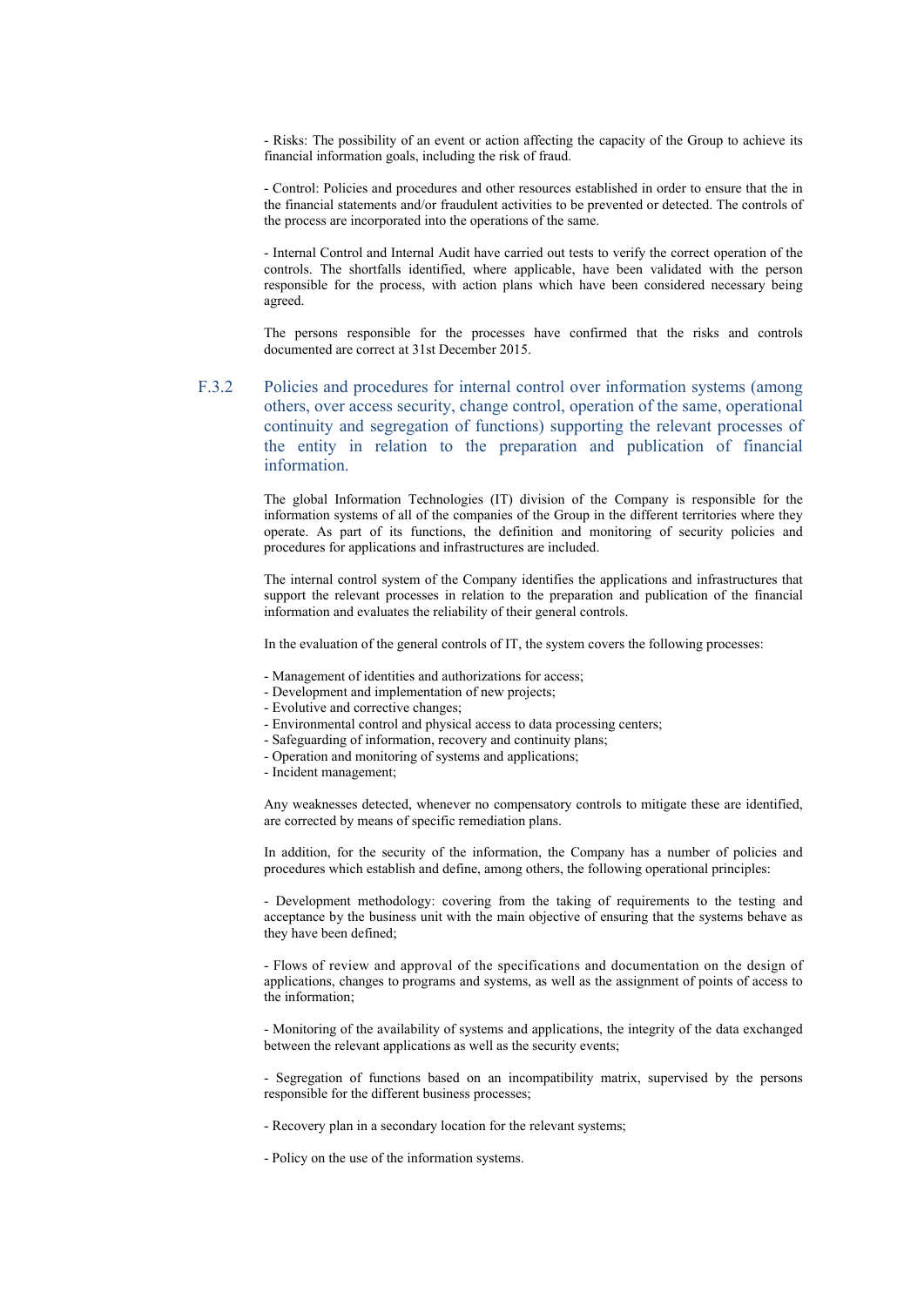The management of the information security and associated technological assets, as well as the responsibility, in the environment of IT processes, for compliance with regulations and the maintenance of the privacy of the data of clients, employees and donors is a responsibility of the following authorities:

- IT Risk Committee: It regularly analyses the different reports on risks, incidents and regulatory changes and proposes the action plans which it considers appropriate in order to protect the information assets and to reach and maintain the desired level of security;

-IT Security Committee: It coordinates the different activities related to the implementation of the proposed action plans.

- IT Risk Management Function: Its main mission is to analyze the risks of the different processes, systems and applications and maintain them at levels accepted by the Company, developing and coordinating the implementation of controls, where applicable;

- IT Security Function: It defines the policies, manages vulnerabilities and coordinates the implementation of the security program in IT infrastructures.

# F.3.3 Policies and procedures of internal control intended to oversee the management of activities sub-contracted to third parties, as well as those aspects of evaluation, calculation or valuation entrusted to independent experts, which may have a material impact on the financial statements.

The Company demands providers of the main services to present an independent report on their internal control structure in accordance with Public Company Accounting Oversight (PCAOB) standard SSAE16 and/or carries out tests on the same directly in order to verify the correct operation of controls, especially those which affect the internal control of the Company itself.

When the Company uses the services of an independent expert, it verifies its competence and technical and legal capacity. Skilled personnel of the Company review these reports in order to validate the reasonability of their conclusions.

### F4 Information and communication

Inform, stating their main characteristics, if you have at least the following:

F.4.1 A specific function in charge of defining, keeping account policies (accounting policies area or department) up-to-date and resolving any queries or conflicts derived from the interpretation thereof, maintaining fluent communication with the persons responsible for the operations in the organization, as well as an up-to-date manual of accounting policies communicated to the units via which the entity operates.

> In the Finance Department there is a unit, named Accounting Policies  $\&$  Internal Control, the functions of which, among others, include the following:

- To define and maintain the accounting policies of the Group up-to-date;

- To analyze particular transactions carried out or planned in order to determine their appropriate accounting treatment;

- To analyze the impact of regulatory accounting changes on the financial statements of the Group;

- To solve any queries on the application of the accounting policies of the Group.

The accounting policies of the Group, based on the international financing reporting standards, are included in a manual ("Finance Manual"), which is kept permanently up-to-date and is available for all employees via the Intranet of the Company.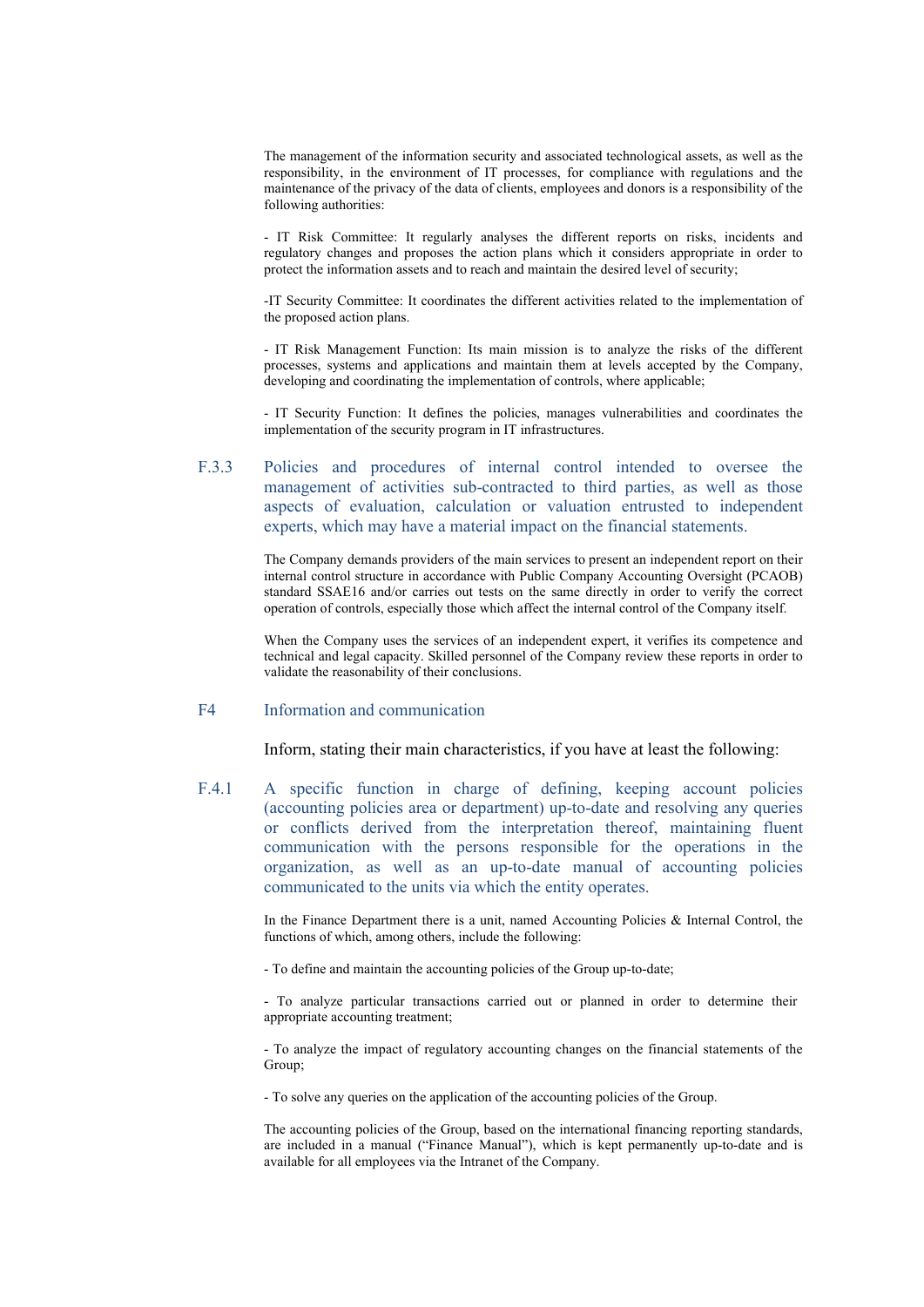F.4.2 Mechanisms to capture and prepare financial information with uniform formats, applicable to and used by all of the units of the entity or of the group, which support the main financial statements and the notes, as well as the information set down in detail on the SCIIF.

> All of the companies of the Group report their individual financial statements and the notes or breakdowns necessary for the preparation of the consolidated annual accounts to the Consolidation and Reporting Unit, integrated within the Finance Department.

> The information is captured in uniform formats in a computing tool (BI) which uses one single accounting plan. The loading of the information into the mentioned centralized tool is automatic, from the SAP-FI tool of the Company (transactional, implemented in the majority of the subsidiary companies), or manual for those companies in which the system has not been implemented. The information captured in BI is transferred to a SAP module (BPC) where the Consolidation and Reporting Unit carries out and documents the consolidation process.

> The SCIIF is supported on a single computing system, administered by Accounting Policies  $\&$ Internal Control and accessible for all persons responsible for the business processes documented and Internal Auditing.

# F.5 Supervision of the operation of the system

Inform, stating their main characteristics, at least the following:

F.5.1 The SCIIF supervisory activities carried out by the Audit Committee, as well as if the entity has an internal audit function which may, among its competences, have that of supporting the committee in its task of supervising the internal control system, including the SCIIF. Furthermore, information is to be provided on the scope of the SCIIF carried out in the financial year and on the procedure by means of which the person responsible for executing the evaluation communicates its results, whether the entity has an action plan detailing any possible corrective measures, and if the impact of these on the financial information has been considered.

> The Audit Committee is regularly informed of the internal evaluation of the SCIIF, described in section F3.1. of this report. Specifically, the Internal Audit function informs on the scope of the evaluation, the level of progress, and, where applicable, on any shortfalls detected, on their impact on the financial information and on the action plans established. It also identifies and communicates, where applicable, any fraud involving agents or employees.

> At 31st December 2015, no material weaknesses in the review performed on the internal control system have been identified.

> In accordance with the foregoing, the management of the Company understands that the internal financial information control model is effective at 31st December 2015.

F.5.2 If it has a procedure for discussion by means of which the accounting auditor (in accordance with that established in the Auditing Technical Standards), the internal audit function and other experts, may be able to communicate to the senior management and to the Audit Committee or managers of the entity any significant weaknesses in internal control identified during the processes of review of the annual accounts or any others with which they may have been entrusted. In addition, it is to inform on whether it has an action plan to endeavour to correct or mitigate any weaknesses observed.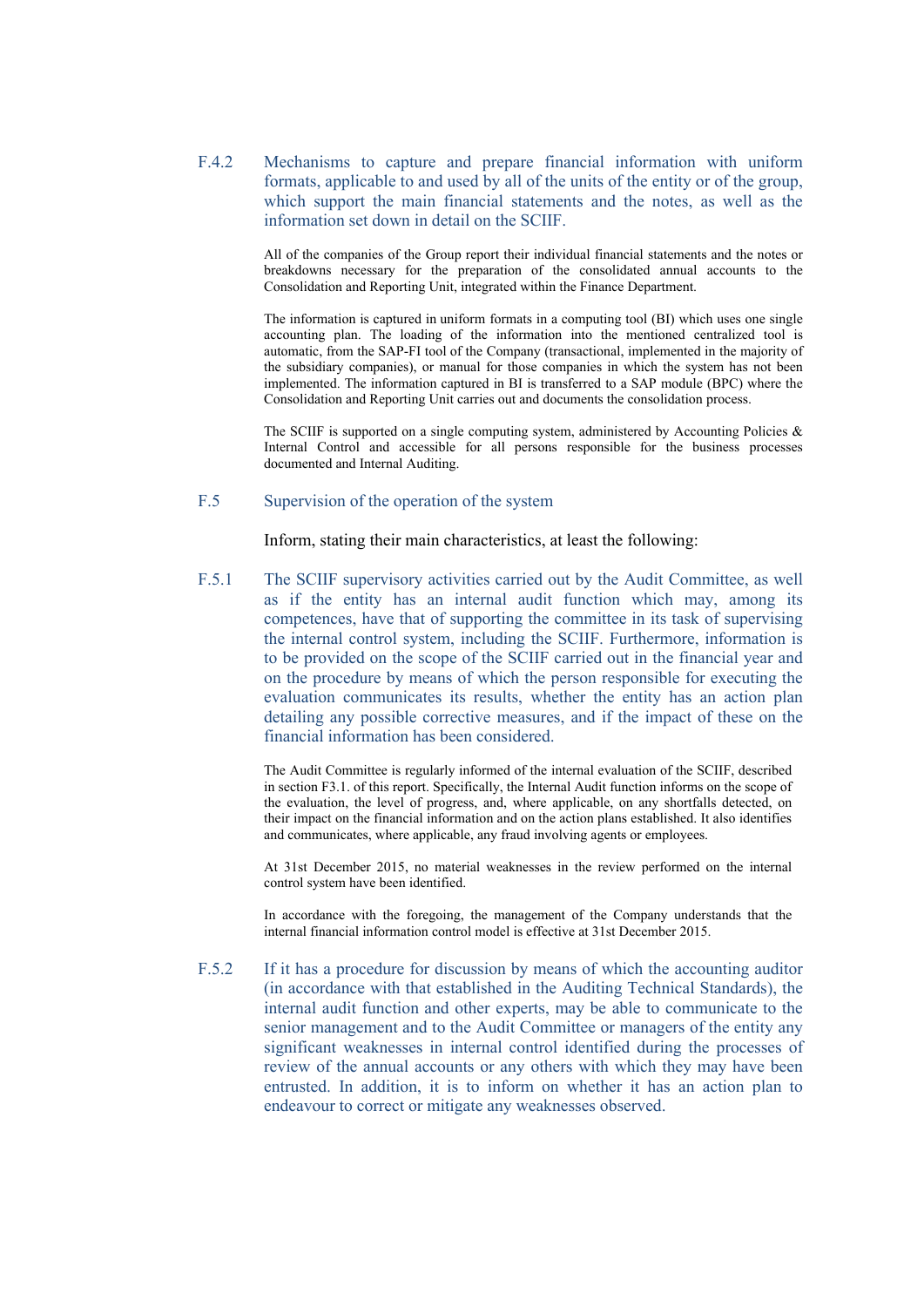The Internal Audit function communicates to the senior management and to the Audit Committee any significant shortfalls in internal control identified in its reviews, as well as the action plans established for the mitigation of the same.

The accounting auditor of the Group has direct access to the senior management and to the Audit Committee, holding regular meetings both in order to obtain the information necessary to perform its work and to communicate any weaknesses in internal control detected.

In turn, the accounts auditor presents a report to the Audit Committee annually in which it sets down in detail any shortfalls in internal control detected during the performance of its work.

### F.6 Other relevant information

Nothing to be highlighted.

F.7 External auditor's report

Report on:

F.7.1 If the SCIIF information sent to the markets has been subjected to review by the external auditor, in which case the entity must include the corresponding report as an Annex. If it has not, information must be provided on the reasons for this.

> The Company has not requested a report from the external auditor reviewing the SCIIF information described in this report given that, with this being subject to the Sarbanes-Oxley Act, the external auditor shall issue the corresponding report on the effectiveness of the internal financial information control system, which shall be deposited together with the annual financial information in the SEC and published on the corporate web of the Company.

# **G. DEGREE TO WHICH CORPORATE GOVERNANCE RECOMMENDATIONS ARE FOLLOWED**

State the extent to which the Company follows the recommendations of the Unified Code of Good Governance for Listed Companies.

If any of these recommendations are not complied with, or are complied with partially, give a detailed explanation of the reasons in order for the shareholders, investors and the market in general to have sufficient information in order to value the actions of the company. Explanations of a general nature shall not be acceptable.

1. The Corporate Articles of listed companies should not place any upper limit on the number of votes that can be cast by a single shareholder, or impose other restrictions hindering the control of the Company by means of purchasing its shares on the market.

Complied with

- 2. When a dominant and a subsidiary Company are stock market-listed, both should publicly disclose in detail
	- a) The respective areas of work engaged in and possible business dealings between them, as well as those of the subsidiary Company listed with other Group companies.
	- b) Any mechanisms planned to settle any possible conflicts of interest that might arise.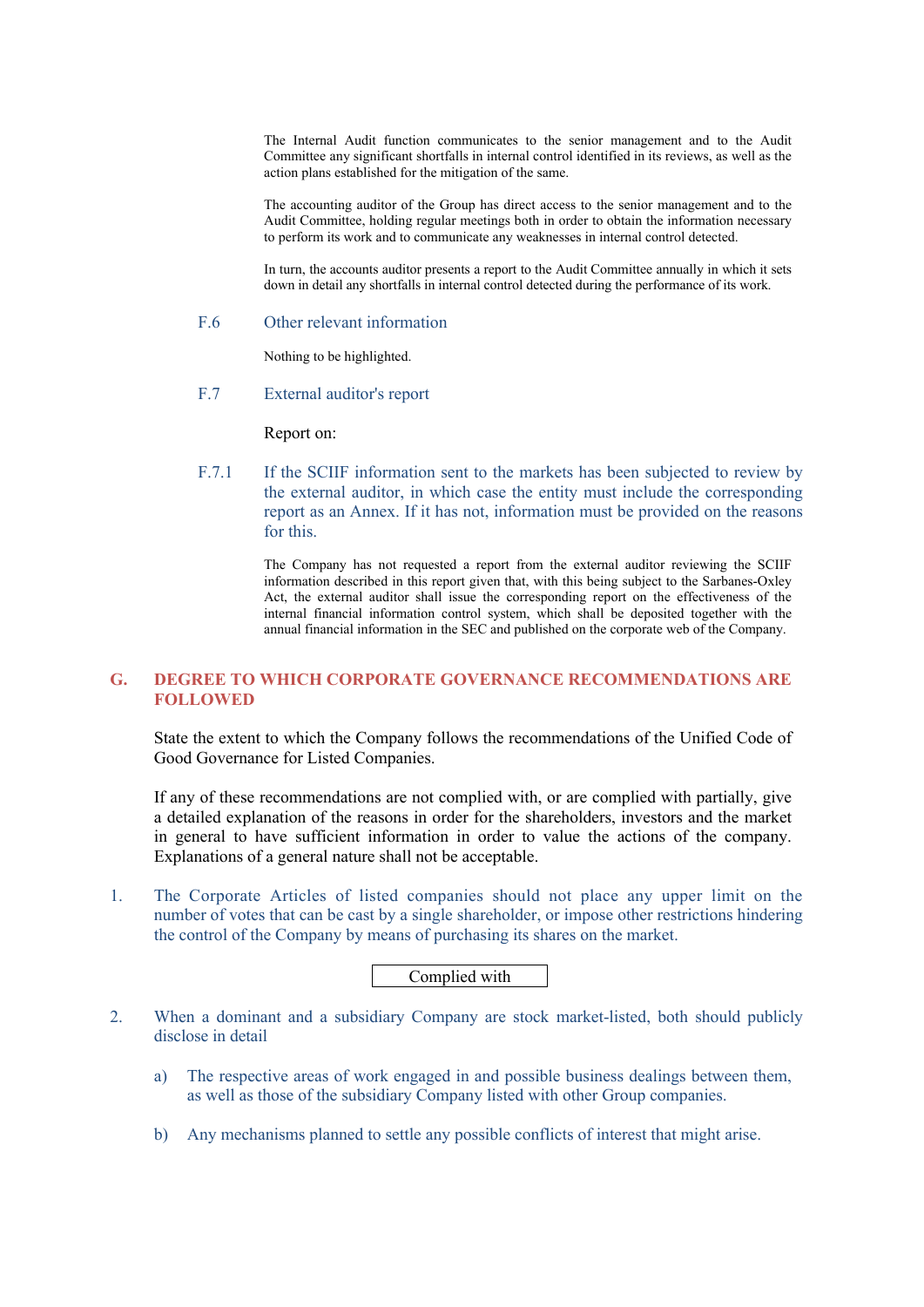# Not applicable

- 3. During the annual general meeting the chairman of the board of directors should verbally inform shareholders in sufficient detail of the most relevant aspects of the company's corporate governance, supplementing the written information circulated in the annual corporate governance report. In particular:
	- a) Changes taking place since the previous annual general meeting.
	- b) The specific reasons for the company not following a given Good Governance Code recommendation, and any alternative procedures followed in its stead.

# Complied with

4. The company should draw up and implement a policy of communication and contacts with shareholders, institutional investors and proxy advisors that complies in full with market abuse regulations and accords equitable treatment to shareholders in the same position.

This policy should be disclosed on the company's website, complete with details of how it has been put into practice and the identities of the relevant interlocutors or those charged with its implementation.

# Complied with partially

This policy has not been disclosed on the Company's website. The Company will consider doing this in the future.

5. The board of directors should not make a proposal to the general meeting for the delegation of powers to issue shares or convertible securities without pre-emptive subscription rights for an amount exceeding 20% of the capital at the time of such delegation.

When the board of directors approves any issuance of shares or convertible securities without pre-emptive subscription rights, the company should immediately post a report on its website explaining the exclusion as envisaged in company legislation.

# Complied with partially

The current delegation is not precisely in such terms. However, this will be taken into account in the next renewal of delegations.

- 6. Listed companies drawing up the following reports on a voluntary or compulsory basis should publish them on their website well in advance of the annual general meeting, even if their distribution is not obligatory:
	- a) Report on auditor independence.
	- b) Reviews of the operation of the audit committee and the Appointment and Remuneration Commiteee.
	- c) Audit committee report on third-party transactions.
	- d) Report on corporate social responsibility policy.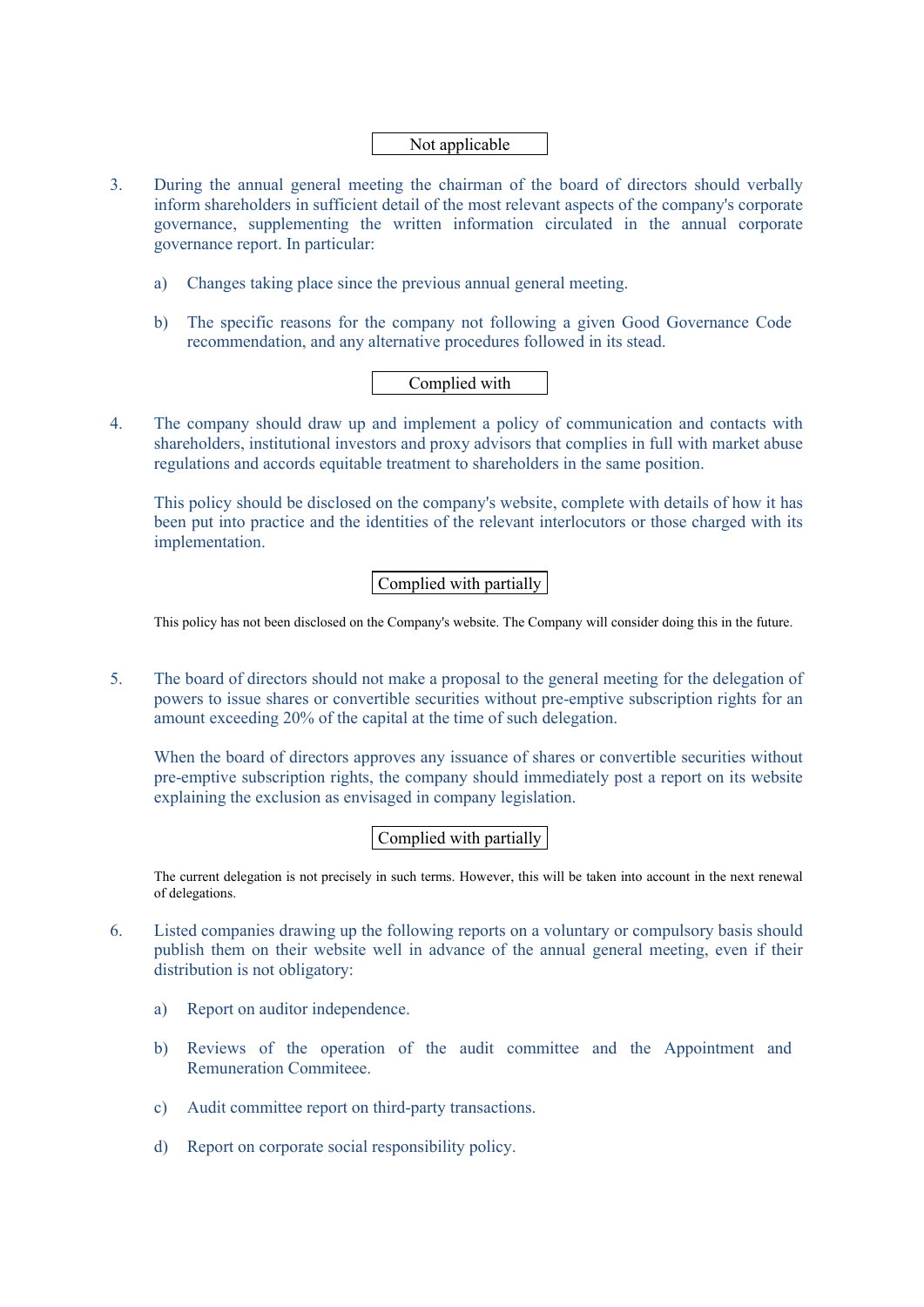|--|

The Company complies with the regulations applicable to these matters; however, the Company does not consider it necessary to publish the reports mentioned above until there exists a regulation that makes its publication compulsory.

7. The company should broadcast its general meetings live on the corporate website.

| n<br><u>_</u> |  |
|---------------|--|
|               |  |

The Company does not broadcast its general meetings live on the corporate website because the Company does not consider it necessary due to the high degree of attendance.

8. The audit committee should strive to ensure that the board of directors can present the company's accounts to the general meeting without limitations or qualifications in the auditor's report. In the exceptional case that qualifications exist, both the chairman of the audit committee and the auditors should give clear account to shareholders of their scope and content.

Complied with

9. The company should disclose its conditions and procedures for admitting share ownership, the right to attend general meetings or delegation of voting rights, and display them permanently on its website.

Such conditions and procedures should encourage shareholders to attend and exercise their rights and be applied in a non-discriminatory manner.

Complied with

- 10. When an accredited shareholder exercises the right to supplement the agenda or submit new proposals prior to the general meeting, the company should:
	- a) Immediately circulate the supplementary items and new proposals.
	- b) Disclose the model of attendance card or proxy appointment or remote voting form duly modified so that the new agenda items and alternative proposals can be voted on the same terms as those submitted by the board of directors.
	- c) Put all these items or alternative proposals to the vote applying the same voting rules as for those submitted by the board of directors, with particular regard to presumptions or deductions about the direction of votes.
	- d) After the general meeting, disclose the breakdown of votes on such supplementary items or alternative proposals.

# Not applicable

11. In the event that the company plans to pay for attendance at the general meeting, it should first establish a general, long-term policy in this respect.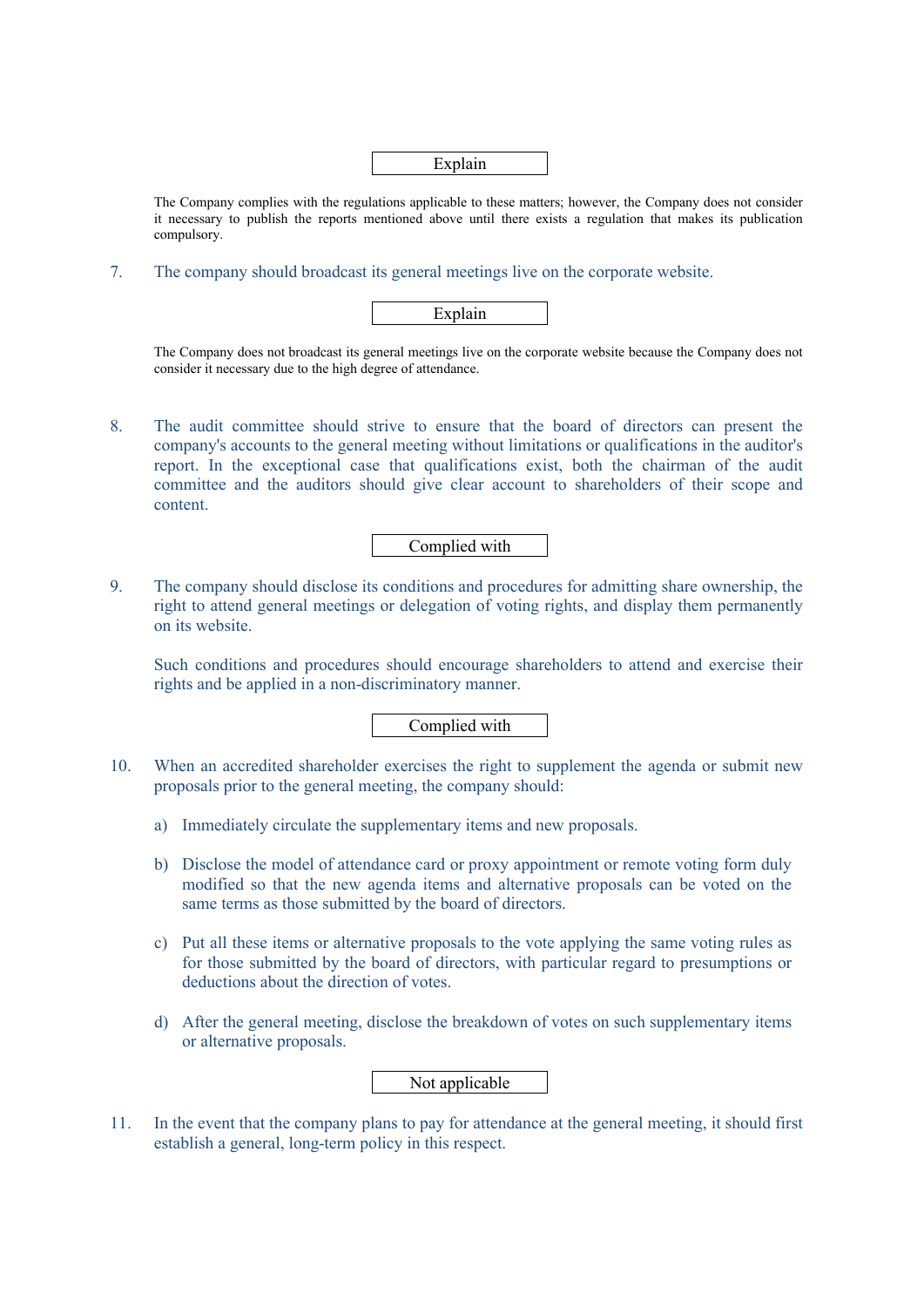# Not applicable

12. The board of directors should perform its duties with unity of purpose and independent judgment, according the same treatment to all shareholders in the same position. It should be guided at all times by the company's best interest, understood as the creation of a profitable business that promotes its sustainable success over time, while maximizing its economic value.

In pursuing the corporate interest, it should not only abide by laws and regulations and conduct itself according to principles of good faith, ethics and respect of commonly accepted customs and good practices, but also strive to reconcile its own interests with the legitimate interests of its employees, suppliers, clients and other stakeholders, as well as with the impact of its activities on the broader community and the natural environment.

# Complied with

13. The board should have the optimal size to promote its efficient functioning and maximize participation. The recommended range is accordingly between five and fifteen members.

Complied with

- 14. The board of directors should approve a director selection policy that:
	- a) Is concrete and verifiable.
	- b) Ensures that appointment or re-election proposals are based on a prior analysis of the board's needs.
	- c) Favours a diversity of knowledge, experience and gender.

The results of the prior analysis of board needs should be written up in the nomination committee's explanatory report, to be published when the general meeting is convened, that will ratify the appointment and re-election of each director.

The director selection policy should pursue the goal of having at least 30% of total board places occupied by female directors before the year 2020.

The nomination committee should run an annual check on compliance with the director selection policy and set out its findings in the annual corporate governance report.

# Complied with

15. Proprietary and independent directors should constitute an ample majority on the board of directors, while the number of executive directors should be the minimum practical bearing in mind the complexity of the corporate group and the percentage of ownership interests in the company capital that the executive directors control.

Complied with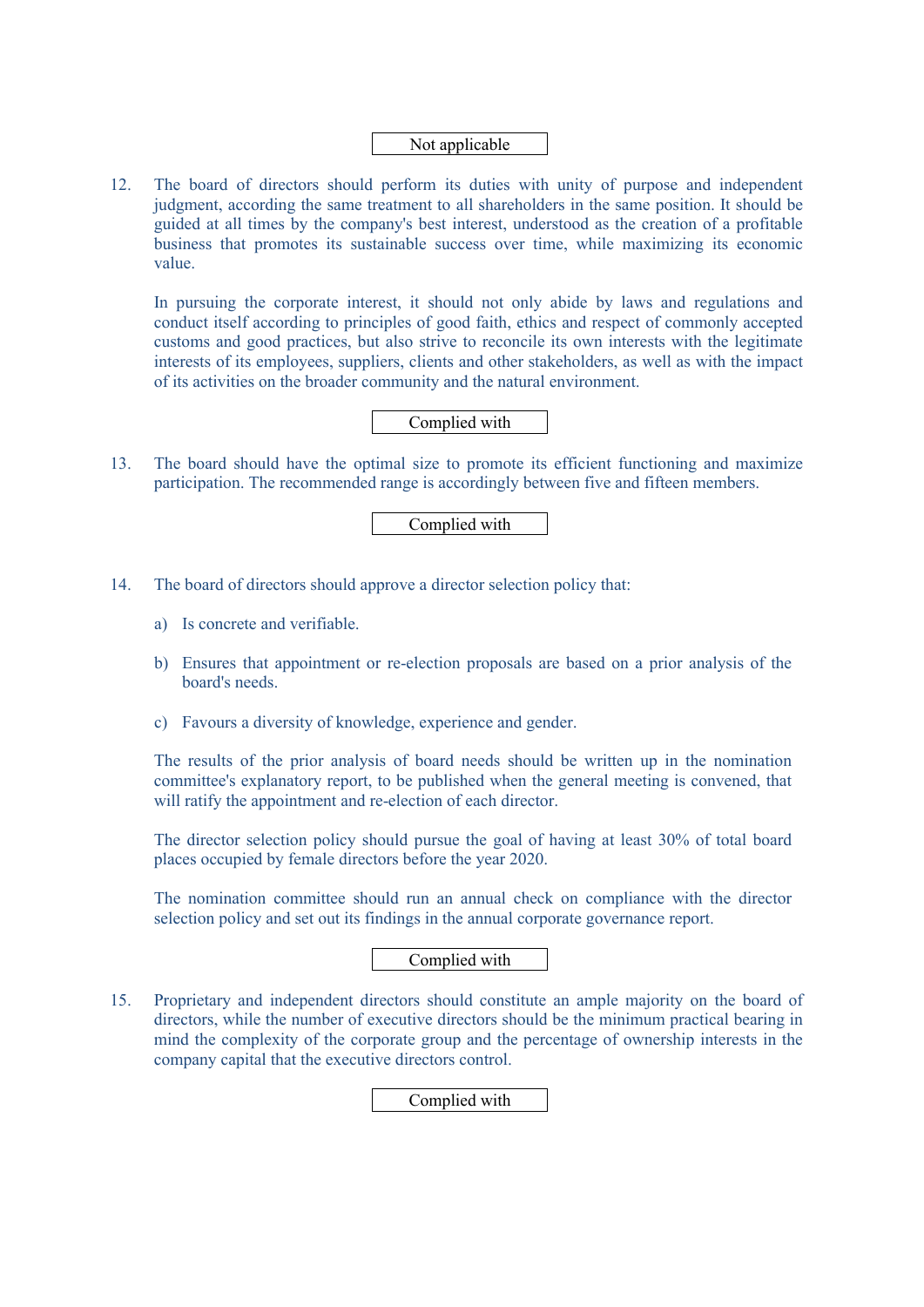16. The percentage of proprietary directors out of all non-executive directors should be no greater than the proportion between the ownership stake of the shareholders they represent and the remainder of the company's capital.

This criterion can be relaxed:

- a) In large cap companies where few or no equity stakes attain the legal threshold for significant shareholding.
- b) In companies with a plurality of shareholders represented on the board but not otherwise related.

# Complied with

17. Independent directors should be at least half of all board members.

However, when the company does not have a large market capitalization, or when a large cap company has shareholders individually or concertedly controlling over 30% of capital, independent directors should occupy, at least, a third of board places.

# Complied with

- 18. Companies should disclose the following director particulars on their website and keep them regularly updated:
	- a) Background and professional experience.
	- b) Directorships held in other companies, listed or otherwise, and other paid activities they engage in, of whatever nature.
	- c) Statement of the director class to which they belong, in the case of proprietary directors, indicating the shareholder they represent or have links with.
	- d) Dates of their first appointment as a board member and subsequent re-elections.
	- e) Shares held in the company, and any options on the same.

# Complied with

19. Following verification by the nomination committee, the annual corporate governance report should disclose the reasons for the appointment of proprietary directors at the urging of shareholders controlling less than 3% of capital; and explain any rejection of a formal request for a board place from shareholders whose equity stake is equal to or greater than that of others applying successfully for a proprietary directorship.

# Not applicable

20. Proprietary directors should resign when the shareholders they represent dispose of their ownership interest in tis entirety. If such shareholders reduce their stakes, thereby losing some of their entitlement to proprietary directors, the latters' number should be reduced accordingly.

# Complied with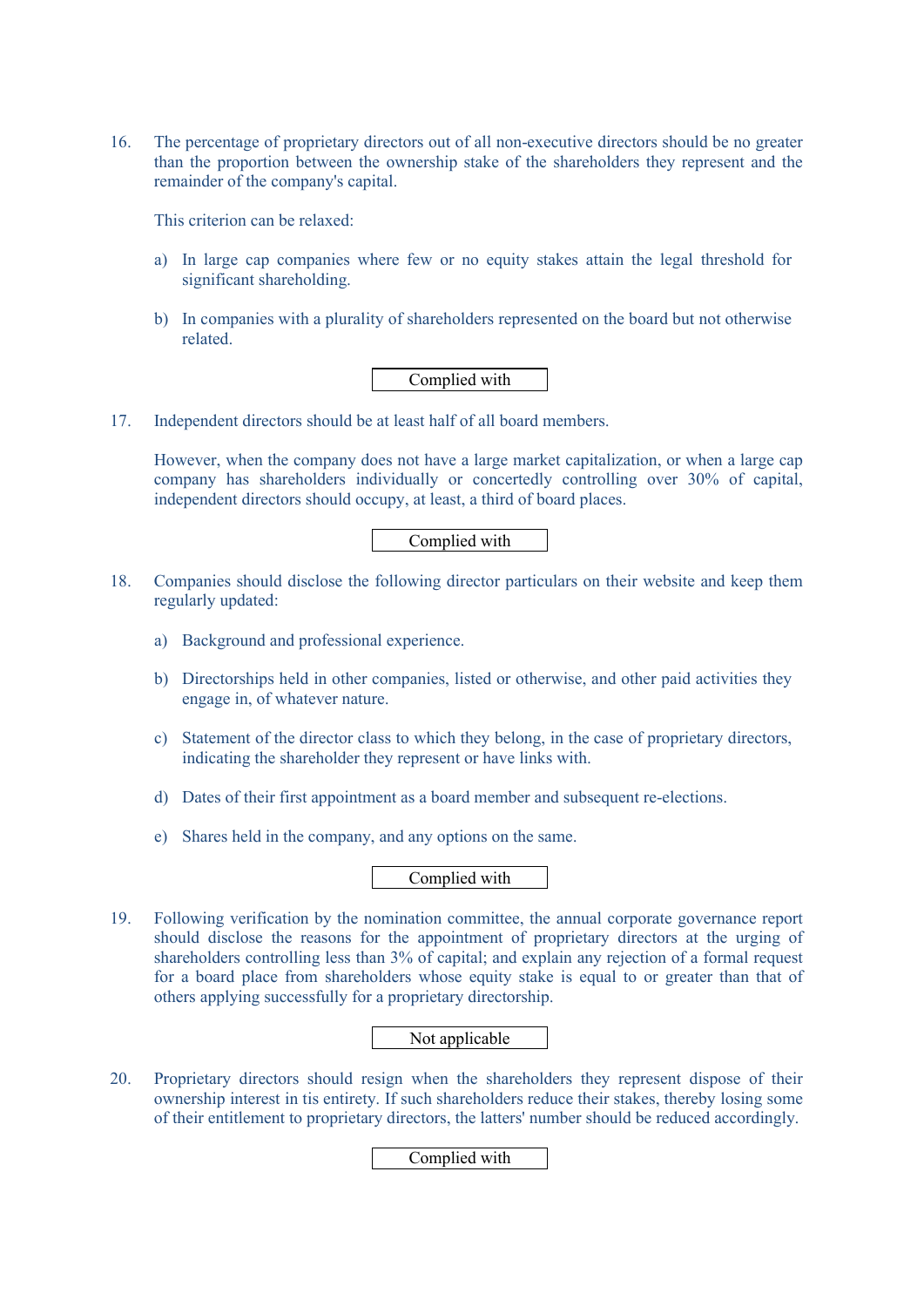21. The Board of Directors should not propose the removal of independent directors before the expiry of their tenure as mandated by the bylaws, except where they find just cause, based on a proposal from the nomination committee. In particular, just cause will be presumed when directors take up news posts or responsibilities that prevent them allocating sufficient time to the work of a board member, or are in breach of their fiduciary duties or come under one of the disqualifying grounds for classification as independent enumerated in the applicable legislation.

The removal of independent directors may also be proposed when a takeover bid, merger or similar corporate transaction alters the company's capital structure, provided the changes in board membership ensue from the proportionality criterion set out in recommendation 16.

### Complied with

22. Companies should establish rules obliging directors to disclose any circumstance that might harm the organization's name or reputation, tendering their resignation as the case may be, and, in particular, to inform the board of any criminal charges brought against them and the progress of any subsequent trial.

The moment a director is indicted or tried for any of the offences stated in company legislation, the board of directors should open an investigation and, in light of the particular circumstances, decide whether or not he or she should be called on to resign. The board should give a reasoned account of all such determinations in the annual corporate governance report.

# Complied with

23. Directors should express their clear opposition when they feel a proposal submitted for the board's approval might damage the corporate interest. In particular, independents and other directors not subject to potential conflicts of interest should strenuously challenge any decision that could harm the interests of shareholders lacking board representation.

When the Board makes material or reiterated decisions about which a director has expressed serious reservations, then he or she must draw the pertinent conclusions. Directors resigning for such causes should set out their reasons in the letter referred to in the next recommendation.

The terms of this recommendation also apply to the secretary of the board, even when he or she is not a director.

# Complied with

24. Directors who give up their place before their tenure expires, through resignation or otherwise, should state their reasons in a letter to be sent to all members of the board. Whether or not such resignation is disclosed as a material event, the motivating factors should be explained in the annual corporate governance report.

### Complied with

25. The nomination committee should ensure that non-executive directors have sufficient time available to discharge their responsibilities effectively.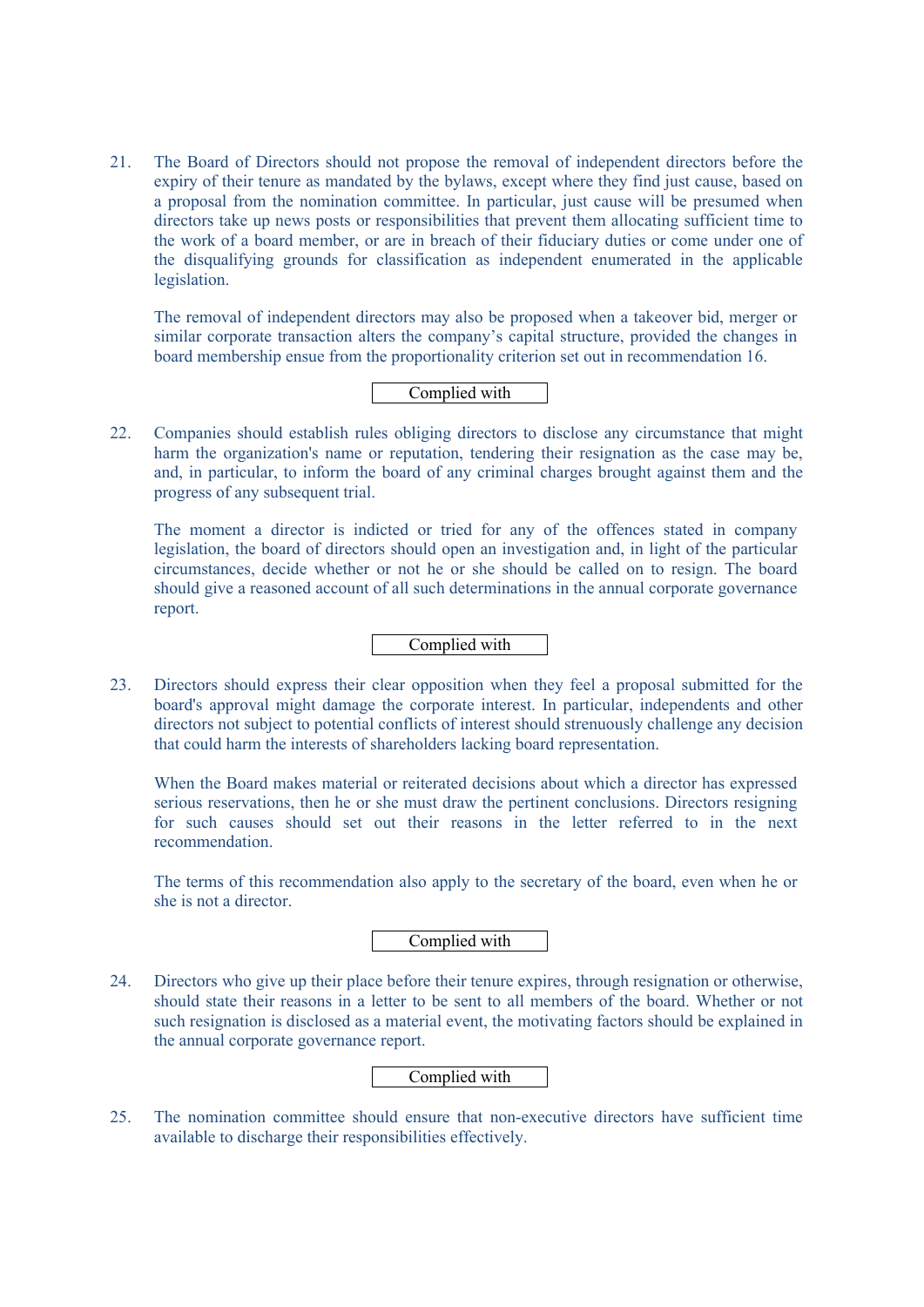The board of directors' regulations should lay down the maximum number of company boards on which directors can serve.

# Complied with partially

The Company does not establish any rules concerning the number of boards its directors may be part of, but the director selection policy has taken account of this to ensure that directors have sufficient time to carry out their duties effectively.

26. The board should meet with the necessary frequency to properly perform its functions, eight times a year at least, in accordance with a calendar and agendas set at the start of the year, to which each director may propose the addition of initially unscheduled items.

Complied with

27. Director absences should be kept to a strict minimum and quantified in the annual corporate governance report. In the event of absence, directors should delegate their powers of representation with the appropriate instructions.

Complied with

28. When directors or the secretary express concerns about some proposal or, in the case of directors, about the company's performance, and such concerns are not resolved at the board meeting, they should be recorded in the minute book if the person expressing them so requests.

Complied with

29. The company should provide suitable channels for directors to obtain the advice they need to carry out their duties, extending if necessary to external assistance at the company's expense.

Complied with

30. Regardless of the knowledge directors must possess to carry out their duties, they should also be offered refresher programs when circumstances so advise.

Complied with

31. The agendas of board meetings should clearly indicate on which points directors must arrive at a decision, so they can study the matter beforehand or gather together the material they need.

For reasons of urgency, the chairman may wish to present decisions or resolutions for board approval that were not on the meeting agenda. In such exceptional circumstances, their inclusion will require the express prior consent, duly minuted, of the majority of directors present.

Complied with

32. Directors should be regularly informed of movements in share ownership and of the views of major shareholders, investors and rating agencies on the company and its group.

Complied with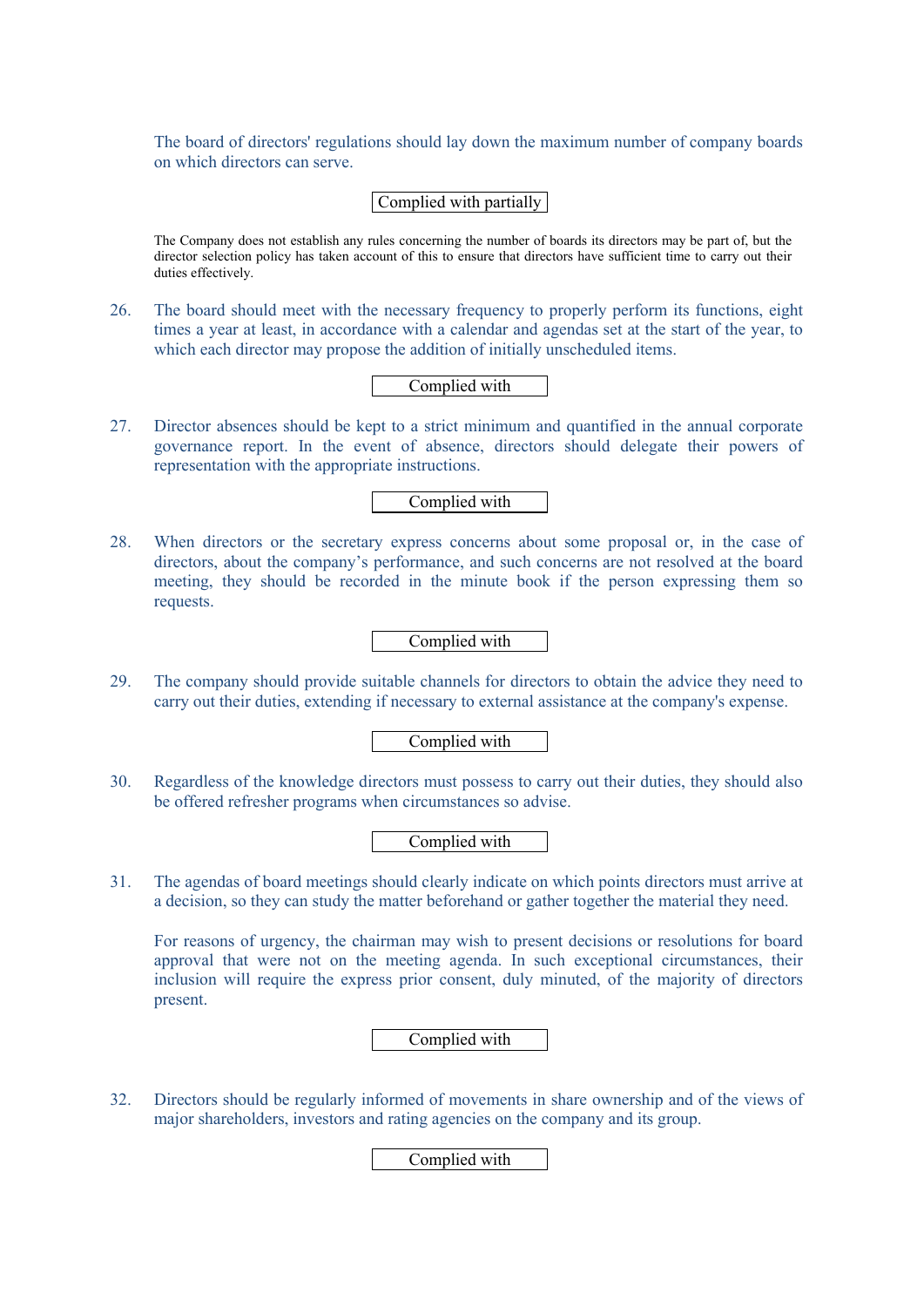33. The chairman, as the person charged with the efficient functioning of the board of directors, in addition to the functions assigned by law and the company's bylaws, should prepare and submit to the board a schedule of meeting dates and agendas; organize and coordinate regular evaluation of the board and, where appropriate, the company's chief executive officer; exercise leadership of the board and be accountable for its proper functioning; ensure that sufficient time is given to the discussion of strategic issues, and approve and review refresher courses for each director, when circumstances so advise.

# Complied with

34. When a lead independent director has been appointed, the bylaws or board of directors regulations should grant him or her the following powers over and above those conferred by law: chair the board of directors in the absence of the chairman or vice chairman; give voice to the concerns of non-executive directors; maintain contacts with investors and shareholders to hear their views and develop a balanced understanding of their concerns, especially those to do with the company's corporate governance; and coordinate the chairman's succession plan.

### Complied with partially

The Regulations of the Board of Directors do not provide for the granting of these powers to the lead director; however, in practice, the lead director was informed of the Company's succession plan and attended the Investor Day organized by the Company.

35. The board secretary should strive to ensure that the board's action and decisions are informed by the governance recommendations of the Good Governance Code of relevance to the company.

# Complied with

- 36. The board in full should conduct an annual evaluation, adopting, where necessary, an action plan to correct weakness detected in:
	- a) The quality and efficiency of the board's operation.
	- b) The performance and membership of its committees.
	- c) The diversity of board membership and competences.
	- d) The performance of the chairman of the board of directors and the company's chief executive.
	- e) The performance and contribution of individual directors, with particular attention to the chairmen of board committees.

The evaluation of board committees should start from the reports they send the board of directors, while that of the board itself should start from the report of the nomination committee.

Every three years, the board of directors should engage an external facilitator to aid in the evaluation process. This facilitator's independence should be verified by the nomination committee.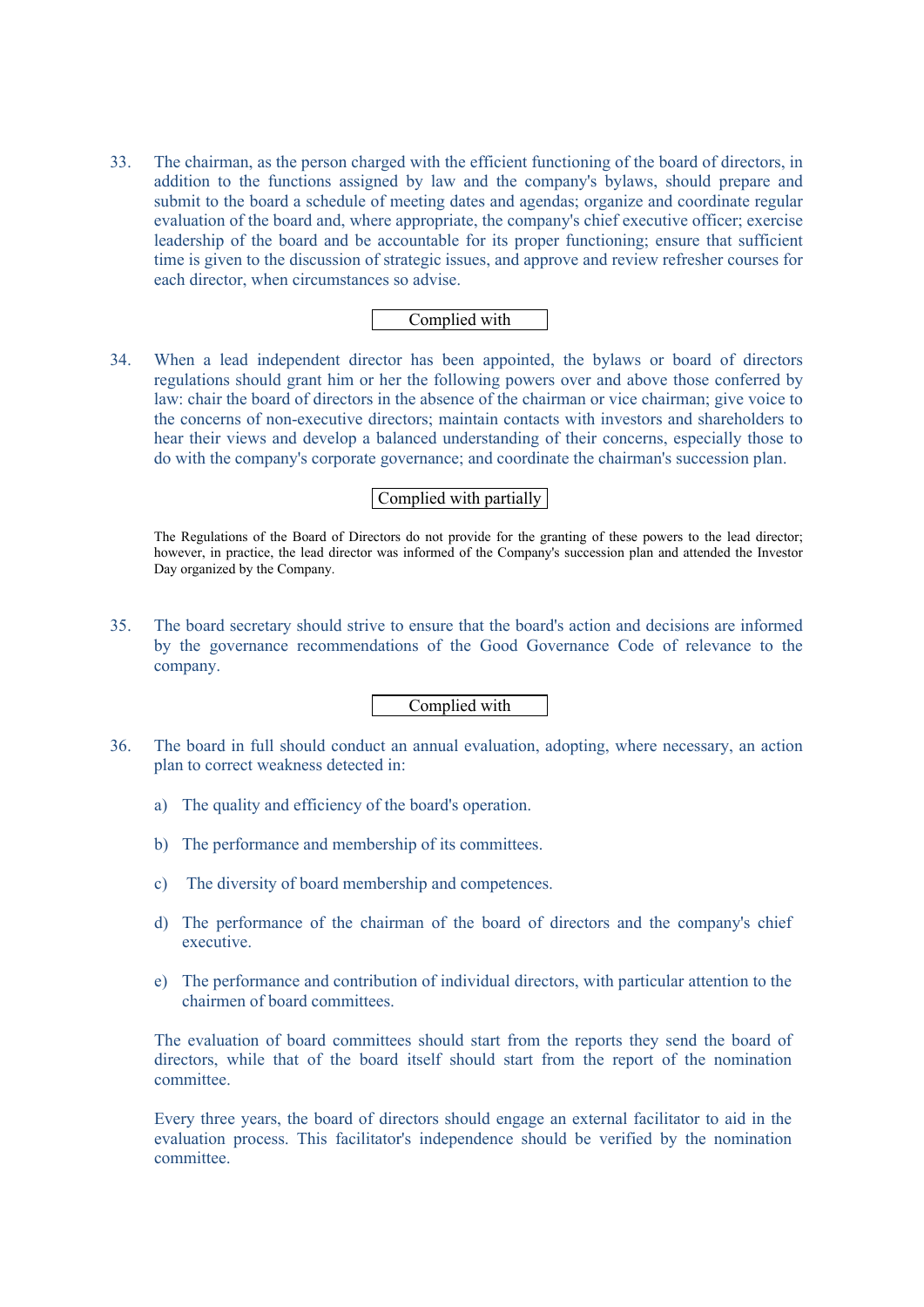Any business dealings that the facilitator or members of its corporate group maintain with the company or members of its corporate group should be detailed in the annual corporate governance report.

The process followed and areas evaluated should be detailed in the annual corporate governance report.

Complied with

37. When an executive committee exists, its membership mix by director class should resemble that of the board. The secretary of the board should also act as secretary to the executive committee.

Not applicable

38. The board should be kept fully informed at all times of the business transacted and decisions made by the executive committee. To this end, all board members should receive a copy of the committee's minutes.

Not applicable

39. All members of the audit committee, particularly its chairman, should be appointed with regard to their knowledge and experience in accounting, auditing and risk management matters. A majority of committee places should be held by independent directors.

### Complied with

40. Listed companies should have a unit in charge of internal audit function, under the supervision of the audit committee, to monitor the effectiveness of reporting and control systems. This unit should report functionally to the board's non-executive chairman or the chairman of the audit committee.

Complied with

41. The head of the unit handling the internal audit function should present an annual work programme to the audit committee, inform it directly of any incidents arising during its implementation and submit an activities report at the end of each year.

Complied with

- 42. The audit committee should have the following functions over and above those legally assigned:
	- 1. With respect to internal control and reporting systems:
		- a) Monitor the preparation and the integrity of the financial information prepared on the company and, where appropriate, the group, checking for compliance with legal provisions, the accurate demarcation of the consolidation perimeter, and the correct application of accounting principles.
		- b) Monitor the independence of the unit handling the internal audit function; propose the selection, appointment, re-election and removal of the head of the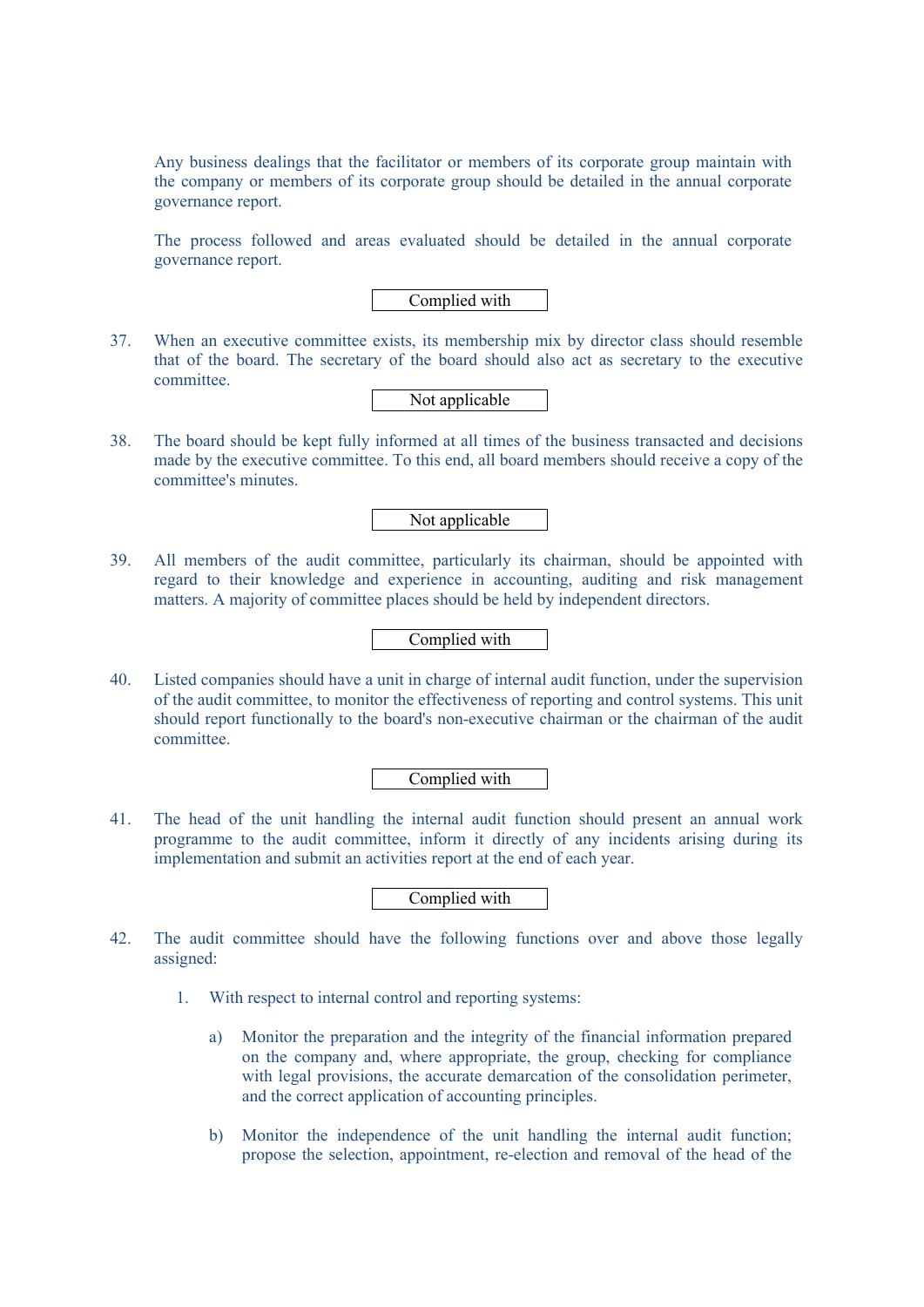internal audit service; propose the service's budget; approve its priorities and work programmes, ensuring that it focuses primarily on the main risks the company is exposed to; receive regular report-backs on its activities; and verify that senior management are acting on the findings and recommendations of its reports.

- c) Establish and supervise a mechanism whereby staff can report, confidentially and, if appropriate and feasible, anonymously, any significant irregularities that they detect in the course of their duties, in particular financial or accounting irregularities.
- 2. With regard to the external auditor:
	- a) Investigate the issues giving rise to the resignation of the external auditor, should this come about.
	- b) Ensure that the remuneration of the external audit does not compromise its quality or independence.
	- c) Ensure that the company notifies any change of external auditor to the CNMV (Spanish Stock Exchange Commission) as a material event, accompanied by a statement of any disagreements arising with the outgoing auditor and the reasons for the same.
	- d) Ensure that the external auditor has a yearly meeting with the board in full to inform it of the work undertaken and developments in the company's risk and accounting positions.
	- e) Ensure that the company and the external auditor adhere to current regulations on the provision of non-audit services, limits on the concentration of the auditor's business and other requirements concerning auditor independence.

# Complied with

43. The audit committee should be empowered to meet with any company employee or manager, even ordering their appearance without the presence of another senior officer.

# Complied with

44. The audit committee should be informed of any fundamental changes or corporate transactions the company is planning, so the committee can analyze the operation and report to the board beforehand on its economic conditions and accounting impact and, when applicable, the exchange ratio proposed.

# Complied with

- 45. Risk control and management policy should identify at least:
	- a) The different types of financial and non-financial risk the company is exposed to (including operational, technological, financial, legal, social, environmental, political and reputational risks), with the inclusion under financial or economical risks of contingent liabilities and other off-balance sheet risks.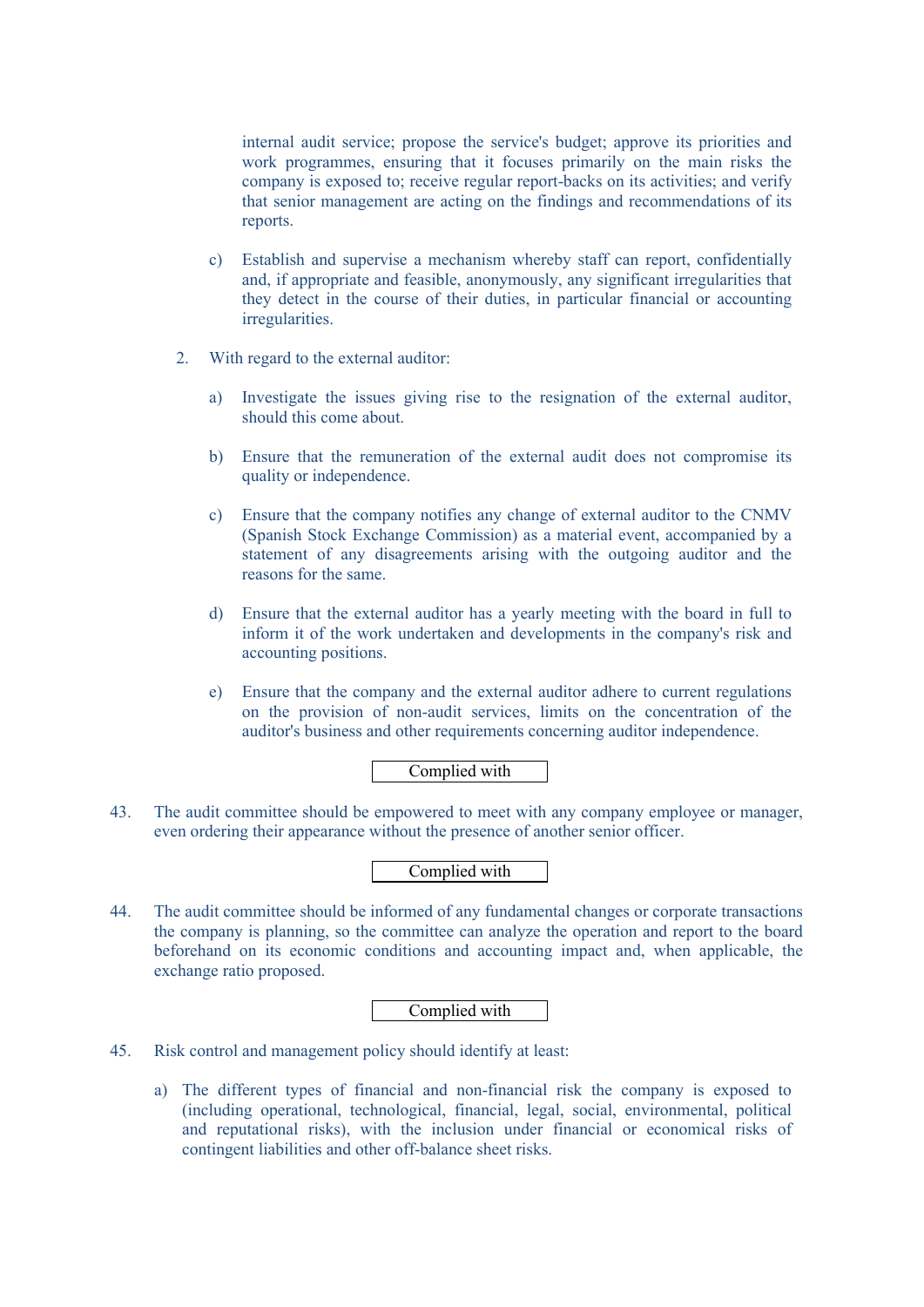- b) The determination of the risk level the company sees as acceptable.
- c) The measures in place to mitigate the impact of identified risk events should they occur.
- d) The internal control and reporting systems to be used to control and manage the above risks, including contingent liabilities and off-balance sheet risks.

- 46. Companies should establish a risk control and management function in the charge of one of the company's internal department or units and under the direct supervision of the audit committee or some other dedicated board committee. This function should be expressly charged with the following responsibilities:
	- a) Ensure that risk control and management systems are functioning correctly and, specifically, that major risks the company is exposed to are correctly identified, managed and quantified.
	- b) Participate actively in the preparation of risk strategies and in key decisions about their management.
	- c) Ensure that risk control and management systems are mitigating risks effectively in the frame of the policy drawn up by the board of directors.

Complied with

47. Appointees to the Appointment and Remuneration Commiteee – or of the nomination committee and remuneration committee, if separately constituted – should have the right balance of knowledge, skills and experience for the functions they are called on to discharge. The majority of their members should be independent directors.

Complied with

48. Large cap companies should operate separately constituted Appointment and Remuneration Committees.

The Company does not consider it necessary to have to date two separate committees. One committee is able to assume both tasks and ensure the proper and smooth performing of its functions.

49. The nomination committee should consult with the company's chairman and chief executive, especially on matters relating to executive directors.

When there are vacancies on the board, any director may approach the nomination committee to propose candidates that it might consider suitable.

Complied with

50. The remuneration committee should operate independently and have the following functions in addition to those assigned by law: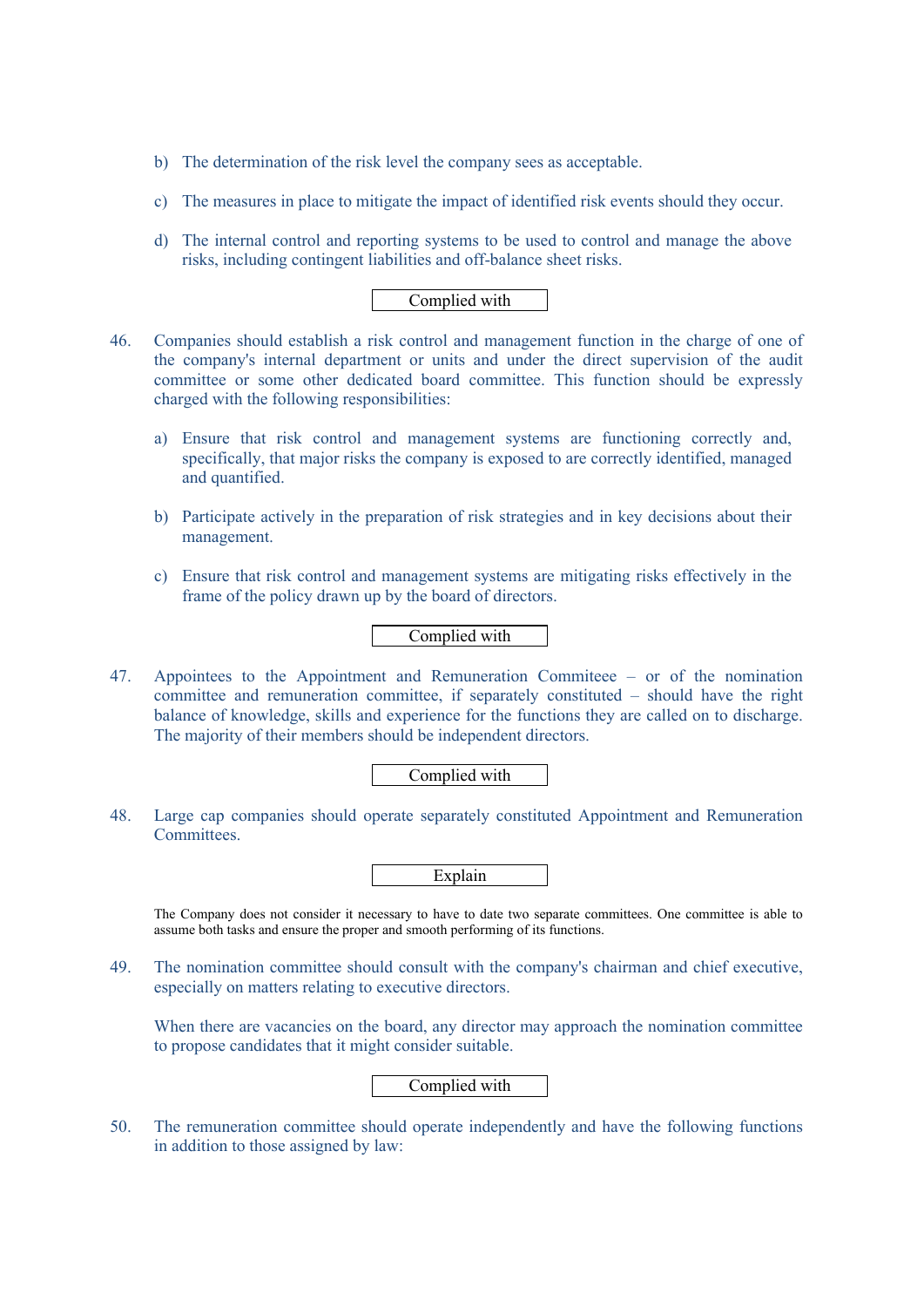- a) Propose to the board the standard conditions for senior office contracts.
- b) Monitor compliance with the remuneration policy set by the company.
- c) Periodically review the remuneration policy for directors and senior officers, including share-based remuneration systems and their application, and ensure that individual compensation is proportionate to the amounts paid to other directors and senior officers in the company.
- d) Ensure that conflicts of interest do not undermine the independence of any external advice the committee engages.
- e) Verify the information on director and senior officers' pay contained in corporate documents, including the annual directors' remuneration statement.

51. The remuneration committee should consult with the company's chairman and chief executive, especially on matters relating to executive directors and senior officers.

# Complied with

- 52. The terms of reference of supervision and control committees should be set out in the board of directors' regulations and aligned with those governing legally mandatory board committees as specified in the preceding sets of recommendations. They should include at least the following terms:
	- a) Committees should be formed exclusively by non-executive directors, with a majority of independents.
	- b) They should be chaired by independent directors.
	- c) The board should appoint the members of such committees with regard to the knowledge, skills and experience of its directors and each committee's terms of reference; discuss their proposals and reports; and provide report-backs on their activities and work at the first board plenary following each committee meeting.
	- d) They may engage external advice, when they feel it necessary for the discharge of their functions.
	- e) Meeting proceedings should be minuted and a copy made available to all board members.

### Complied with

53. The task of supervising compliance with corporate governance rules, internal codes of conduct and corporate social responsibility policy should be assigned to one board committee or split between several, which could be the audit committee, the nomination committee, the corporate social responsibility committee, where one exists, or a dedicated committee established *ad hoc* by the board under its powers of self-organization, with at the least the following functions: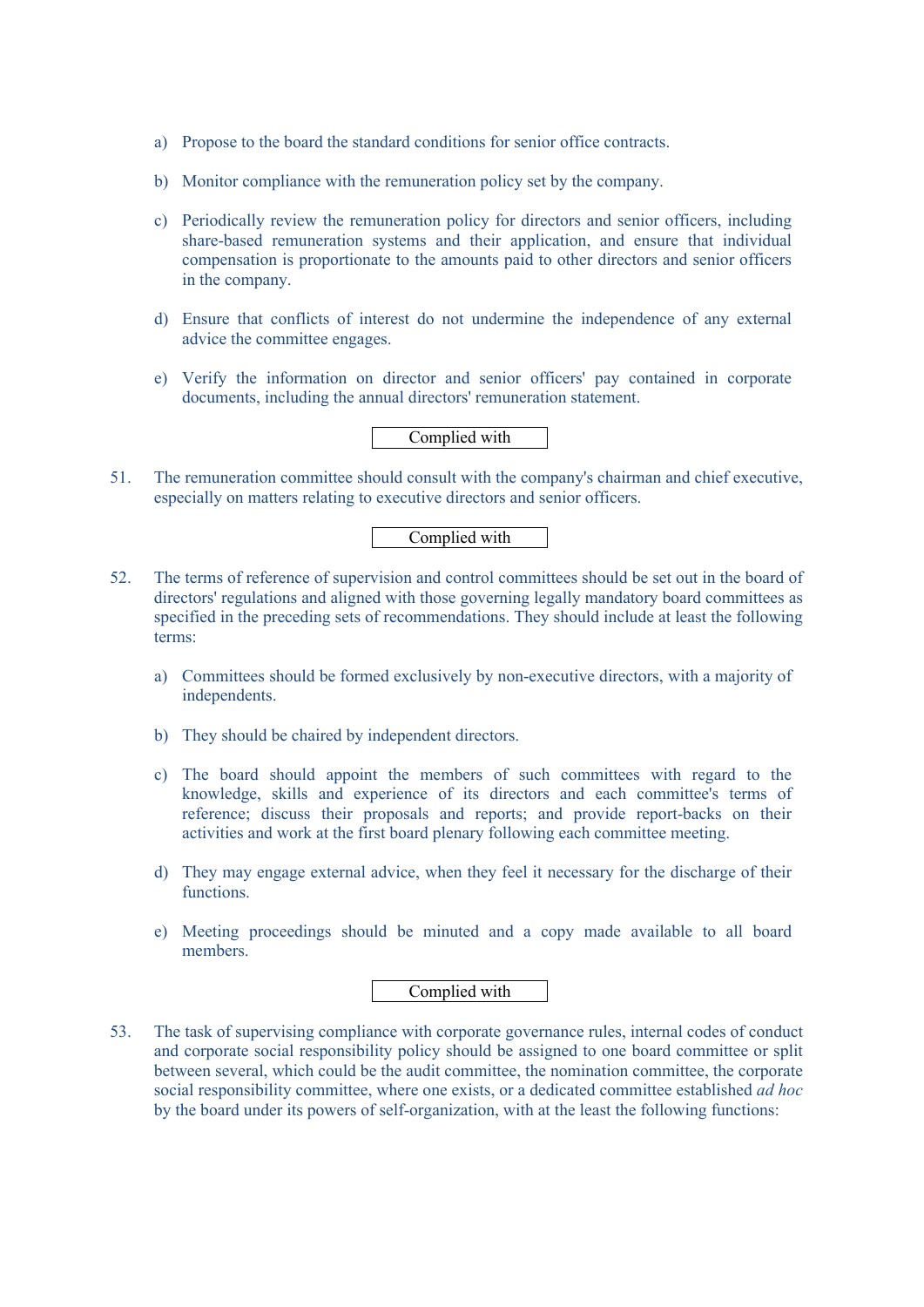- a) Monitor compliance with the company's internal codes of conduct and corporate governance rules.
- b) Oversee the communication and relations strategy with shareholders and investors, including small and medium-sized shareholders.
- c) Periodically evaluate the effectiveness of the company's corporate governance system, to confirm that it is fulfilling its mission to promote the corporate interest and catering, as appropriate, to the legitimate interests of remaining stakeholders.
- d) Review the company's corporate social responsibility policy, ensuring that it is geared to value creation.
- e) Monitor corporate social responsibility strategy and practices and assess compliance in their respect.
- f) Monitor and evaluate the company's interaction with its stakeholder groups.
- g) Evaluate all aspects of the non-financial risks the company is exposed to, including operational, technological, legal, social, environmental, political and reputational risks.
- h) Coordinate non-financial and diversity reporting processes in accordance with applicable legislation and international benchmarks.

- 54. The corporate social responsibility policy should state the principles or commitments the company will voluntarily adhere to in its dealings with stakeholder groups, specifying at least:
	- a) The goals of its corporate social responsibility policy and the support instruments to be deployed.
	- b) The corporate strategy with regard to sustainability, the environment and social issues.
	- c) Concrete practices in matters relative to: shareholders, employees, clients, suppliers, social welfare issues, the environment, diversity, fiscal responsibility, respect for human rights and the prevention of illegal conducts.
	- d) The methods or systems for monitoring the results of the practices referred to above, and identifying and managing related risks.
	- e) The mechanisms for supervising non-financial risk, ethics and business conduct.
	- f) Channels for stakeholder communication, participation and dialogue.
	- g) Responsible communication practices that prevent the manipulation of information and protect the company's honour and integrity.

# Complied with

55. The company should report on corporate social responsibility developments in its directors' report or in a separate document, using an internationally accepted methodology.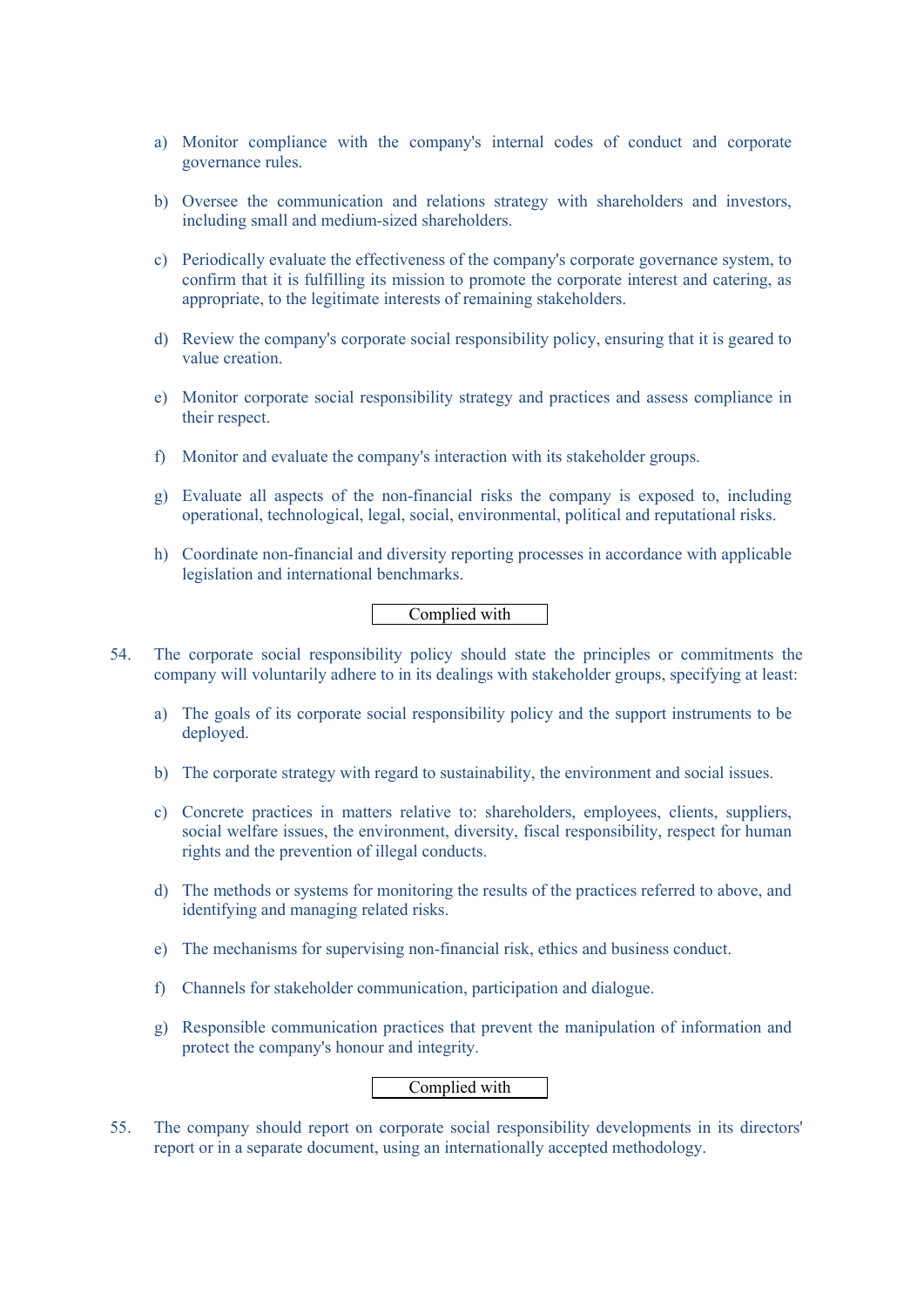- 56. Director remuneration should be sufficient to attract individuals with the desired profile and compensate the commitment, abilities and responsibility that the post demands, but not so high as to compromise the independent judgment of non-executive directors.
	- Complied with
- 57. Variable remuneration linked to the company and the director's performance, the award of shares, options or any other right to acquire shares or to be remunerated on the basis of share price movements, and membership of long-term savings schemes such as pension plans should be confined to executive directors.

The company may consider the share-based remuneration of non-executive directors provided they retain such shares until the end of their mandate. This condition, however, will not apply to shares that the director must dispose of to defray costs related to their acquisition.

# Complied with

58. In the case of variable awards, remuneration policies should include limits and technical safeguards to ensure they reflect the professional performance of the beneficiaries and not simply the general progress of the markets or the company's sector, or circumstances of that kind.

In particular, variable remuneration items should meet the following conditions:

- a) Be subject to predetermined and measurable performance criteria that factor the risk assumed to obtain a given outcome.
- b) Promote the long-term sustainability of the company and include non-financial criteria that are relevant for the company's long-term value, such as compliance with its internal rules and procedures and its risk control and management policies.
- c) Be focused on achieving a balance between the delivery of short, medium and long-term objectives, such that performance-related pay rewards ongoing achievement, maintained over sufficient time to appreciate its contribution to long-term value creation. This will ensure that performance measurement is not based only on one-off, occasional or extraordinary events.

# Complied with

59. A major part of variable remuneration components should be deferred for a long enough period to ensure that predetermined performance criteria have effectively been met.

# Complied with

60. Remuneration linked to company earnings should bear in mind any qualifications stated in the external auditor's report that reduce their amount.

Complied with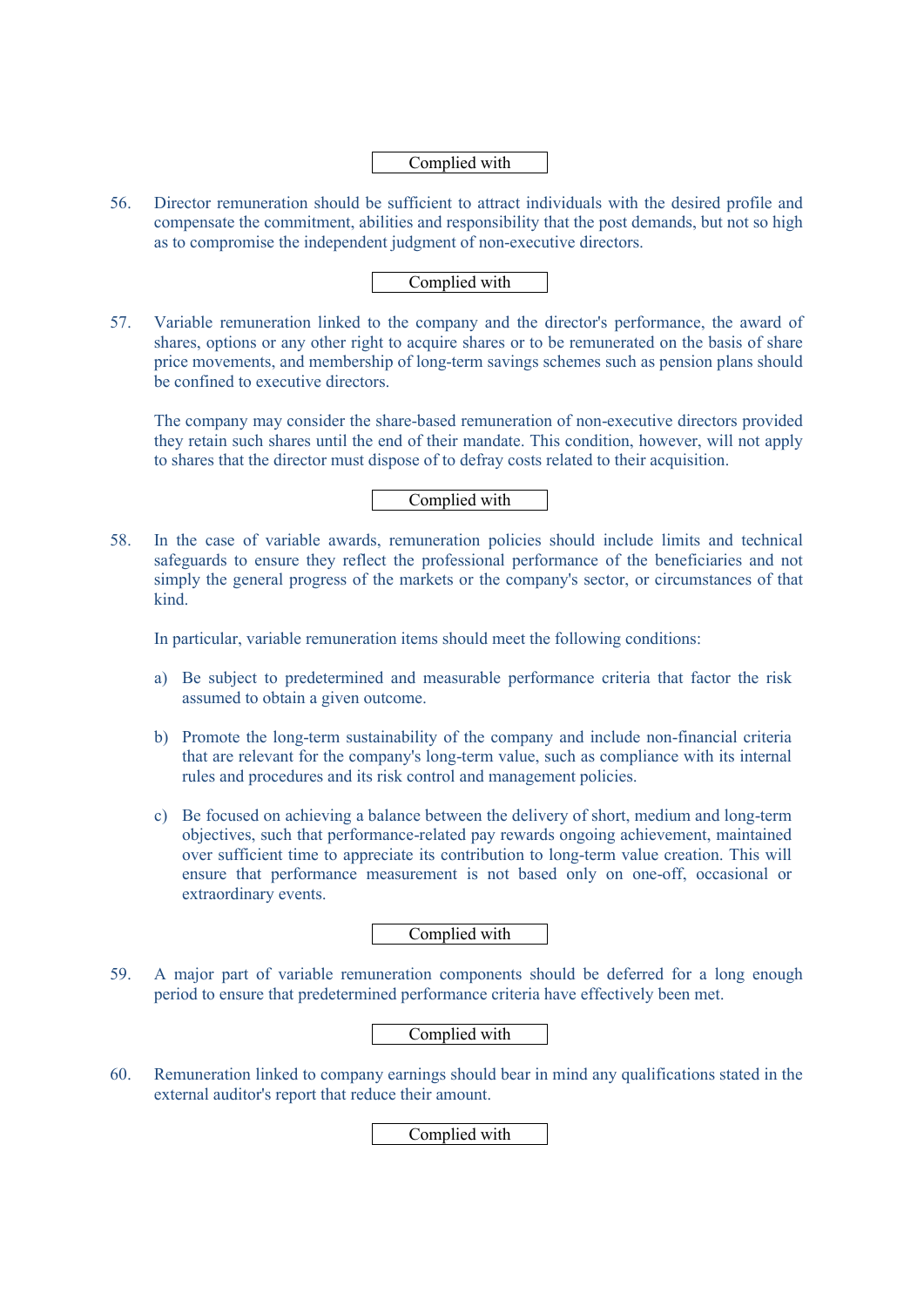61. A major part of executive directors' variable remuneration should be linked to the award of shares or financial instruments whose value is linked to the share price.

# Not applicable

62. Following the award of shares, share options or other rights on shares derived from the remuneration system, directors should not be allowed to transfer a number of shares equivalent to twice their annual fixed remuneration, or to exercise the share options or other rights on shares for at least three years after their award.

The above condition will not apply to any shares that the director must dispose of to defray costs related to their acquisition.

# Not applicable

63. Contractual arrangements should include provisions that permit the company to reclaim variable components of remuneration when payment was out of step with the director's actual performance or based on data subsequently found to be misstated.

# Complied with partially

This is not expressly provided for in the contractual arrangements; however, the variable remuneration is only paid if the targets have been previously met.

64. Termination payments should not exceed a fixed amount equivalent to two years of the director's total annual remuneration and should not be paid until the company confirms that he or she has met the predetermined performance criteria.

Explain

Contracts executed with executive directors include a takeover clause, according to which they may choose between continuing or ending their contractual relationship with the Company. In the latter case, executive directors shall be entitled to receive compensation in an amount equivalent to five years of salary.

# **H OTHER INFORMATION OF INTEREST**

- 1. If there are any relevant aspects connected with the corporate governance in the company or in the entities of the group which has not been covered in the other sections of this this report, but which it may be necessary to include in order to ensure more complete and reasoned information on the structure and practices of the governance in the entity or in the group, give brief details of these here below.
- 2. You may also include in this section any other information, explanation or qualification connected with the previous sections of the report, insofar as these are relevant and not reiterative

Specifically state whether the Company is subject to any legislation other than Spanish law as regards its corporate governance and, where applicable, include the information that you are obliged to supply other than what is required herein.